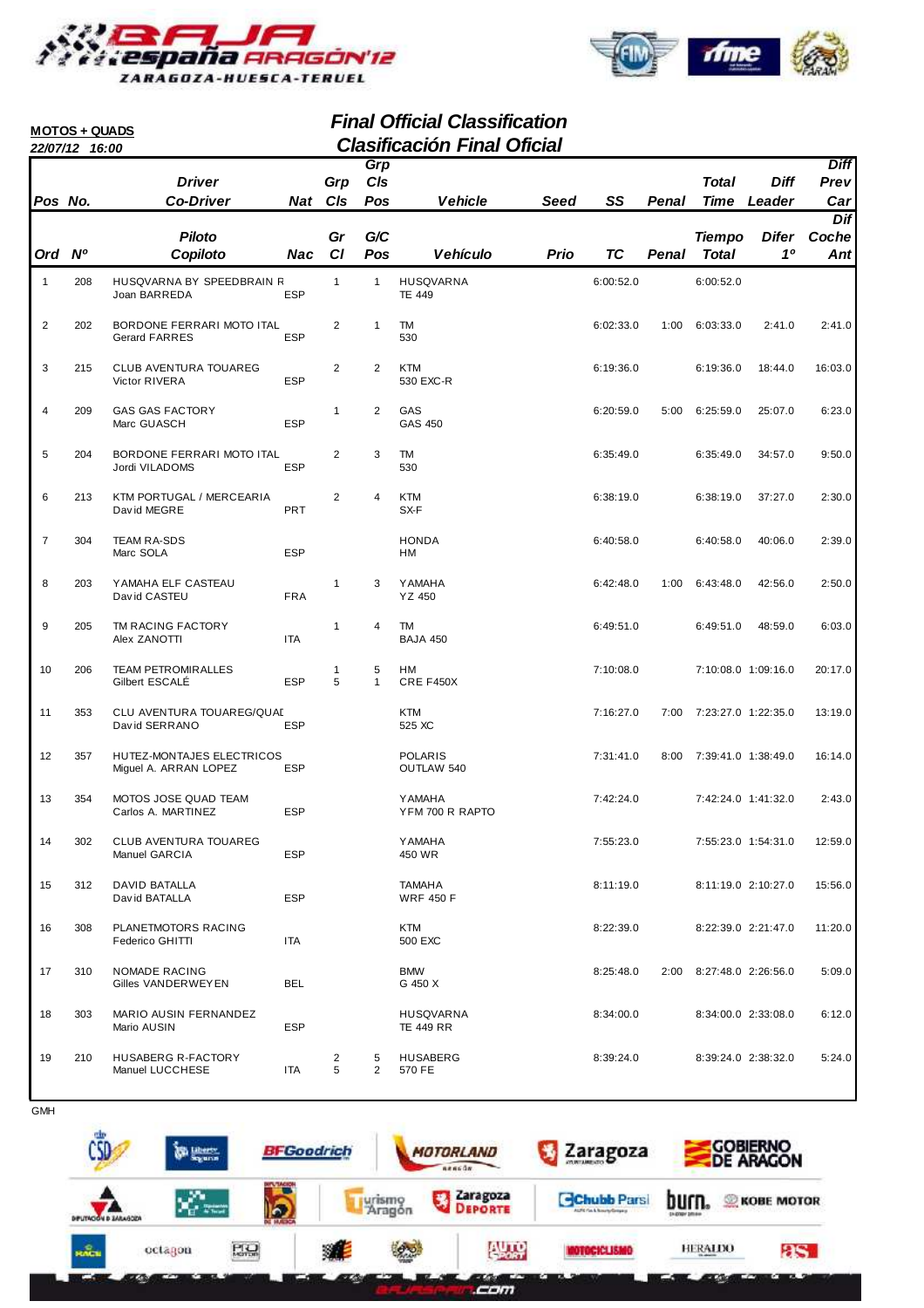



#### **Final Official Classification 22/07/12 16:00 Clasificación Final Oficial MOTOS + QUADS Grp**

| Pos No. |     | <b>Driver</b><br><b>Co-Driver</b>                      |            | Grp<br>Nat C <sub>IS</sub> | Grp<br>C/s<br>Pos   | <b>Vehicle</b>                       | <b>Seed</b> | SS         | Penal | Total<br>Time                 | <b>Diff</b><br>Leader   | <b>Diff</b><br>Prev<br>Car |
|---------|-----|--------------------------------------------------------|------------|----------------------------|---------------------|--------------------------------------|-------------|------------|-------|-------------------------------|-------------------------|----------------------------|
| Ord Nº  |     | <b>Piloto</b>                                          |            | Gr<br><b>CI</b>            | G/C<br>Pos          | <b>Vehículo</b>                      |             | ТC         | Penal | <b>Tiempo</b><br><b>Total</b> | Difer<br>1 <sup>0</sup> | Dif<br>Coche               |
|         |     | Copiloto                                               | Nac        |                            |                     |                                      | Prio        |            |       |                               |                         | Ant                        |
| 20      | 309 | <b>CLUB AVENTURA TOUAREG</b><br>Antonio VALERO         | <b>ESP</b> |                            |                     | <b>YAMAHA</b><br>RALLY JVO 450       |             | 8:42:20.0  |       | 8:42:20.0 2:41:28.0           |                         | 2:56.0                     |
| 21      | 211 | ZURMOTOS/POLISPORT/GOLDNL<br>Lliliana CALADO           | PRT        | $\overline{4}$             | 6<br>$\mathbf{1}$   | <b>KAWASAKI</b><br><b>KXF 250</b>    |             | 8:45:24.0  | 1:00  | 8:46:24.0 2:45:32.0           |                         | 4:04.0                     |
| 22      | 355 | <b>NOMADE RACING ASSISTANCE</b><br>Pascal DELESQUE     | <b>FRA</b> |                            |                     | <b>HONDA</b>                         |             | 8:54:32.0  |       | 8:54:32.0 2:53:40.0           |                         | 8:08.0                     |
| 23      | 252 | EL CABALLERO NEGRP / GRUP<br>José Luis ESPINOSA        | <b>ESP</b> | 3                          | 1                   | CAN-AM<br>Renegade XXC               |             | 9:22:55.0  |       | 9:22:55.0 3:22:03.0           |                         | 28:23.0                    |
| 24      | 306 | BORDONE-FERRARI RACING TE<br>Nicola DUTTO              | <b>ITA</b> |                            |                     | <b>SUZUKI</b><br><b>RMX 450 X</b>    |             | 9:29:22.0  | 5:00  | 9:34:22.0 3:33:30.0           |                         | 11:27.0                    |
| 25      | 307 | <b>VILLARRUBIA TEAM DAKAR 20</b><br>Julian VILLARRUBIA | <b>ESP</b> |                            |                     | <b>YAMAHA</b><br><b>WR 450 R</b>     |             | 9:29:22.0  | 6:00  | 9:35:22.0 3:34:30.0           |                         | 1:00.0                     |
| 26      | 214 | LUCIANO DI BATTISTA<br>Luciano DI BATTISTA             | <b>VEN</b> | 2                          | 6                   | <b>HM</b><br><b>CRF 499</b>          |             | 9:45:12.0  | 4:00  | 9:49:12.0 3:48:20.0           |                         | 13:50.0                    |
| 27      | 359 | ATV CLUB-NO FEAR- P.H. RA<br>Dario RODRIGUEZ           | <b>ESP</b> |                            |                     | <b>SUZUKI</b><br>LTZ 400             |             | 9:58:30.0  |       | 14:00 10:12:30.0 4:11:38.0    |                         | 23:18.0                    |
| 28      | 253 | NOMADE RACING-AUDEMAR YAI<br>Emmanuelle CLAIR          | <b>FRA</b> | 3<br>$\overline{4}$        | 2<br>$\overline{2}$ | <b>YAMAHA</b><br><b>YFM 700R /SE</b> |             | 12:57:00.0 | 2:00  | 12:59:00.0 6:58:08.0          |                         | 2:46:30.0                  |

A las 16:00 horas del día 22 de Julio 2012 Firmado los Comisarios Deportivos / Signed the Stewards of the Meeting

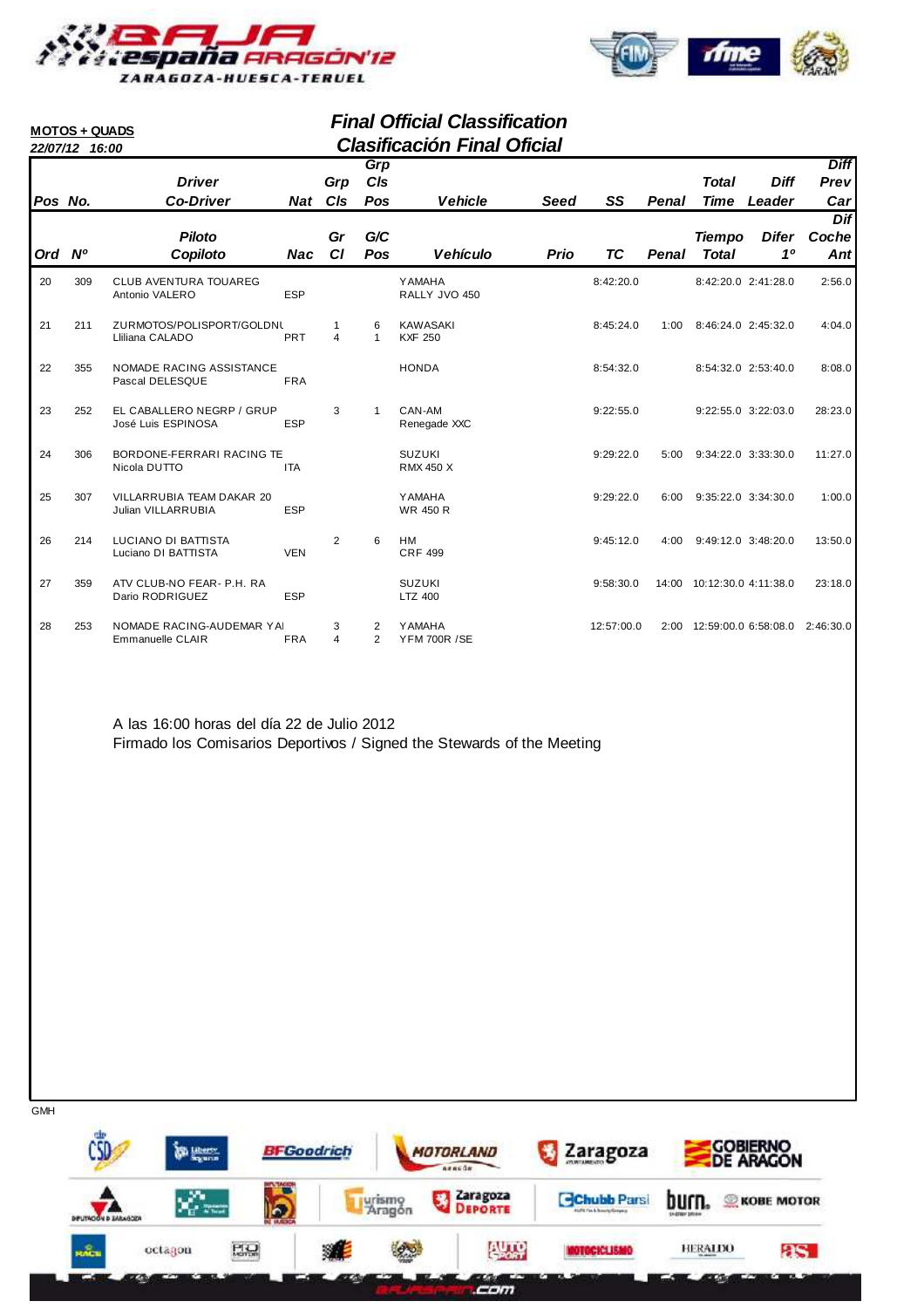



#### **Final Official Classification 22/07/12 16:00 Clasificación Final Oficial COPA DEL MUNDO Pos No. Driver Co-Driver Grp Cls Ord Nº Piloto Copiloto Gr Cl Vehicle SS Cls Pos Grp Penal Time Diff Leader Prev Diff Car Vehículo Prio Pos Penal Total G/C Difer 1º**   $\overline{D}$ **Coche Ant Nat Nac Total Tiempo Seed TC** 1 208 HUSQVARNA BY SPEEDBRAIN R 1 1 HUSQVARNA 6:00:52.0 6:00:52.0 Joan BARREDA ESP TE 449 2 202 BORDONE FERRARI MOTO ITAL 2 1 TM<br>Gerard FARRES FSP 530 530 6:02:33.0 1:00 6:03:33.0 2:41.0 2:41.0 Gerard FARRES ESP 530 3 215 CLUB AVENTURA TOUAREG 2 2 KTM<br>
Victor RIVERA ESP 530 EXC-R<br>
530 EXC-R Victor RIVERA 4 209 GAS GAS FACTORY 1 2 GAS 6:20:59.0 6:25:59.0 6:23.0 5:00 25:07.0 Marc GUASCH 5 204 BORDONE FERRARI MOTO ITAL 2 3 TM 6:35:49.0 6:35:49.0 9:50.0 34:57.0 Jordi VILADOMS 6 213 KTM PORTUGAL / MERCEARIA 2 4 KTM<br>David MEGRE PRT SX-F SX-F SX-F SX-F 2:30.0 David MEGRE **EXAMPLE PRT**BOOK PRT
SX-F 7 203 YAMAHA ELF CASTEAU 1 3 YAMAHA 1 6:42:48.0 1:00 6:43:48.0 42:56.0 5:29.0<br>David CASTEU FRA YZ 450 Dav id CASTEU 8 205 TM RACING FACTORY 1 4 TM 6:49:51.0 6:49:51.0 6:03.0 48:59.0 Alex ZANOTTI ITA ITA BAJA 450 9 206 TEAM PETROMIRALLES 1 5 HM 7:10:08.0 7:10:08.0 20:17.0 1:09:16.0 Gilbert ESCALÉ ESP 5 1 10 210 HUSABERG R-FACTORY 2 5 HUSABERG 8:39:24.0 8:39:24.0 1:29:16.0 2:38:32.0 Manuel LUCCHESE ITA 5 2 570 FE 11 211 ZURMOTOS/POLISPORT/GOLDNU 1 6 KAWASAKI 8:45:24.0 8:46:24.0 7:00.0 1:00 2:45:32.0 Lliliana CALADO **PRT** 4 1 KXF 250 12 252 EL CABALLERO NEGRP / GRUP 3 1 CAN-AM 9:22:55.0 9:22:55.0 9:22:55.0 3:22:03.0 36:31.0<br>José Luis ESPINOSA ESP Renegade XXC José Luis ESPINOSA 13 214 LUCIANO DI BATTISTA 2 6 HM<br>
Luciano DI BATTISTA VEN CRF 499 2 26:17.0 Luciano DI BATTISTA 14 253 NOMADE RACING-AUDEMAR YAI 3 2 YAMAHA 12:57:00.0 2:00 12:59:00.0 6:58:08.0 3:09:48.0<br>Emmanuelle CLAIR FRA 4 2 YFM 700R /SE

A las 16:00 horas del día 22 de Julio 2012 Firmado los Comisarios Deportivos / Signed the Stewards of the Meeting

Emmanuelle CLAIR FRA 4 2 YFM 700R / SE



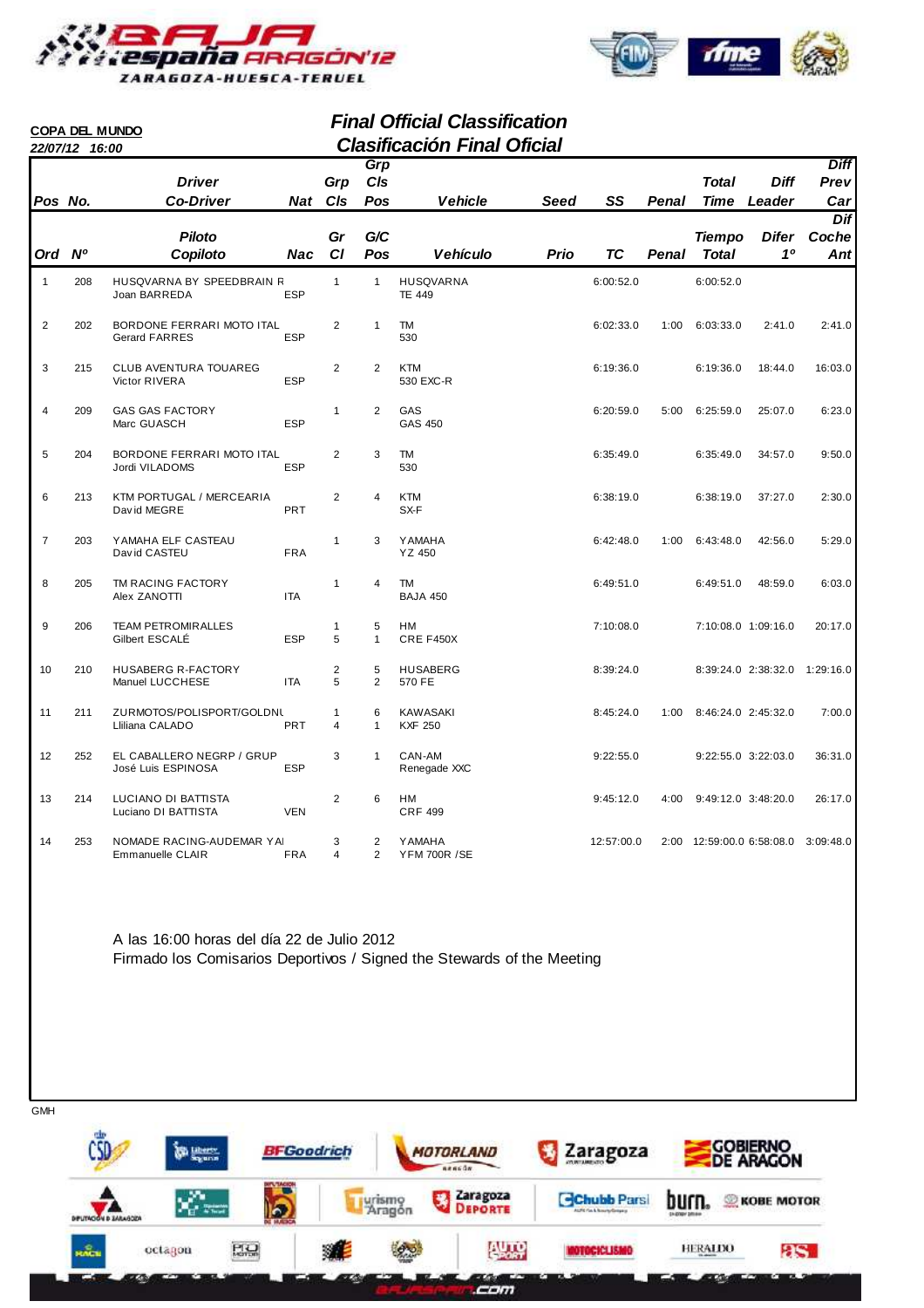

**COPA DEL MUNDO MOTOS**



#### **Final Official Classification 22/07/12 16:00 Clasificación Final Oficial**

|                | 22/07/12 16:00 |                                                   |            |                                |                   | Giasincación Final Olicial        |             |           |       |                               |                               |              |
|----------------|----------------|---------------------------------------------------|------------|--------------------------------|-------------------|-----------------------------------|-------------|-----------|-------|-------------------------------|-------------------------------|--------------|
|                |                |                                                   |            |                                | Grp               |                                   |             |           |       |                               |                               | <b>Diff</b>  |
|                |                | <b>Driver</b>                                     |            | Grp                            | C/s               |                                   |             |           |       | <b>Total</b>                  | <b>Diff</b>                   | Prev         |
| Pos No.        |                | <b>Co-Driver</b>                                  |            | Nat CIs                        | Pos               | <b>Vehicle</b>                    | <b>Seed</b> | SS        | Penal | <b>Time</b>                   | Leader                        | Car          |
|                |                | <b>Piloto</b>                                     |            | Gr                             | G/C               |                                   |             |           |       |                               | <b>Difer</b>                  | <b>Dif</b>   |
| Ord Nº         |                | Copiloto                                          | <b>Nac</b> | CI                             | Pos               | <b>Vehículo</b>                   | Prio        | <b>TC</b> | Penal | <b>Tiempo</b><br><b>Total</b> | 10                            | Coche<br>Ant |
|                |                |                                                   |            |                                |                   |                                   |             |           |       |                               |                               |              |
| $\mathbf{1}$   | 208            | HUSQVARNA BY SPEEDBRAIN R<br>Joan BARREDA         | <b>ESP</b> | $\mathbf{1}$                   | $\mathbf{1}$      | <b>HUSQVARNA</b><br><b>TE 449</b> |             | 6:00:52.0 |       | 6:00:52.0                     |                               |              |
| $\overline{2}$ | 202            | BORDONE FERRARI MOTO ITAL<br><b>Gerard FARRES</b> | <b>ESP</b> | 2                              | 1                 | <b>TM</b><br>530                  |             | 6:02:33.0 |       | 1:00 6:03:33.0                | 2:41.0                        | 2:41.0       |
| 3              | 215            | <b>CLUB AVENTURA TOUAREG</b><br>Victor RIVERA     | <b>ESP</b> | 2                              | 2                 | <b>KTM</b><br>530 EXC-R           |             | 6:19:36.0 |       | 6:19:36.0                     | 18:44.0                       | 16:03.0      |
| 4              | 209            | <b>GAS GAS FACTORY</b><br>Marc GUASCH             | <b>ESP</b> | $\mathbf{1}$                   | 2                 | GAS<br>GAS 450                    |             | 6:20:59.0 | 5:00  | 6:25:59.0                     | 25:07.0                       | 6:23.0       |
| 5              | 204            | BORDONE FERRARI MOTO ITAL<br>Jordi VILADOMS       | <b>ESP</b> | 2                              | 3                 | TM<br>530                         |             | 6:35:49.0 |       | 6:35:49.0                     | 34:57.0                       | 9:50.0       |
| 6              | 213            | KTM PORTUGAL / MERCEARIA<br>David MEGRE           | PRT        | 2                              | 4                 | <b>KTM</b><br>SX-F                |             | 6:38:19.0 |       | 6:38:19.0                     | 37:27.0                       | 2:30.0       |
| $\overline{7}$ | 203            | YAMAHA ELF CASTEAU<br>David CASTEU                | <b>FRA</b> | $\mathbf{1}$                   | 3                 | <b>YAMAHA</b><br>YZ 450           |             | 6:42:48.0 | 1:00  | 6:43:48.0                     | 42:56.0                       | 5:29.0       |
| 8              | 205            | TM RACING FACTORY<br>Alex ZANOTTI                 | <b>ITA</b> | $\mathbf{1}$                   | 4                 | <b>TM</b><br><b>BAJA 450</b>      |             | 6:49:51.0 |       | 6:49:51.0                     | 48:59.0                       | 6:03.0       |
| 9              | 206            | <b>TEAM PETROMIRALLES</b><br>Gilbert ESCALÉ       | <b>ESP</b> | $\mathbf{1}$<br>5              | 5<br>$\mathbf{1}$ | HM<br>CRE F450X                   |             | 7:10:08.0 |       |                               | 7:10:08.0 1:09:16.0           | 20:17.0      |
| 10             | 210            | <b>HUSABERG R-FACTORY</b><br>Manuel LUCCHESE      | <b>ITA</b> | 2<br>5                         | 5<br>2            | <b>HUSABERG</b><br>570 FE         |             | 8:39:24.0 |       |                               | 8:39:24.0 2:38:32.0 1:29:16.0 |              |
| 11             | 211            | ZURMOTOS/POLISPORT/GOLDNL<br>Lliliana CALADO      | <b>PRT</b> | $\mathbf{1}$<br>$\overline{4}$ | 6<br>$\mathbf{1}$ | <b>KAWASAKI</b><br><b>KXF 250</b> |             | 8:45:24.0 | 1:00  |                               | 8:46:24.0 2:45:32.0           | 7:00.0       |
| 12             | 214            | LUCIANO DI BATTISTA<br>Luciano DI BATTISTA        | <b>VEN</b> | 2                              | 6                 | HM<br><b>CRF 499</b>              |             | 9:45:12.0 | 4:00  |                               | 9:49:12.0 3:48:20.0 1:02:48.0 |              |

A las 16:00 horas del día 22 de Julio 2012 Firmado los Comisarios Deportivos / Signed the Stewards of the Meeting

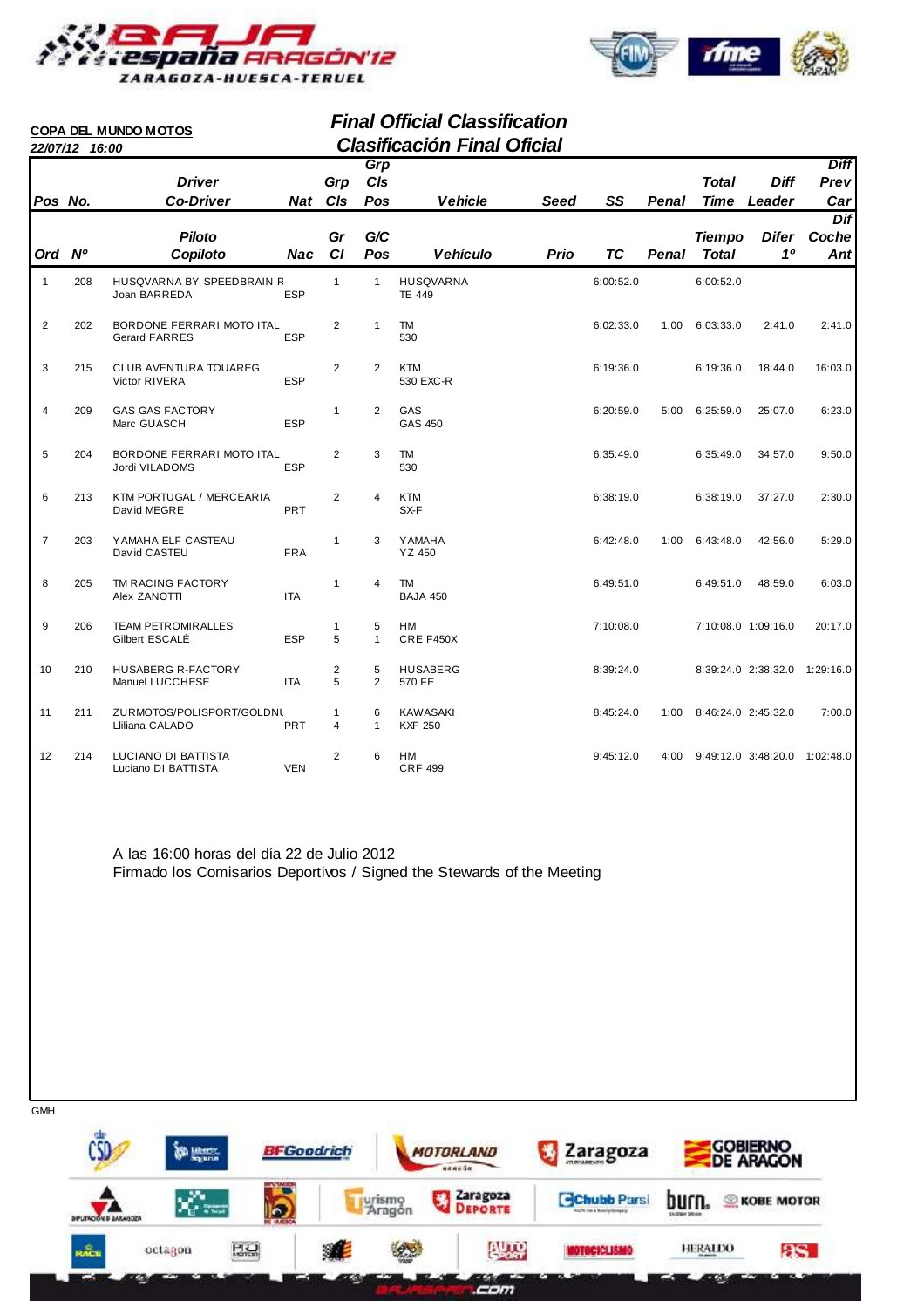



#### **Final Official Classification 22/07/12 16:00 Clasificación Final Oficial COPA DEL MUNDO QUADS Pos No. Driver Co-Driver Grp Cls Ord Nº Piloto Copiloto Gr Cl** Vehicle Seed SS **Cls Pos Grp Penal Time Diff Leader Prev Diff Car Vehículo Prio Pos Penal Total G/C Difer 1º Dif Coche Ant Nat Nac Total Tiempo Seed TC** 1 252 EL CABALLERO NEGRP / GRUP 3 1 CAN-AM 9:22:55.0 9:22:55.0 9:22:55.0 José Luis ESPINOSA 2 253 NOMADE RACING-AUDEMAR YAI 3 2 YAMAHA 12:57:00.0 2:00 12:59:00.0 3:36:05.0 3:36:05.0<br>Emmanuelle CLAIR FRA 4 1 YFM 700R /SE Emmanuelle CLAIR

A las 16:00 horas del día 22 de Julio 2012 Firmado los Comisarios Deportivos / Signed the Stewards of the Meeting

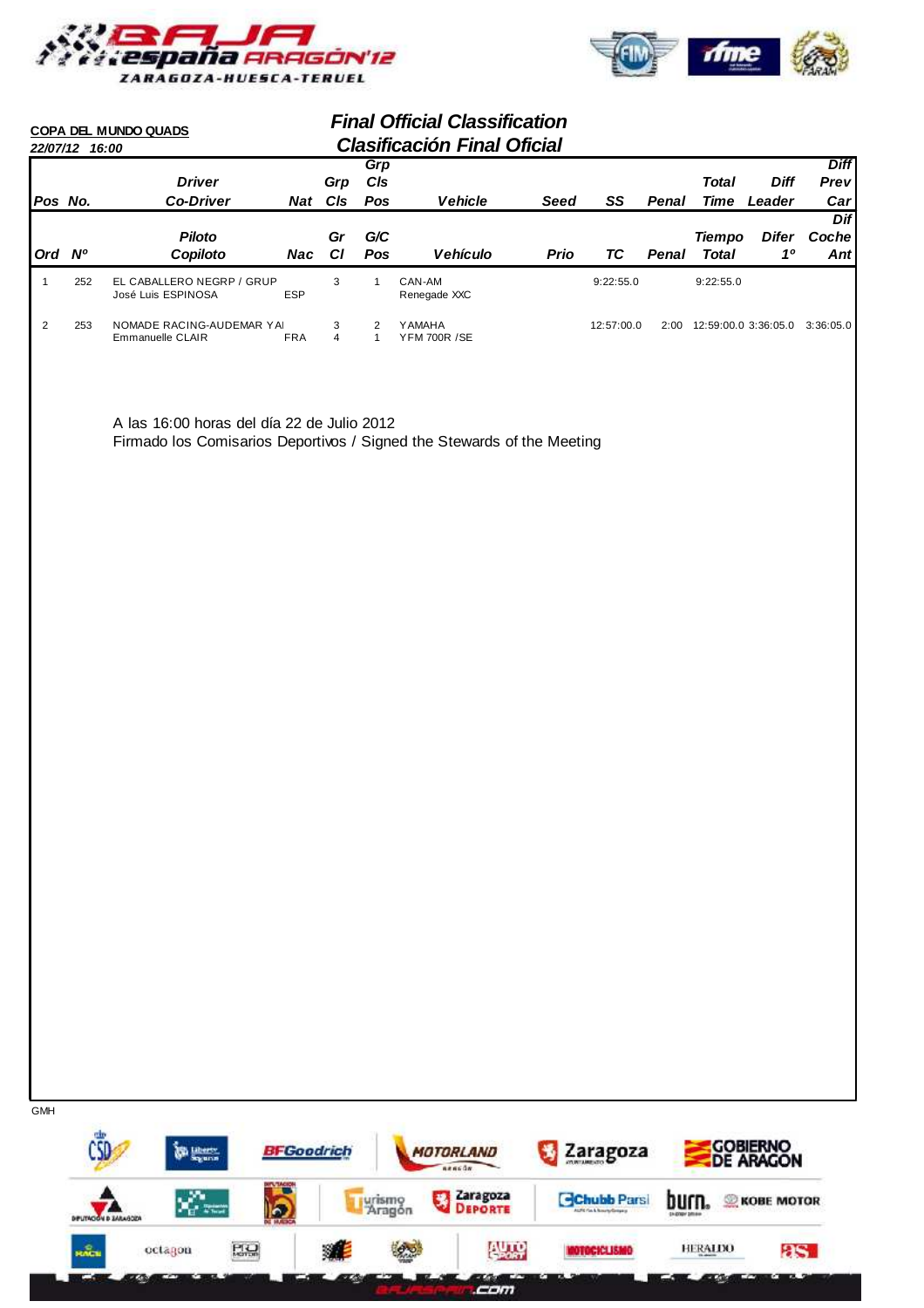

**Hasta 450cc**



## **Final Official Classification 22/07/12 16:00 Clasificación Final Oficial**

|         | 22/07/12 16:00 |                                              |            |           |            | Giasiliyaciyli Filial Olicial     |      |           |       |               |                     |                     |
|---------|----------------|----------------------------------------------|------------|-----------|------------|-----------------------------------|------|-----------|-------|---------------|---------------------|---------------------|
|         |                | <b>Driver</b>                                |            | Grp       | Grp<br>CIs |                                   |      |           |       | Total         | <b>Diff</b>         | <b>Diff</b><br>Prev |
| Pos No. |                | <b>Co-Driver</b>                             | Nat        | CIs       | Pos        | <b>Vehicle</b>                    | Seed | SS        | Penal | Time          | Leader              | Carl                |
|         |                |                                              |            |           |            |                                   |      |           |       |               |                     | <b>Dif</b>          |
|         |                | <b>Piloto</b>                                |            | Gr        | G/C        |                                   |      |           |       | <b>Tiempo</b> | <b>Difer</b>        | Coche               |
| Ord Nº  |                | Copiloto                                     | Nac        | <b>CI</b> | <b>Pos</b> | <b>Vehículo</b>                   | Prio | ТC        | Penal | <b>Total</b>  | 10                  | Ant                 |
|         | 208            | HUSQVARNA BY SPEEDBRAIN R<br>Joan BARREDA    | <b>ESP</b> |           |            | <b>HUSQVARNA</b><br><b>TE 449</b> |      | 6:00:52.0 |       | 6:00:52.0     |                     |                     |
| 2       | 209            | <b>GAS GAS FACTORY</b><br>Marc GUASCH        | <b>ESP</b> | 1         | 2          | GAS<br>GAS 450                    |      | 6:20:59.0 | 5:00  | 6:25:59.0     | 25:07.0             | 25:07.0             |
| 3       | 203            | YAMAHA ELF CASTEAU<br>David CASTEU           | <b>FRA</b> | 1         | 3          | <b>YAMAHA</b><br>YZ 450           |      | 6:42:48.0 | 1:00  | 6:43:48.0     | 42:56.0             | 17:49.0             |
| 4       | 205            | TM RACING FACTORY<br>Alex ZANOTTI            | <b>ITA</b> | 1         | 4          | TM<br><b>BAJA 450</b>             |      | 6:49:51.0 |       | 6:49:51.0     | 48:59.0             | 6:03.0              |
| 5       | 206            | <b>TEAM PETROMIRALLES</b><br>Gilbert ESCALÉ  | <b>ESP</b> | 5         | 5          | <b>HM</b><br>CRE F450X            |      | 7:10:08.0 |       |               | 7:10:08.0 1:09:16.0 | 20:17.0             |
| 6       | 211            | ZURMOTOS/POLISPORT/GOLDNU<br>Lliliana CALADO | <b>PRT</b> | 4         | 6          | <b>KAWASAKI</b><br><b>KXF 250</b> |      | 8:45:24.0 | 1:00  |               | 8:46:24.0 2:45:32.0 | 1:36:16.0           |

A las 16:00 horas del día 22 de Julio 2012 Firmado los Comisarios Deportivos / Signed the Stewards of the Meeting

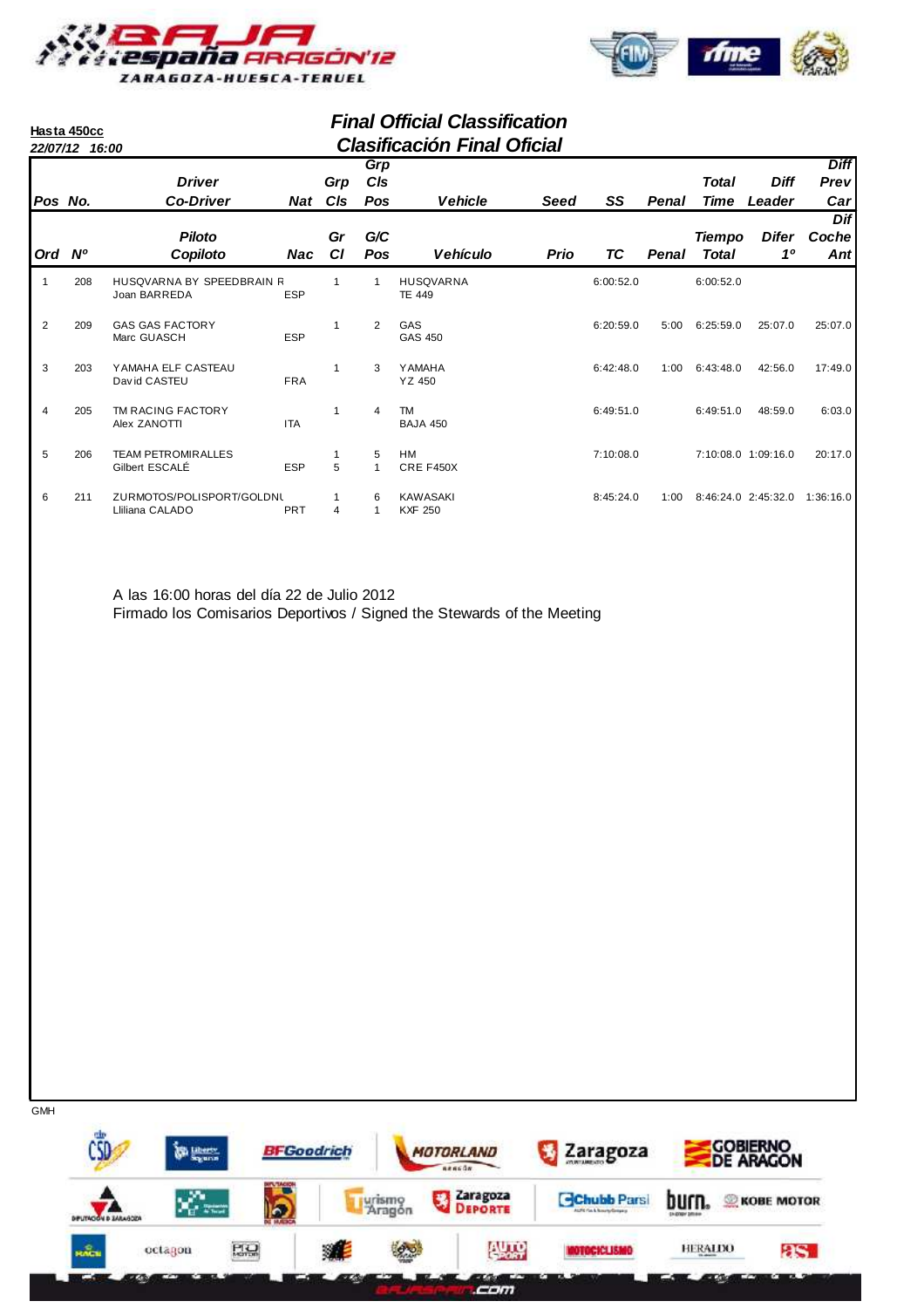



#### **Final Official Classification 22/07/12 16:00 Clasificación Final Oficial Superiores a 450cc Pos No. Driver Co-Driver Grp Cls Ord Nº Piloto Copiloto Gr Cl** Vehicle Seed SS **Cls Pos Grp Penal Time Diff Leader Prev Diff Car Vehículo Prio Pos Penal Total G/C Difer 1º Dif Coche Ant Nat Nac Total Tiempo Seed TC** 1 202 BORDONE FERRARI MOTO ITAL 2 1 TM<br>
Gerard FARRES FSP 530 530 Gerard FARRES ESP 530 2 215 CLUB AVENTURA TOUAREG 2 2 KTM 6:19:36.0 6:19:36.0 16:03.0 16:03.0 530 EXC-R 3 204 BORDONE FERRARI MOTO ITAL 2 3 TM 6:35:49.0 6:35:49.0 16:13.0 32:16.0 Jordi VILADOMS 4 213 KTM PORTUGAL / MERCEARIA 2 4 KTM<br>David MEGRE PRT SX-F SX-F SX-F 2 2:30.0 David MEGRE PRT SX-F 5 210 HUSABERG R-FACTORY 2 5 HUSABERG 8:39:24.0 8:39:24.0 8:39:24.0 2:35:51.0 2:01:05.0 Manuel LUCCHESE ITA 5 1 6 214 LUCIANO DI BATTISTA 2 6 HM<br>
Luciano DI BATTISTA VEN CRF 499 CRF 499 Luciano DI BATTISTA

A las 16:00 horas del día 22 de Julio 2012 Firmado los Comisarios Deportivos / Signed the Stewards of the Meeting

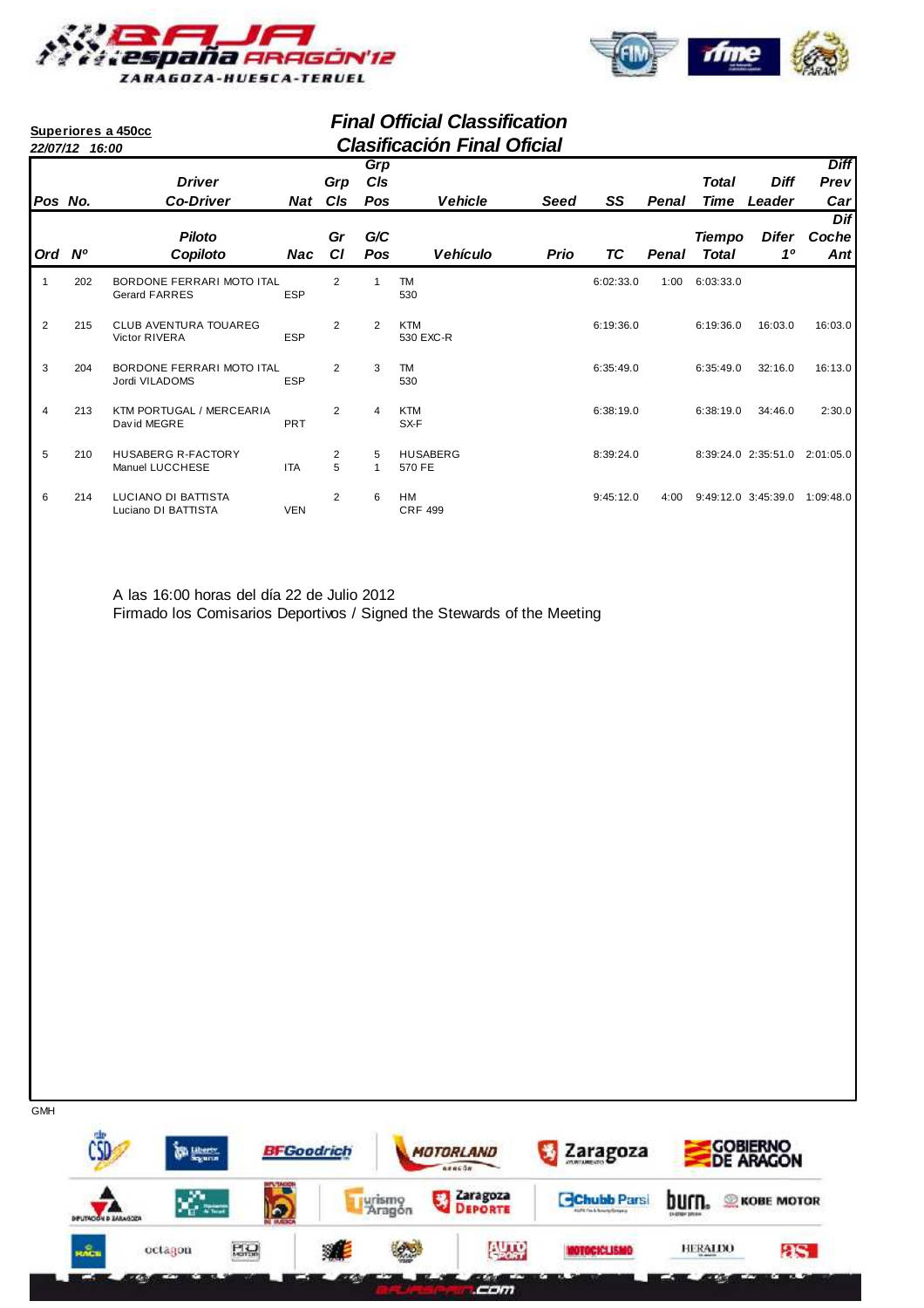



| Quads   | 22/07/12 16:00 |                                                                                                                      |            |                              |                   | <b>Final Official Classification</b><br><b>Clasificación Final Oficial</b> |      |            |       |                               |                       |                            |
|---------|----------------|----------------------------------------------------------------------------------------------------------------------|------------|------------------------------|-------------------|----------------------------------------------------------------------------|------|------------|-------|-------------------------------|-----------------------|----------------------------|
| Pos No. |                | <b>Driver</b><br><b>Co-Driver</b>                                                                                    | Nat        | Grp<br>CIs                   | Grp<br>CIs<br>Pos | <b>Vehicle</b>                                                             | Seed | SS         | Penal | Total<br>Time                 | <b>Diff</b><br>Leader | <b>Diff</b><br>Prev<br>Car |
| Ord Nº  |                | <b>Piloto</b><br>Copiloto                                                                                            | Nac        | Gr<br><b>CI</b>              | G/C<br><b>Pos</b> | <b>Vehículo</b>                                                            | Prio | TC         | Penal | <b>Tiempo</b><br><b>Total</b> | Difer<br>10           | Dif<br>Coche<br>Ant        |
|         | 252            | EL CABALLERO NEGRP / GRUP<br>José Luis ESPINOSA                                                                      | <b>ESP</b> | 3                            |                   | CAN-AM<br>Renegade XXC                                                     |      | 9:22:55.0  |       | 9:22:55.0                     |                       |                            |
| 2       | 253            | NOMADE RACING-AUDEMAR YAI<br>Emmanuelle CLAIR                                                                        | <b>FRA</b> | 3<br>$\overline{\mathbf{4}}$ | $\overline{2}$    | <b>YAMAHA</b><br><b>YFM 700R /SE</b>                                       |      | 12:57:00.0 | 2:00  | 12:59:00.0 3:36:05.0          |                       | 3:36:05.0                  |
|         |                | A las 16:00 horas del día 22 de Julio 2012<br>Firmado los Comisarios Deportivos / Signed the Stewards of the Meeting |            |                              |                   |                                                                            |      |            |       |                               |                       |                            |

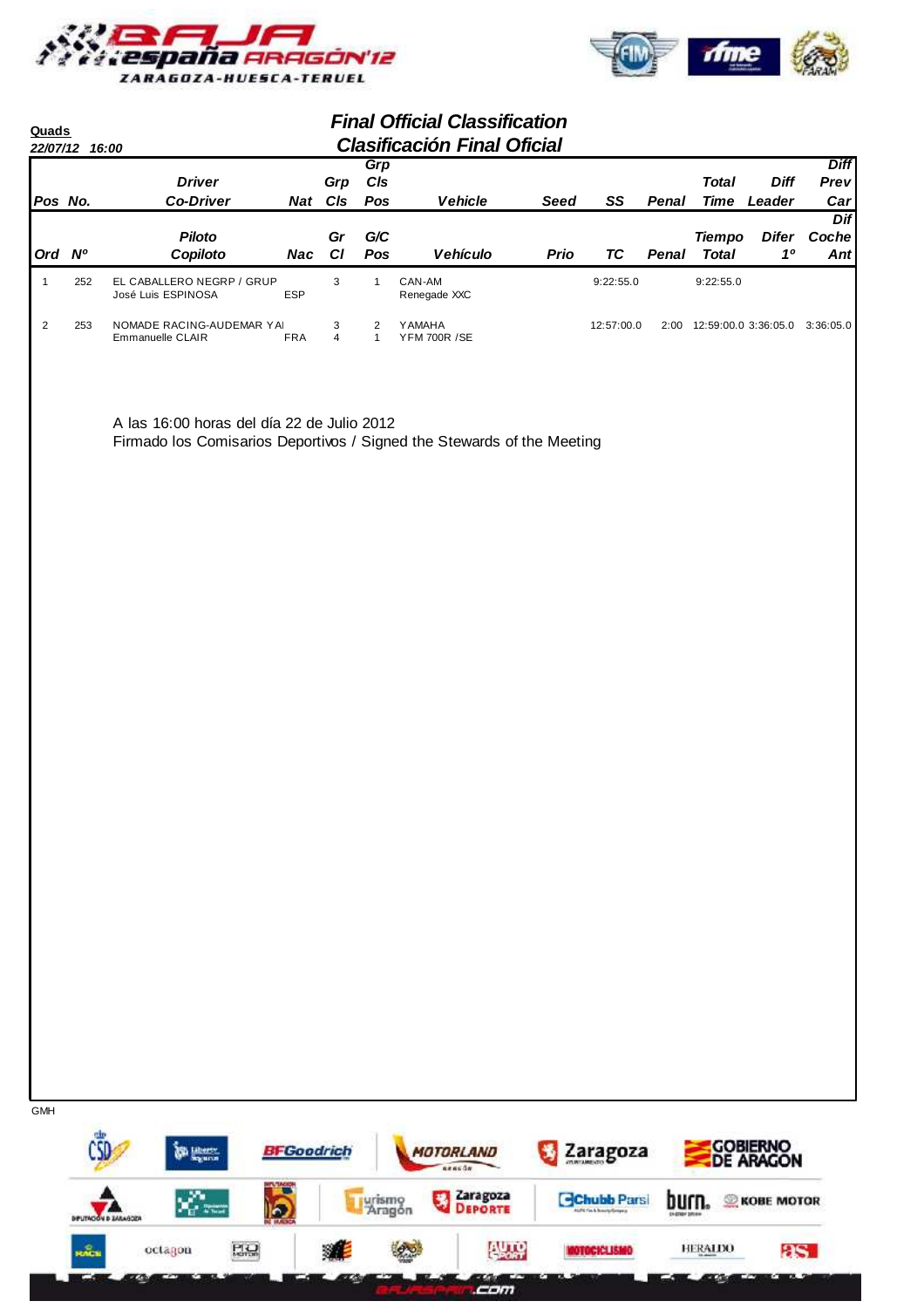



| <b>Feminas</b><br>22/07/12 16:00 |     |                                                                                                                      |            |                              |                              | <b>Final Official Classification</b><br><b>Clasificación Final Oficial</b> |             |            |       |                                     |                            |                            |
|----------------------------------|-----|----------------------------------------------------------------------------------------------------------------------|------------|------------------------------|------------------------------|----------------------------------------------------------------------------|-------------|------------|-------|-------------------------------------|----------------------------|----------------------------|
| Pos No.                          |     | <b>Driver</b><br><b>Co-Driver</b>                                                                                    |            | Grp<br>Nat CIs               | Grp<br>C/s<br>Pos            | <b>Vehicle</b>                                                             | <b>Seed</b> | SS         | Penal | <b>Total</b>                        | <b>Diff</b><br>Time Leader | <b>Diff</b><br>Prev<br>Car |
| Ord Nº                           |     | <b>Piloto</b><br>Copiloto                                                                                            | Nac        | Gr<br>C1                     | G/C<br>Pos                   | Vehículo                                                                   | Prio        | <b>TC</b>  | Penal | <b>Tiempo</b><br><b>Total</b>       | <b>Difer</b><br>10         | <b>Dif</b><br>Coche<br>Ant |
| $\mathbf{1}$                     | 211 | ZURMOTOS/POLISPORT/GOLDNL<br>Lliliana CALADO                                                                         | PRT        | $\mathbf{1}$<br>4            | $\mathbf{1}$<br>$\mathbf{1}$ | KAWASAKI<br><b>KXF 250</b>                                                 |             | 8:45:24.0  |       | 1:00  8:46:24.0                     |                            |                            |
| $\overline{2}$                   | 253 | NOMADE RACING-AUDEMAR YAI<br>Emmanuelle CLAIR                                                                        | <b>FRA</b> | 3<br>$\overline{\mathbf{4}}$ | 1<br>$\overline{2}$          | YAMAHA<br><b>YFM 700R /SE</b>                                              |             | 12:57:00.0 |       | 2:00 12:59:00.0 4:12:36.0 4:12:36.0 |                            |                            |
|                                  |     | A las 16:00 horas del día 22 de Julio 2012<br>Firmado los Comisarios Deportivos / Signed the Stewards of the Meeting |            |                              |                              |                                                                            |             |            |       |                                     |                            |                            |
| <b>GMH</b>                       |     |                                                                                                                      |            |                              |                              |                                                                            |             |            |       |                                     |                            |                            |

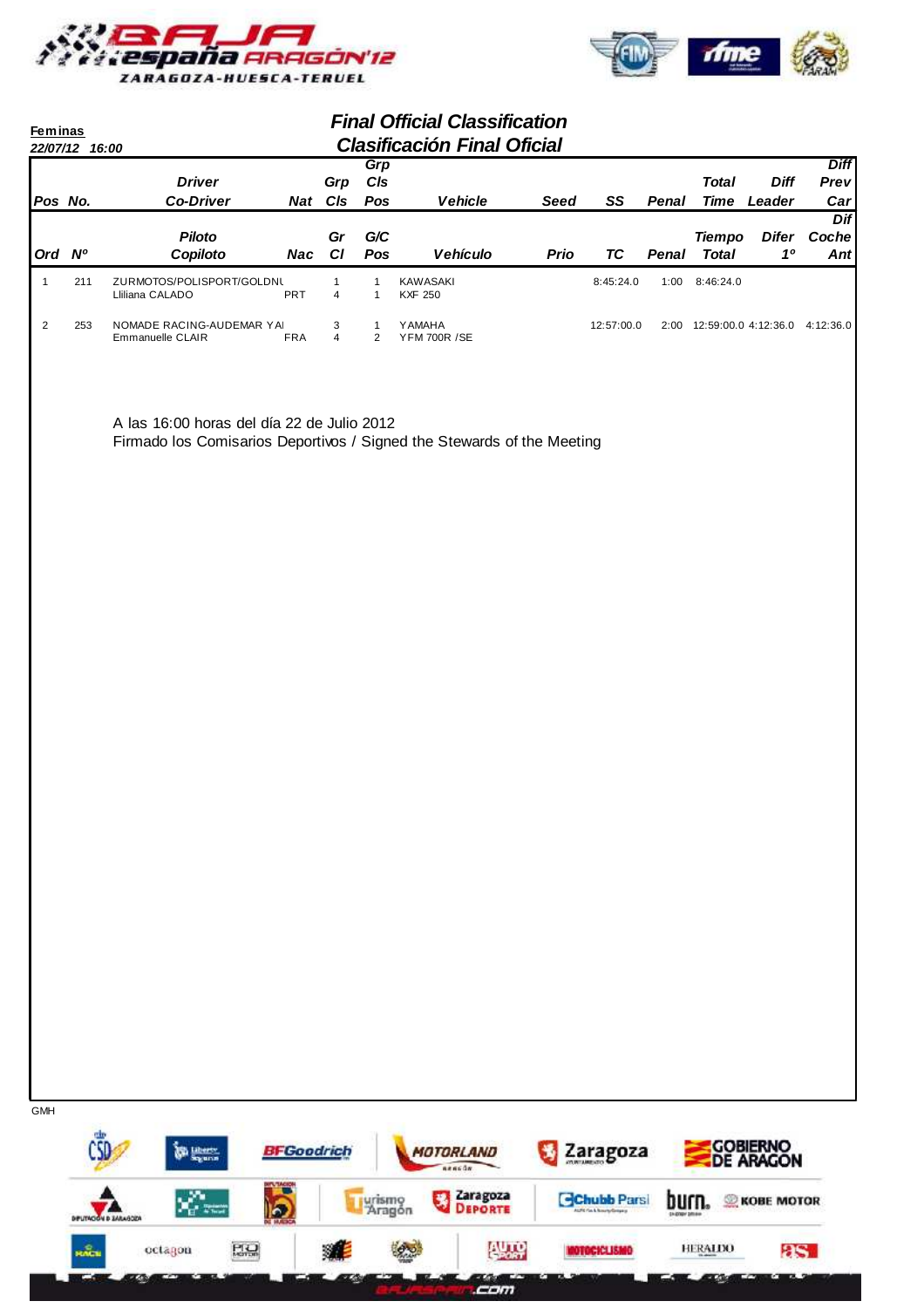



| Junior<br>22/07/12 |     | 16:00                                        | <b>Final Official Classification</b><br><b>Clasificación Final Oficial</b> |                     |                          |                           |      |           |       |                               |                       |                            |  |
|--------------------|-----|----------------------------------------------|----------------------------------------------------------------------------|---------------------|--------------------------|---------------------------|------|-----------|-------|-------------------------------|-----------------------|----------------------------|--|
| Pos No.            |     | <b>Driver</b><br><b>Co-Driver</b>            | <b>Nat</b>                                                                 | Grp<br>CIs          | Grp<br>CIs<br><b>Pos</b> | <b>Vehicle</b>            | Seed | SS        | Penal | <b>Total</b><br>Time          | <b>Diff</b><br>Leader | <b>Diff</b><br>Prev<br>Car |  |
| Ord                | N°  | <b>Piloto</b><br>Copiloto                    | Nac                                                                        | Gr<br>CI            | G/C<br><b>Pos</b>        | <b>Vehículo</b>           | Prio | ТC        | Penal | <b>Tiempo</b><br><b>Total</b> | <b>Difer</b><br>10    | Dif<br>Coche<br>Ant        |  |
|                    | 206 | <b>TEAM PETROMIRALLES</b><br>Gilbert ESCALÉ  | <b>ESP</b>                                                                 | 5                   |                          | <b>HM</b><br>CRE F450X    |      | 7:10:08.0 |       | 7:10:08.0                     |                       |                            |  |
| 2                  | 210 | <b>HUSABERG R-FACTORY</b><br>Manuel LUCCHESE | <b>ITA</b>                                                                 | $\overline{2}$<br>5 | 2                        | <b>HUSABERG</b><br>570 FE |      | 8:39:24.0 |       |                               | $8:39:24.0$ 1:29:16.0 | 1:29:16.0                  |  |

A las 16:00 horas del día 22 de Julio 2012 Firmado los Comisarios Deportivos / Signed the Stewards of the Meeting



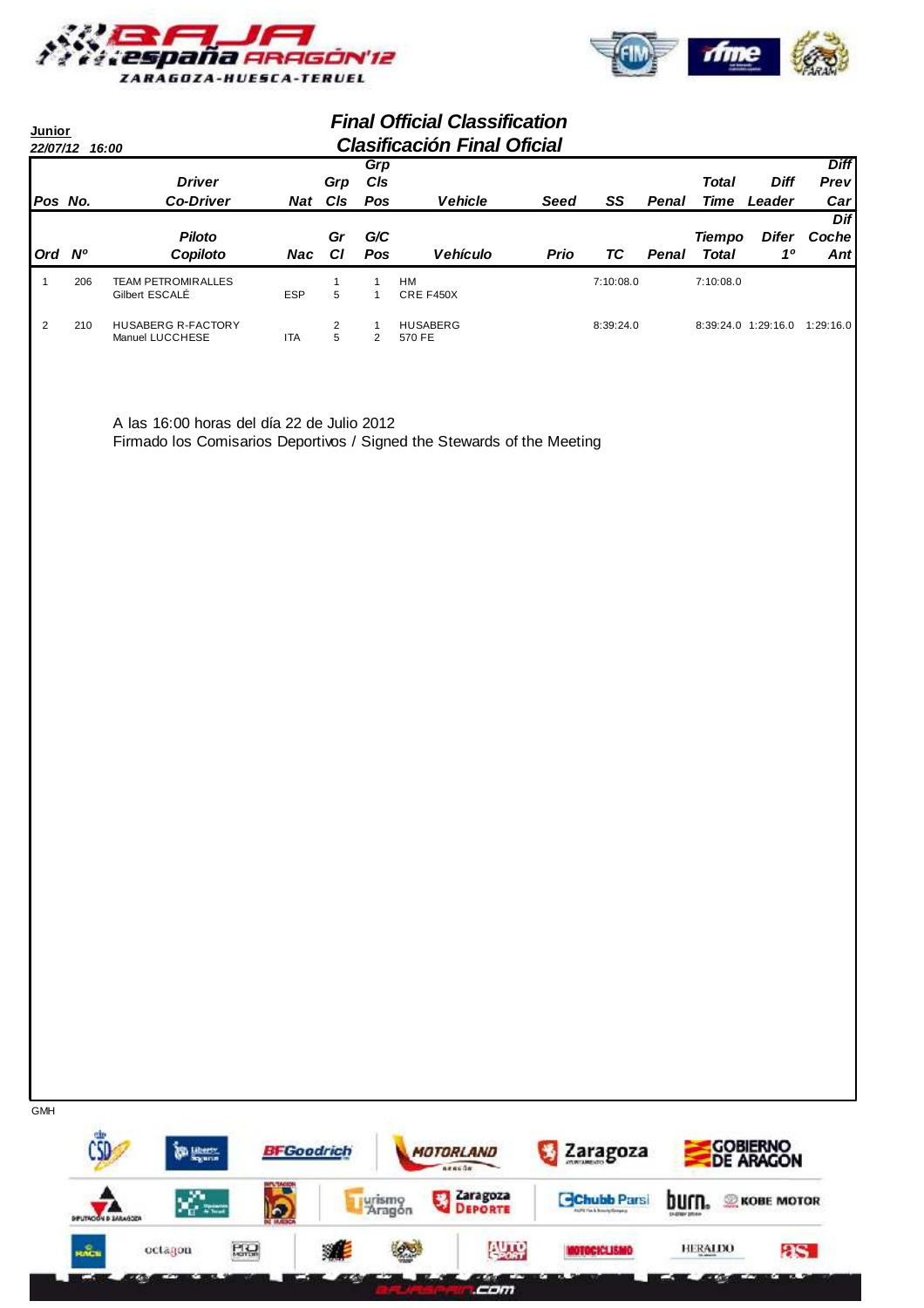



# **Penalties 22/07/2012 15:59 Penalizaciones**

| <b>22/07/2012</b><br>15:59 |  |
|----------------------------|--|
|----------------------------|--|

**No. Driver / Co-Driver Nat Nº Piloto / Copiloto Nac Remarks / Control Class Total Group Motivo / Control Clase Total Grupo Total Etapa Penal Penal Leg Total** 202 FARRES / The CHARRES / ESP / 2/ 1 MIN. RETRASO CH-14 1:00 1:00 1:00 1:00 203 CASTEU / FRA / 1 MIN. RETRASO CH-23 1:00 1:00 1/ 1:00 209 GUASCH / 
209 GUASCH / 
ESP / 1 / 5 MIN. ADELANTO CH-5 5:00 5:00 5:00 5:00 211 CALADO / 2002 211 CALADO / PRT / 1/4 1 MIN. RETRASO CH-7 2004 1:00 1:00 1:00 214 DI BATTISTA / VEN / 4 MIN. ADELANTO CH-10 4:00 4:00 2/ 4:00 253 CLAIR / CLAIR / TRA / 3/4 2 MIN. ADELANTO CH-11 2:00 2:00 2:00 2:00 256 ALBIRA / CONSERVENT AND RETRASO CH-14 4:00 4:00 4:00 4:00 4:00 257 BORREGO / 2:00 2:00 2:00 POR / 3/ 2 MIN. RETRASO CH-10 2:00 2:00 3 MIN. ADELANTO CH-11 3:00 5:00 3:00 260 PRIETO / THE SP / SALE AND A LOCAL LOCAL LOCAL LOCAL LOCAL LOCAL LOCAL LOCAL LOCAL LOCAL LOCAL LOCAL LOCAL LOCAL LOCAL LOCAL LOCAL LOCAL LOCAL LOCAL LOCAL LOCAL LOCAL LOCAL LOCAL LOCAL LOCAL LOCAL LOCAL LOCAL LOCAL LOC 305 IVARS / THE SP / 1 MIN RETRASO CH-2 1:00 1:00 1:00 1:00 306 DUTTO / ITA / 5 MIN. RETRASO CH-7 5:00 5:00 / 5:00 307 VILLARRUBIA / CONSERVENT / ESP / 6 MIN. RETRASO CH-7 / 6:00 / 6:00 / 6:00 / 6:00 310 VANDERWEYEN / BEL / 2 MIN. RETRASO CH-14 2:00 2:00 / 2:00 353 SERRANO / CONSUMING THE SP / 2 MIN. RETRASO CH-7 2:00 2:00 2:00 5 MIN. RETRASO CH-23 5:00 5:00 7:00 357 ARRAN LOPEZ / ESP / 6 MIN. ADELANTO CH-14 6:00 6:00 / 2 MIN. ADELANTO CH-23 2:00 8:00 2:00 358 AGUILAR / CONSUMING THE SP / 1 MIN. ADELANTO CH-10 0 1:00 1:00 1:00 1 MIN. RETRASO CH-14 1:00 1:00 2:00 359 RODRIGUEZ / THE SP / THE MIN. RETRASO CH-23 14:00 14:00 14:00 14:00

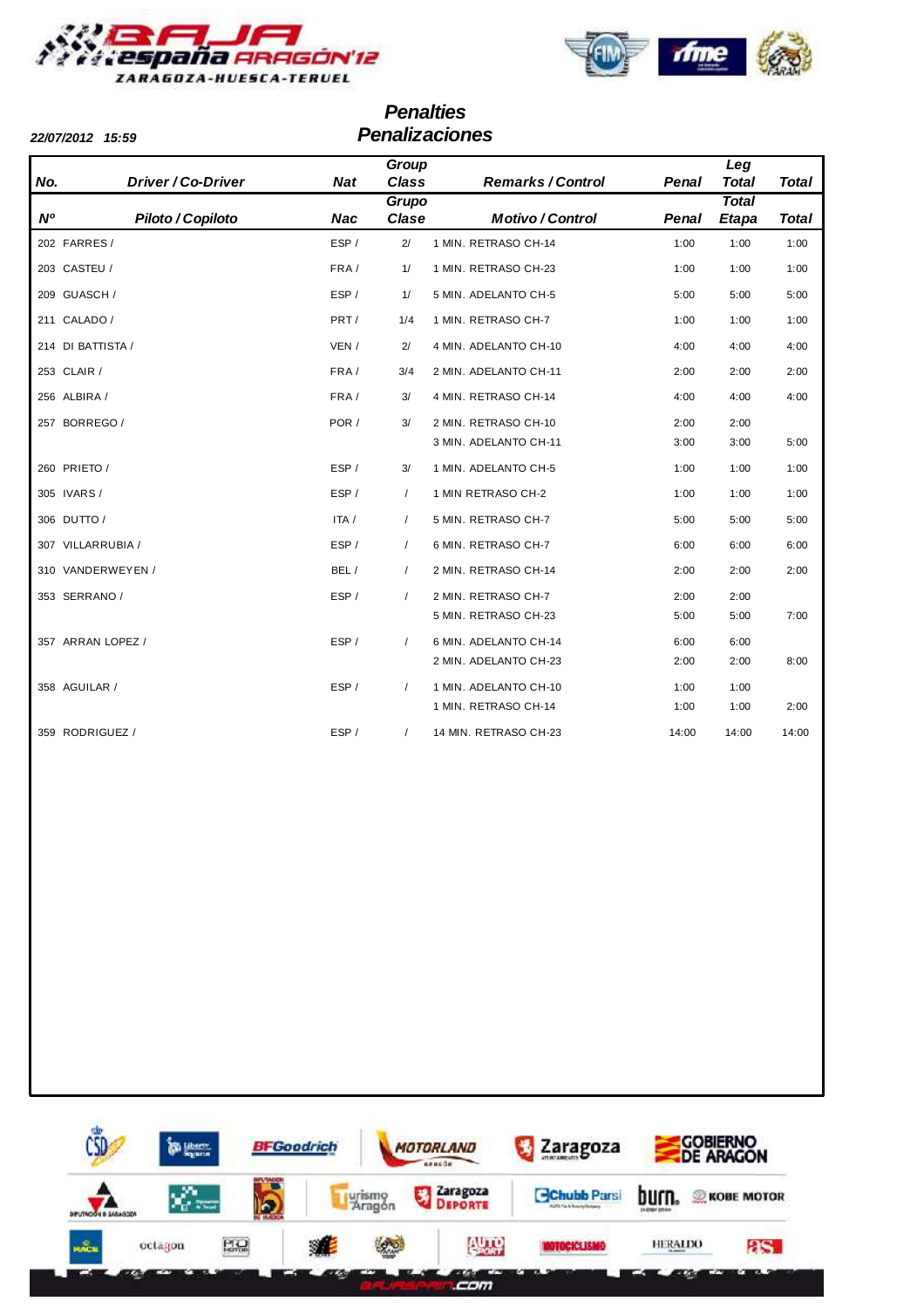



**Retirements**

**Retirados 22/07/2012 16:00**

|               |                          |                     | Group          |                                 |                |                                   |
|---------------|--------------------------|---------------------|----------------|---------------------------------|----------------|-----------------------------------|
| No.           | Driver/Co-Driver         | <b>Nat</b>          | Class          | <b>Vehicle</b>                  | SS             | <b>Remarks</b>                    |
| <b>N°</b>     | Piloto / Copiloto        | <b>Nac</b>          | Grupo<br>Clase | <b>Vehículo</b>                 | SS             | <b>Motivo</b>                     |
|               | <b>Retirements Leg 1</b> | - Retirados Etapa   | $\mathbf{1}$   |                                 |                |                                   |
| 352 FELIU /   |                          | ESP/                | $\prime$       | CAN-AM Renegade 1000 X          | $\mathbf{1}$   | ABAND. ENLACE<br>RT.ROAD SECTION  |
|               | <b>Retirements Leg 2</b> | - Retirados Etapa 2 |                |                                 |                |                                   |
| 305 IVARS /   |                          | ESP/                | $\prime$       | <b>HONDA HM</b>                 | $\overline{2}$ | ABANDONO<br><b>RETIREMENT</b>     |
|               | <b>Retirements Leg 3</b> | - Retirados Etapa 3 |                |                                 |                |                                   |
| 201 ESCALÉ /  |                          | ESP/                | 1/5            | HM CRE F450X                    | 3              | ABANDONO<br><b>RETIREMENT</b>     |
|               | 207 CALDERAY /           | ESP/                | 1/             | <b>HONDA CRF 450 X</b>          | 3              | ABANDONO<br><b>RETIREMENT</b>     |
| 251 ROMERO /  |                          | ESP/                | 3/             | <b>KTM 525 CC</b>               | 3              | ABANDONO<br><b>RETIREMENT</b>     |
| 255 ALBIRA /  |                          | FRA/                | 3/             | <b>HONDA TRX 700</b>            | 3              | ABANDONO<br><b>RETIREMENT</b>     |
| 256 ALBIRA /  |                          | FRA/                | 3/             | <b>HONDA TRX 700</b>            | 3              | ABANDONO<br><b>RETIREMENT</b>     |
|               | 257 BORREGO /            | POR /               | 3/             | YAMAHA YZF 450 R                | 3              | ABANDONO<br><b>RETIREMENT</b>     |
| 258 BOS /     |                          | FRA/                | 3/             | <b>KTM 525 XC</b>               | 3              | <b>AVERIA</b><br><b>BREAKDOWN</b> |
|               | 259 ANTUNES /            | POR /               | 3/             | YAMAHA YZF 450 R                | 3              | ABANDONO<br><b>RETIREMENT</b>     |
| 260 PRIETO /  |                          | ESP/                | 3/             | Y AMAHA                         | 3              | ABANDONO<br><b>RETIREMENT</b>     |
| 301 MATEO /   |                          | ESP/                | $\prime$       | <b>HUSABERG Motocrosscenter</b> | 3              | ABANDONO<br><b>RETIREMENT</b>     |
| 351 GAJON /   |                          | ESP/                | $\prime$       | <b>KTM 525 XC</b>               | 3              | ABANDONO<br><b>RETIREMENT</b>     |
|               | 356 MONTERO /            | ESP/                | $\sqrt{2}$     | <b>BPRT TP</b>                  | 3              | ABANDONO<br><b>RETIREMENT</b>     |
| 358 AGUILAR / |                          | ESP/                | $\sqrt{2}$     | GAS GAS WD 45                   | 3              | ABANDONO<br><b>RETIREMENT</b>     |
|               |                          |                     |                |                                 |                |                                   |

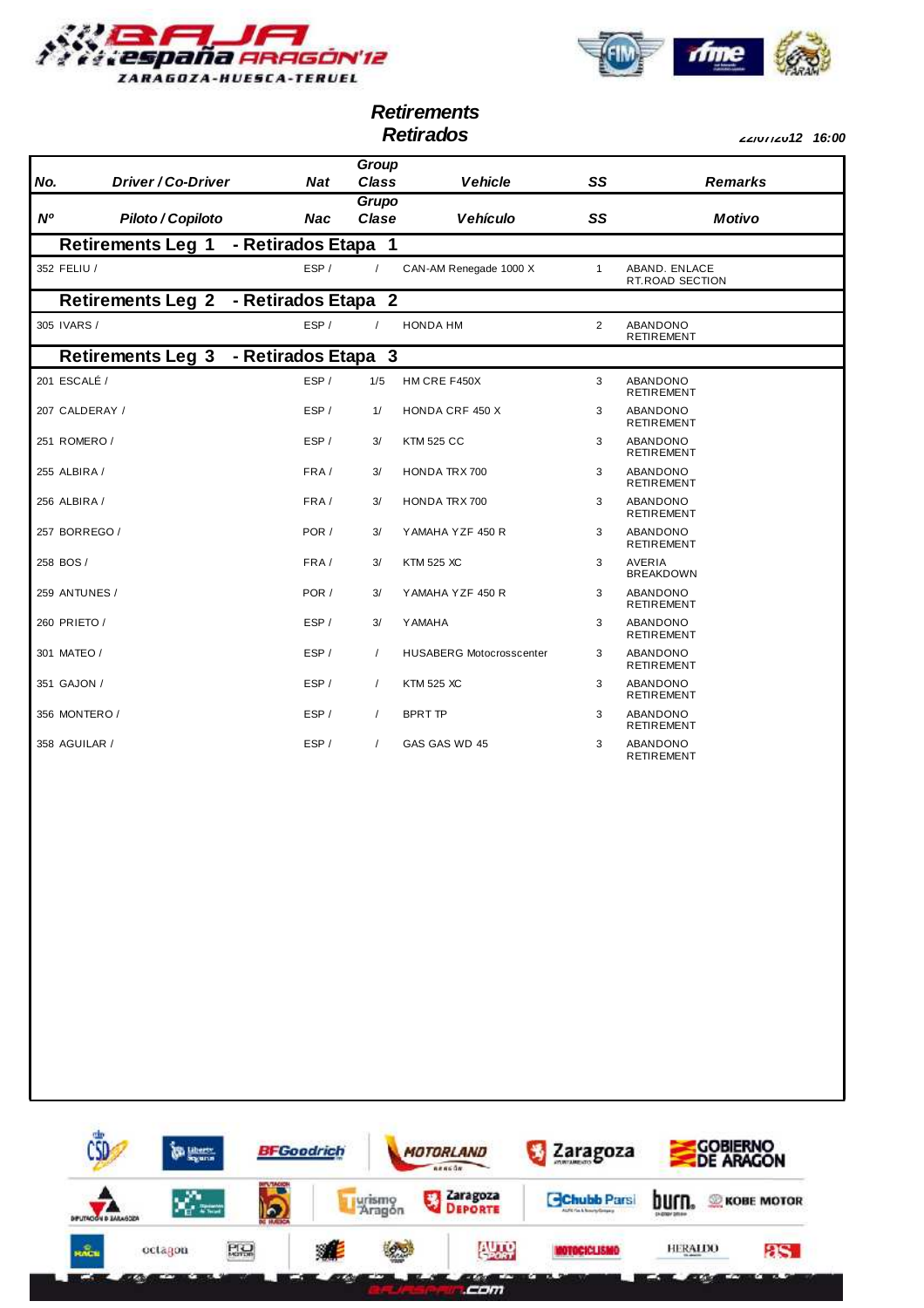

**20/07/12 14:00**



# **Orden de Salida Etapa 1 Start list for Leg 1**

| Ord            | No.       | <b>Entrant</b>             | <b>Nat</b> | <b>Driver</b><br><b>Co-Driver</b> | <b>Nat</b> | <b>Vehicle</b>                       | Grp<br>C/s | Seed | Start<br><b>Time</b> |
|----------------|-----------|----------------------------|------------|-----------------------------------|------------|--------------------------------------|------------|------|----------------------|
|                |           |                            |            | <b>Piloto</b>                     |            |                                      | Gr         |      |                      |
| Ord            | <b>N°</b> | <b>Concursante</b>         | Nac        | Copiloto                          | Nac        | <b>Vehiculo</b>                      | CI         | Prio | Salida               |
| $\mathbf{1}$   | 359       | ATV CLUB-NO FEAR- P.H. RA  |            | Dario RODRIGUEZ                   | <b>ESP</b> | <b>SUZUKI</b><br>LTZ 400             |            |      | 16:50:00             |
| 2              | 358       | ZARAGOZA MOTOR QUAD        |            | Daniel AGUILAR                    | <b>ESP</b> | GAS<br>GAS WD 45                     |            |      | 16:51:00             |
| 3              | 357       | HUTEZ-MONTAJES ELECTRICOS  |            | Miguel A. ARRAN LOPEZ             | <b>ESP</b> | <b>POLARIS</b><br>OUTLAW 540         |            |      | 16:52:00             |
| 4              | 356       | PARIS HILTON / ATV CLUB    |            | Xavier MONTERO                    | <b>ESP</b> | <b>BPRT</b><br><b>TP</b>             |            |      | 16:53:00             |
| 5              | 355       | NOMADE RACING ASSISTANCE   |            | Pascal DELESQUE                   | <b>FRA</b> | <b>HONDA</b>                         |            |      | 16:54:00             |
| 6              | 354       | MOTOS JOSE QUAD TEAM       |            | Carlos A. MARTINEZ                | <b>ESP</b> | <b>YAMAHA</b><br>YFM 700 R RAPTO     |            |      | 16:55:00             |
| $\overline{7}$ | 353       | CLU AVENTURA TOUAREG/QUAD  |            | David SERRANO                     | <b>ESP</b> | <b>KTM</b><br>525 XC                 |            |      | 16:56:00             |
| 8              | 352       | PARIS HILTON / ATV CLUB    |            | Álex FELIU                        | <b>ESP</b> | CAN-AM<br>Renegade 1000 X            |            |      | 16:57:00             |
| 9              | 351       | AYTO CUARTE DE HUERVA - A  |            | Mario GAJON                       | <b>ESP</b> | <b>KTM</b><br>525 XC                 |            |      | 16:58:00             |
| 10             | 312       | DAVID BATALLA              |            | David BATALLA                     | <b>ESP</b> | <b>TAMAHA</b><br><b>WRF 450 F</b>    |            |      | 17:01:00             |
| 11             | 310       | NOMADE RACING              |            | Gilles VANDERWEYEN                | <b>BEL</b> | <b>BMW</b><br>G 450 X                |            |      | 17:02:00             |
| 12             | 309       | CLUB AVENTURA TOUAREG      |            | Antonio VALERO                    | <b>ESP</b> | <b>YAMAHA</b><br>RALLY JVO 450       |            |      | 17:03:00             |
| 13             | 308       | PLANETMOTORS RACING        |            | Federico GHITTI                   | ITA        | <b>KTM</b><br>500 EXC                |            |      | 17:04:00             |
| 14             | 307       | VILLARRUBIA TEAM DAKAR 20  |            | Julian VILLARRUBIA                | <b>ESP</b> | <b>YAMAHA</b><br><b>WR 450 R</b>     |            |      | 17:05:00             |
| 15             | 306       | BORDONE-FERRARI RACING TE  |            | Nicola DUTTO                      | ITA        | <b>SUZUKI</b><br><b>RMX 450 X</b>    |            |      | 17:05:00             |
| 16             | 305       | TEAM WILD WOLF RA          |            | Paco IVARS                        | <b>ESP</b> | <b>HONDA</b><br><b>HM</b>            |            |      | 17:06:00             |
| 17             | 304       | <b>TEAM RA-SDS</b>         |            | Marc SOLA                         | <b>ESP</b> | <b>HONDA</b><br><b>HM</b>            |            |      | 17:07:00             |
| 18             | 303       | MARIO AUSIN FERNANDEZ      |            | Mario AUSIN                       | <b>ESP</b> | <b>HUSQVARNA</b><br><b>TE 449 RR</b> |            |      | 17:08:00             |
| 19             | 302       | CLUB AVENTURA TOUAREG      |            | Manuel GARCIA                     | <b>ESP</b> | <b>YAMAHA</b><br>450 WR              |            |      | 17:09:00             |
| 20             | 301       | CENTRALITAZIERZO.ES / CAF  |            | Sergio MATEO                      | <b>ESP</b> | <b>HUSABERG</b><br>Motocrosscenter   |            |      | 17:10:00             |
| 21             | 260       | <b>QUATRO-KNIGHT FRANK</b> |            | Alberto PRIETO                    | <b>ESP</b> | YAMAHA                               | 3          |      | 17:13:00             |
| 22             | 259       | <b>TEAM ESTRELINHA</b>     |            | Ricardo ANTUNES                   | <b>POR</b> | YAMAHA<br><b>YZF 450 R</b>           | 3          |      | 17:14:00             |
| 23             | 258       | TEAM BOS - VIVEROS SAN AN  |            | Jerome BOS                        | <b>FRA</b> | <b>KTM</b><br>525 XC                 | 3          |      | 17:15:00             |
| 24             | 257       | TEAM COUCO TT/PAMOTO/GOLD  |            | Roberto BORREGO                   | <b>POR</b> | YAMAHA<br><b>YZF 450 R</b>           | 3          |      | 17:16:00             |
| 25             | 256       | TEAM BANINGA Y'A DESERT    |            | Vincent ALBIRA                    | <b>FRA</b> | <b>HONDA</b><br><b>TRX 700</b>       | 3          |      | 17:17:00             |



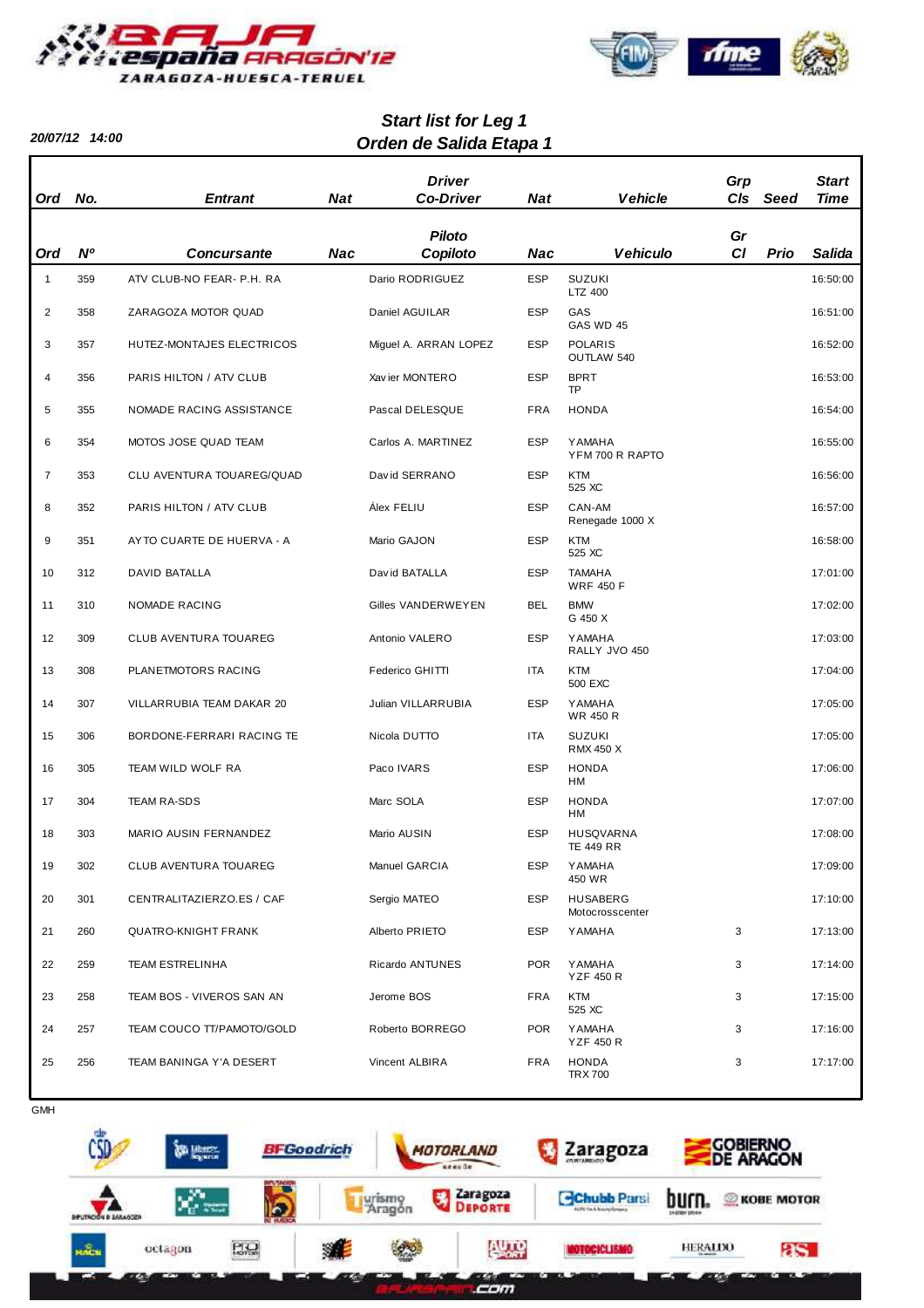

**20/07/12 14:00**

**GMH** 



# **Orden de Salida Etapa 1 Start list for Leg 1**

| <b>Ord</b> | No.            | <b>Entrant</b>               | <b>Nat</b> | <b>Driver</b><br><b>Co-Driver</b> | <b>Nat</b> | <b>Vehicle</b>                       | Grp<br>CIs                              | Seed | <b>Start</b><br><b>Time</b> |
|------------|----------------|------------------------------|------------|-----------------------------------|------------|--------------------------------------|-----------------------------------------|------|-----------------------------|
|            |                |                              |            |                                   |            |                                      |                                         |      |                             |
|            | N <sup>o</sup> | <b>Concursante</b>           | <b>Nac</b> | <b>Piloto</b><br>Copiloto         | <b>Nac</b> | <b>Vehiculo</b>                      | Gr<br>CI                                | Prio | Salida                      |
| Ord        |                |                              |            |                                   |            |                                      |                                         |      |                             |
| 26         | 255            | TEAM BANINGA Y'A DESERT      |            | Maxime ALBIRA                     | <b>FRA</b> | <b>HONDA</b><br><b>TRX 700</b>       | 3                                       |      | 17:18:00                    |
| 27         | 253            | NOMADE RACING-AUDEMAR YAM    |            | Emmanuelle CLAIR                  | <b>FRA</b> | <b>YAMAHA</b><br><b>YFM 700R /SE</b> | 3<br>$\overline{4}$                     |      | 17:19:00                    |
| 28         | 252            | EL CABALLERO NEGRP / GRUP    |            | José Luis ESPINOSA                | <b>ESP</b> | CAN-AM<br>Renegade XXC               | 3                                       |      | 17:20:00                    |
| 29         | 251            | KNIGHT FRANK-QUATRO.COM      |            | Oscar ROMERO                      | <b>ESP</b> | <b>KTM</b><br>525 CC                 | 3                                       |      | 17:21:00                    |
| 30         | 215            | <b>CLUB AVENTURA TOUAREG</b> |            | Victor RIVERA                     | <b>ESP</b> | <b>KTM</b><br>530 EXC-R              | $\overline{2}$                          |      | 17:24:00                    |
| 31         | 214            | LUCIANO DI BATTISTA          |            | Luciano DI BATTISTA               | <b>VEN</b> | <b>HM</b><br><b>CRF 499</b>          | $\overline{2}$                          |      | 17:25:00                    |
| 32         | 213            | KTM PORTUGAL / MERCEARIA     |            | David MEGRE                       | <b>PRT</b> | <b>KTM</b><br>SX-F                   | $\overline{2}$                          |      | 17:26:00                    |
| 33         | 211            | ZURMOTOS/POLISPORT/GOLDNU    |            | Lliliana CALADO                   | <b>PRT</b> | <b>KAWASAKI</b><br><b>KXF 250</b>    | $\mathbf{1}$<br>$\overline{\mathbf{A}}$ |      | 17:27:00                    |
| 34         | 210            | <b>HUSABERG R-FACTORY</b>    |            | Manuel LUCCHESE                   | <b>ITA</b> | <b>HUSABERG</b><br>570 FE            | $\overline{2}$<br>5                     |      | 17:28:00                    |
| 35         | 209            | <b>GAS GAS FACTORY</b>       |            | Marc GUASCH                       | <b>ESP</b> | GAS<br><b>GAS 450</b>                | $\mathbf{1}$                            |      | 17:29:00                    |
| 36         | 208            | HUSQVARNA BY SPEEDBRAIN R    |            | Joan BARREDA                      | <b>ESP</b> | <b>HUSQVARNA</b><br><b>TE 449</b>    |                                         |      | 17:30:00                    |
| 37         | 207            | <b>LINCE TEAM</b>            |            | Luis C. CALDERAY                  | <b>ESP</b> | <b>HONDA</b><br><b>CRF 450 X</b>     | $\mathbf{1}$                            |      | 17:31:00                    |
| 38         | 206            | <b>TEAM PETROMIRALLES</b>    |            | Gilbert ESCALÉ                    | <b>ESP</b> | <b>HM</b><br>CRE F450X               | $\mathbf{1}$<br>5                       |      | 17:32:00                    |
| 39         | 205            | TM RACING FACTORY            |            | Alex ZANOTTI                      | <b>ITA</b> | <b>TM</b><br><b>BAJA 450</b>         | $\mathbf{1}$                            |      | 17:33:00                    |
| 40         | 204            | BORDONE FERRARI MOTO ITAL    |            | Jordi VILADOMS                    | <b>ESP</b> | <b>TM</b><br>530                     | $\overline{2}$                          |      | 17:34:00                    |
| 41         | 203            | YAMAHA ELF CASTEAU           |            | David CASTEU                      | <b>FRA</b> | <b>YAMAHA</b><br>YZ 450              | $\mathbf{1}$                            |      | 17:35:00                    |
| 42         | 202            | BORDONE FERRARI MOTO ITAL    |            | <b>Gerard FARRES</b>              | <b>ESP</b> | TM<br>530                            | $\overline{c}$                          |      | 17:36:00                    |
| 43         | 201            | <b>TEAM PETROMIRALLES</b>    |            | Oriol ESCALÉ                      | <b>ESP</b> | HM<br>CRE F450X                      | $\mathbf{1}$<br>5                       |      | 17:37:00                    |

A las 14:00 horas del día 20 de Julio 2012 Firmado el Director de Carrera / Signed the Clerk of the Course VENANCIO MENENDEZ DC-098-M

**COBIERNO**<br>DE ARAGON **BFGoodrich** Zaragoza MOTORLAND ing, Lab  $88860$ Zaragoza<br>Deporte y, Lurismo<br>Aragón **Chubb Parsi DUFT.** *R* KOBE MOTOR u Ю Auro **MOTOCICLISMO HERALDO PLO as.** octagon зÆ RACH **District** ment of the local division in the con-**EXAM** com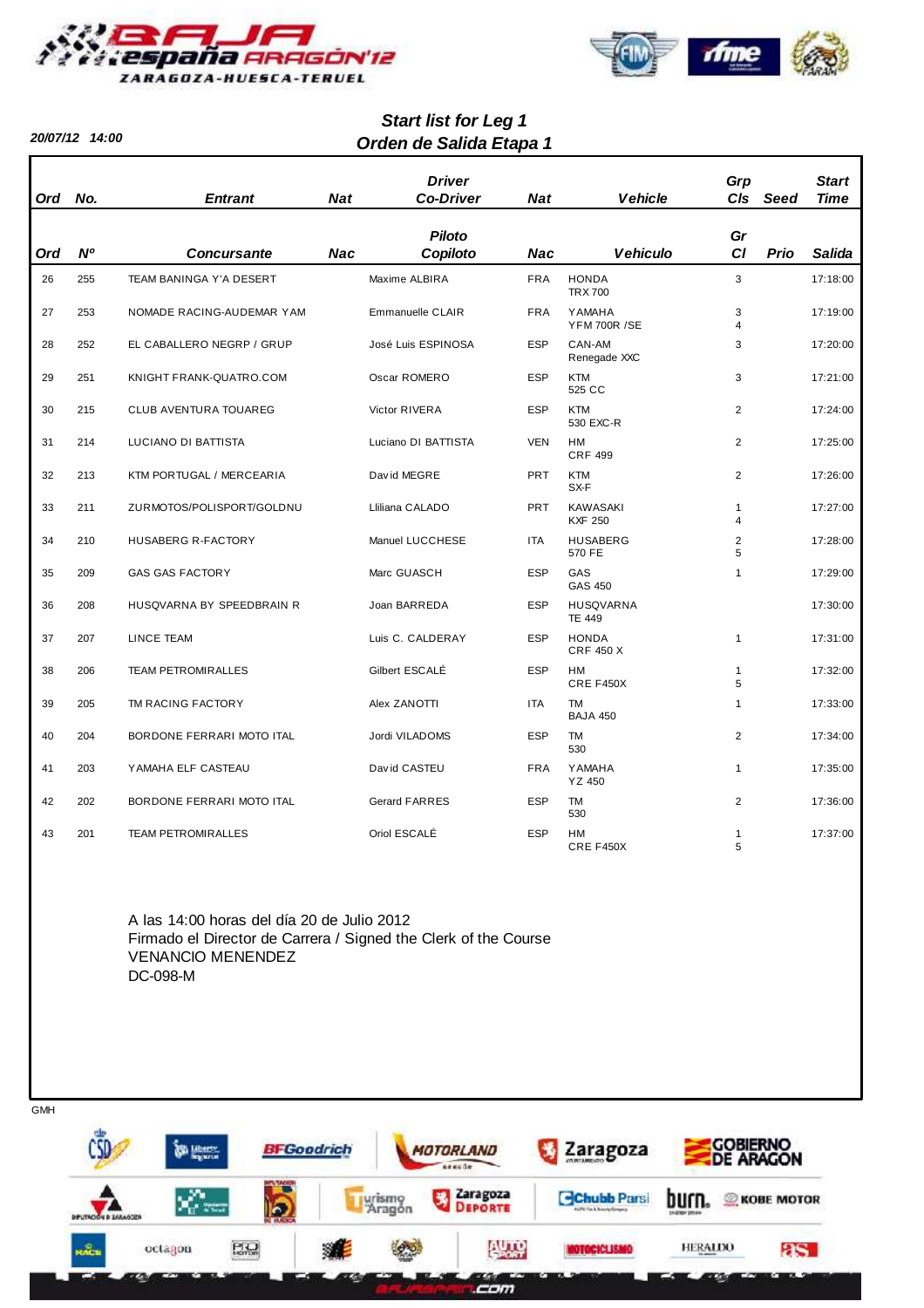



# **Clasificación Oficiosa / Unofficial Classification**

# **MOTOS + QUADS Prueba Super Especial / Super Special Stage 20/07/12**

| Or.            | N°<br>N°   | <b>Driver</b>                           | <b>Nat Codriver</b>      | Vehicle                               | Gr             | <b>CI</b> |       | Time                         | Diff. 1º            |
|----------------|------------|-----------------------------------------|--------------------------|---------------------------------------|----------------|-----------|-------|------------------------------|---------------------|
| Or.            |            | Piloto                                  | <b>Nac Copiloto</b>      | Vehiculo                              | Gr             | <b>CI</b> | Penal | Tiempo                       | Dif. 1 <sup>o</sup> |
| $\mathbf{1}$   | 208<br>251 | Joan BARREDA<br>Oscar ROMERO            | <b>ESP</b><br><b>ESP</b> | HUSQVARNA TE 449<br><b>KTM 525 CC</b> |                |           |       | 00:05:10.100                 |                     |
| $\overline{2}$ | 257        |                                         | <b>POR</b>               | YAMAHA YZF 450 R                      | 3<br>3         |           |       | 00:05:13.400                 | 3.300               |
| 3<br>4         | 202        | Roberto BORREGO<br><b>Gerard FARRES</b> | <b>ESP</b>               | TM 530                                | $\overline{2}$ |           |       | 00:05:18.800<br>00:05:21.600 | 8.700<br>11.500     |
| 5              | 209        | Marc GUASCH                             | <b>ESP</b>               | GAS GAS 450                           | $\mathbf{1}$   |           |       | 00:05:25.300                 | 15.200              |
| 6              | 204        | Jordi VILADOMS                          | <b>ESP</b>               | <b>TM 530</b>                         | $\overline{2}$ |           |       | 00:05:26.200                 | 16.100              |
| 7              | 304        | Marc SOLA                               | <b>ESP</b>               | <b>HONDA HM</b>                       |                |           |       | 00:05:28.600                 | 18.500              |
| 8              | 351        | Mario GAJON                             | <b>ESP</b>               | <b>KTM 525 XC</b>                     |                |           |       | 00:05:30.300                 | 20.200              |
| 9              | 215        | Victor RIVERA                           | <b>ESP</b>               | KTM 530 EXC-R                         | $\mathbf 2$    |           |       | 00:05:33.600                 | 23.500              |
| 10             | 201        | Oriol ESCALÉ                            | <b>ESP</b>               | HM CRE F450X                          | $\mathbf{1}$   | 5         |       | 00:05:35.100                 | 25.000              |
| 11             | 205        | Alex ZANOTTI                            | <b>ITA</b>               | TM BAJA 450                           | $\mathbf{1}$   |           |       | 00:05:37.100                 | 27.000              |
| 12             | 213        | David MEGRE                             | <b>PRT</b>               | KTM SX-F                              | $\overline{2}$ |           |       | 00:05:37.500                 | 27.400              |
| 13             | 353        | David SERRANO                           | <b>ESP</b>               | <b>KTM 525 XC</b>                     |                |           |       | 00:05:42.600                 | 32.500              |
| 14             | 301        | Sergio MATEO                            | <b>ESP</b>               | <b>HUSABERG Motocrosscent</b>         |                |           |       | 00:05:43.200                 | 33.100              |
| 15             | 305        | Paco IVARS                              | <b>ESP</b>               | <b>HONDA HM</b>                       |                |           |       | 00:05:45.200                 | 35.100              |
| 16             | 203        | David CASTEU                            | <b>FRA</b>               | YAMAHA YZ 450                         | $\mathbf{1}$   |           |       | 00:05:47.000                 | 36.900              |
| 17             | 259        | <b>Ricardo ANTUNES</b>                  | <b>POR</b>               | YAMAHA YZF 450 R                      | 3              |           |       | 00:05:48.300                 | 38.200              |
| 18             | 356        | Xavier MONTERO                          | <b>ESP</b>               | <b>BPRT TP</b>                        |                |           |       | 00:05:53.200                 | 43.100              |
| 19             | 357        | Miguel A. ARRAN LOPEZ ESP               |                          | POLARIS OUTLAW 540                    |                |           |       | 00:05:53.500                 | 43.400              |
| 20             | 352        | Álex FELIU                              | <b>ESP</b>               | CAN-AM Renegade 1000 X                |                |           |       | 00:05:55.000                 | 44.900              |
| 21             | 256        | <b>Vincent ALBIRA</b>                   | <b>FRA</b>               | HONDA TRX 700                         | 3              |           |       | 00:05:57.400                 | 47.300              |
| 22             | 206        | Gilbert ESCALÉ                          | <b>ESP</b>               | HM CRE F450X                          | 1              | 5         |       | 00:06:00.100                 | 50.000              |
| 23             | 210        | Manuel LUCCHESE                         | <b>ITA</b>               | HUSABERG 570 FE                       | 2              | 5         |       | 00:06:00.200                 | 50.100              |
| 24             | 309        | Antonio VALERO                          | <b>ESP</b>               | YAMAHA RALLY JVO 450                  |                |           |       | 00:06:08.600                 | 58.500              |
| 25             | 312        | David BATALLA                           | <b>ESP</b>               | TAMAHA WRF 450 F                      |                |           |       | 00:06:09.200                 | 59.100              |
| 26             | 255        | Maxime ALBIRA                           | <b>FRA</b>               | HONDA TRX 700                         | 3              |           |       | 00:06:14.900                 | 1:04.800            |
| 27             | 354        | Carlos A. MARTINEZ                      | <b>ESP</b>               | YAMAHA YEM 700 R RAPT                 |                |           |       | 00:06:16.700                 | 1:06.600            |
| 28             | 355        | Pascal DELESQUE                         | <b>FRA</b>               | <b>HONDA</b>                          |                |           |       | 00:06:17.300                 | 1:07.200            |
| 29             | 358        | Daniel AGUILAR                          | <b>ESP</b>               | GAS GAS WD 45                         |                |           |       | 00:06:19.400                 | 1:09.300            |
| 30             | 308        | Federico GHITTI                         | <b>ITA</b>               | <b>KTM 500 EXC</b>                    |                |           |       | 00:06:24.300                 | 1:14.200            |
| 31             | 258        | Jerome BOS                              | <b>FRA</b>               | <b>KTM 525 XC</b>                     | 3              |           |       | 00:06:25.300                 | 1:15.200            |
| 32             | 302        | <b>Manuel GARCIA</b>                    | <b>ESP</b>               | YAMAHA 450 WR                         |                |           |       | 00:06:29.600                 | 1:19.500            |
| 33             | 260        | Alberto PRIETO                          | <b>ESP</b>               | YAMAHA                                | 3              |           |       | 00:06:39.200                 | 1:29.100            |
| 34             | 207        | Luis C. CALDERAY                        | <b>ESP</b>               | HONDA CRF 450 X                       | $\mathbf{1}$   |           |       | 00:06:41.300                 | 1:31.200            |
| 35             | 306        | Nicola DUTTO                            | <b>ITA</b>               | SUZUKI RMX 450 X                      |                |           |       | 00:06:49.900                 | 1:39.800            |
| 36             | 307        | <b>Julian VILLARRUBIA</b>               | <b>ESP</b>               | YAMAHA WR 450 R                       |                |           |       | 00:06:50.300                 | 1:40.200            |
| 37             | 211        | Lliliana CALADO                         | <b>PRT</b>               | KAWASAKI KXF 250                      | 1              | 4         |       | 00:06:53.700                 | 1:43.600            |
| 38             | 252        | José Luis ESPINOSA                      | <b>ESP</b>               | CAN-AM Renegade XXC                   | 3              |           |       | 00:06:57.700                 | 1:47.600            |
| 39             | 303        | Mario AUSIN                             | <b>ESP</b>               | HUSQVARNA TE 449 RR                   |                |           |       | 00:07:09.600                 | 1:59.500            |
| 40             | 310        | Gilles VANDERWEYEN                      | <b>BEL</b>               | <b>BMW G 450 X</b>                    |                |           |       | 00:07:09.900                 | 1:59.800            |
| 41             | 214        | Luciano DI BATTISTA                     | <b>VEN</b>               | HM CRF 499                            | $\mathbf 2$    |           |       | 00:07:14.900                 | 2:04.800            |
| 42             | 253        | Emmanuelle CLAIR                        | <b>FRA</b>               | YAMAHA YFM 700R/SE                    | 3              | 4         |       | 00:07:35.300                 | 2:25.200            |
| 43             | 359        | Dario RODRIGUEZ                         | <b>ESP</b>               | SUZUKI LTZ 400                        |                |           |       | 00:07:38.300                 | 2:28.200            |
|                |            |                                         |                          |                                       |                |           |       |                              |                     |

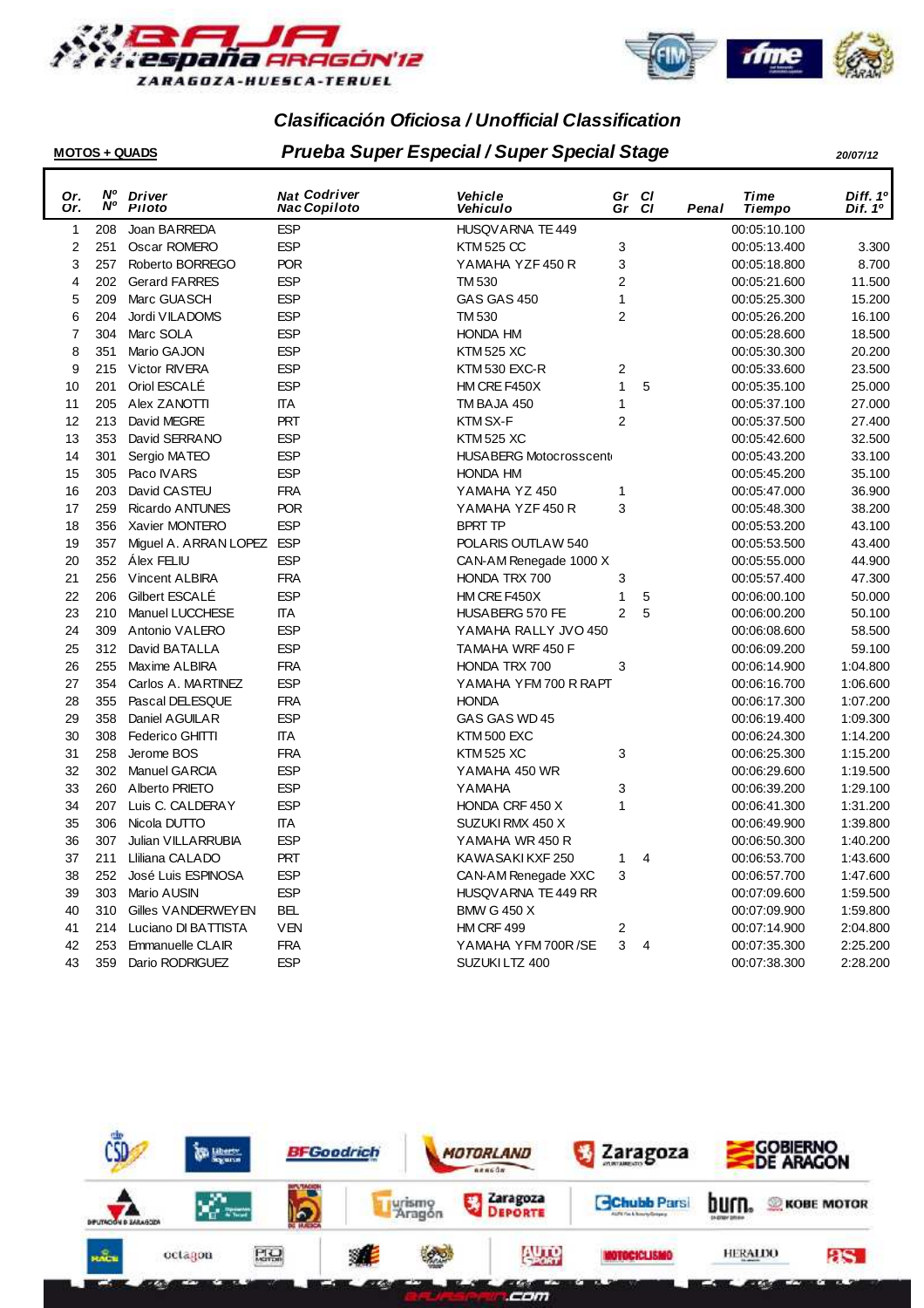



## **MOTOS + QUADS**

**20/07/12 20:30**

**Orden de Salida Etapa 2 Start list for Leg 2**

| Ord            | No.       | <b>Entrant</b>            | <b>Nat</b> | <b>Driver</b><br><b>Co-Driver</b> | <b>Nat</b> | <b>Vehicle</b>                     | Grp<br>CIs          | Seed        | <b>Start</b><br><b>Time</b> |
|----------------|-----------|---------------------------|------------|-----------------------------------|------------|------------------------------------|---------------------|-------------|-----------------------------|
| Ord            | <b>N°</b> | <b>Concursante</b>        | <b>Nac</b> | <b>Piloto</b><br>Copiloto         | <b>Nac</b> | <b>Vehiculo</b>                    | Gr<br>CI            | <b>Prio</b> | Salida                      |
| $\mathbf{1}$   | 208       | HUSQVARNA BY SPEEDBRAIN R |            | Joan BARREDA                      | <b>ESP</b> | <b>HUSQVARNA</b><br><b>TE 449</b>  |                     |             | 07:15:00                    |
| 2              | 251       | KNIGHT FRANK-QUATRO.COM   |            | Oscar ROMERO                      | <b>ESP</b> | <b>KTM</b><br>525 CC               | 3                   |             | 07:17:00                    |
| 3              | 257       | TEAM COUCO TT/PAMOTO/GOLD |            | Roberto BORREGO                   | <b>POR</b> | YAMAHA<br><b>YZF 450 R</b>         | 3                   |             | 07:19:00                    |
| $\overline{4}$ | 202       | BORDONE FERRARI MOTO ITAL |            | <b>Gerard FARRES</b>              | <b>ESP</b> | TM<br>530                          | 2                   |             | 07:21:00                    |
| 5              | 209       | <b>GAS GAS FACTORY</b>    |            | Marc GUASCH                       | <b>ESP</b> | GAS<br>GAS 450                     | $\mathbf{1}$        |             | 07:23:00                    |
| 6              | 204       | BORDONE FERRARI MOTO ITAL |            | Jordi VILADOMS                    | <b>ESP</b> | TM<br>530                          | $\overline{2}$      |             | 07:25:00                    |
| $\overline{7}$ | 304       | <b>TEAM RA-SDS</b>        |            | Marc SOLA                         | <b>ESP</b> | <b>HONDA</b><br><b>HM</b>          |                     |             | 07:27:00                    |
| 8              | 351       | AYTO CUARTE DE HUERVA - A |            | Mario GAJON                       | <b>ESP</b> | <b>KTM</b><br>525 XC               |                     |             | 07:29:00                    |
| 9              | 215       | CLUB AVENTURA TOUAREG     |            | Victor RIVERA                     | <b>ESP</b> | <b>KTM</b><br>530 EXC-R            | $\overline{2}$      |             | 07:31:00                    |
| 10             | 201       | <b>TEAM PETROMIRALLES</b> |            | Oriol ESCALÉ                      | <b>ESP</b> | HM<br>CRE F450X                    | $\mathbf{1}$<br>5   |             | 07:33:00                    |
| 11             | 205       | TM RACING FACTORY         |            | Alex ZANOTTI                      | <b>ITA</b> | TM<br><b>BAJA 450</b>              | 1                   |             | 07:34:00                    |
| 12             | 213       | KTM PORTUGAL / MERCEARIA  |            | David MEGRE                       | <b>PRT</b> | <b>KTM</b><br>SX-F                 | $\overline{2}$      |             | 07:35:00                    |
| 13             | 353       | CLU AVENTURA TOUAREG/QUAD |            | David SERRANO                     | <b>ESP</b> | <b>KTM</b><br>525 XC               |                     |             | 07:36:00                    |
| 14             | 301       | CENTRALITAZIERZO.ES / CAF |            | Sergio MATEO                      | <b>ESP</b> | <b>HUSABERG</b><br>Motocrosscenter |                     |             | 07:37:00                    |
| 15             | 305       | TEAM WILD WOLF RA         |            | Paco IVARS                        | <b>ESP</b> | <b>HONDA</b><br>HM                 |                     |             | 07:38:00                    |
| 16             | 203       | YAMAHA ELF CASTEAU        |            | David CASTEU                      | <b>FRA</b> | <b>YAMAHA</b><br>YZ 450            | $\mathbf{1}$        |             | 07:39:00                    |
| 17             | 259       | <b>TEAM ESTRELINHA</b>    |            | Ricardo ANTUNES                   | <b>POR</b> | YAMAHA<br><b>YZF 450 R</b>         | 3                   |             | 07:40:00                    |
| 18             | 356       | PARIS HILTON / ATV CLUB   |            | Xav ier MONTERO                   | <b>ESP</b> | <b>BPRT</b><br>TP                  |                     |             | 07:41:00                    |
| 19             | 357       | HUTEZ-MONTAJES ELECTRICOS |            | Miguel A. ARRAN LOPEZ             | ESP        | <b>POLARIS</b><br>OUTLAW 540       |                     |             | 07:42:00                    |
| 20             | 352       | PARIS HILTON / ATV CLUB   |            | Álex FELIU                        | <b>ESP</b> | CAN-AM<br>Renegade 1000 X          |                     |             | 07:43:00                    |
| 21             | 256       | TEAM BANINGA Y'A DESERT   |            | Vincent ALBIRA                    | <b>FRA</b> | <b>HONDA</b><br><b>TRX 700</b>     | 3                   |             | 07:44:00                    |
| 22             | 206       | <b>TEAM PETROMIRALLES</b> |            | Gilbert ESCALÉ                    | <b>ESP</b> | HM<br>CRE F450X                    | 1<br>5              |             | 07:45:00                    |
| 23             | 210       | HUSABERG R-FACTORY        |            | Manuel LUCCHESE                   | ITA        | <b>HUSABERG</b><br>570 FE          | $\overline{c}$<br>5 |             | 07:46:00                    |
| 24             | 309       | CLUB AVENTURA TOUAREG     |            | Antonio VALERO                    | <b>ESP</b> | YAMAHA<br>RALLY JVO 450            |                     |             | 07:47:00                    |
| 25             | 312       | DAVID BATALLA             |            | David BATALLA                     | <b>ESP</b> | <b>TAMAHA</b><br><b>WRF 450 F</b>  |                     |             | 07:48:00                    |



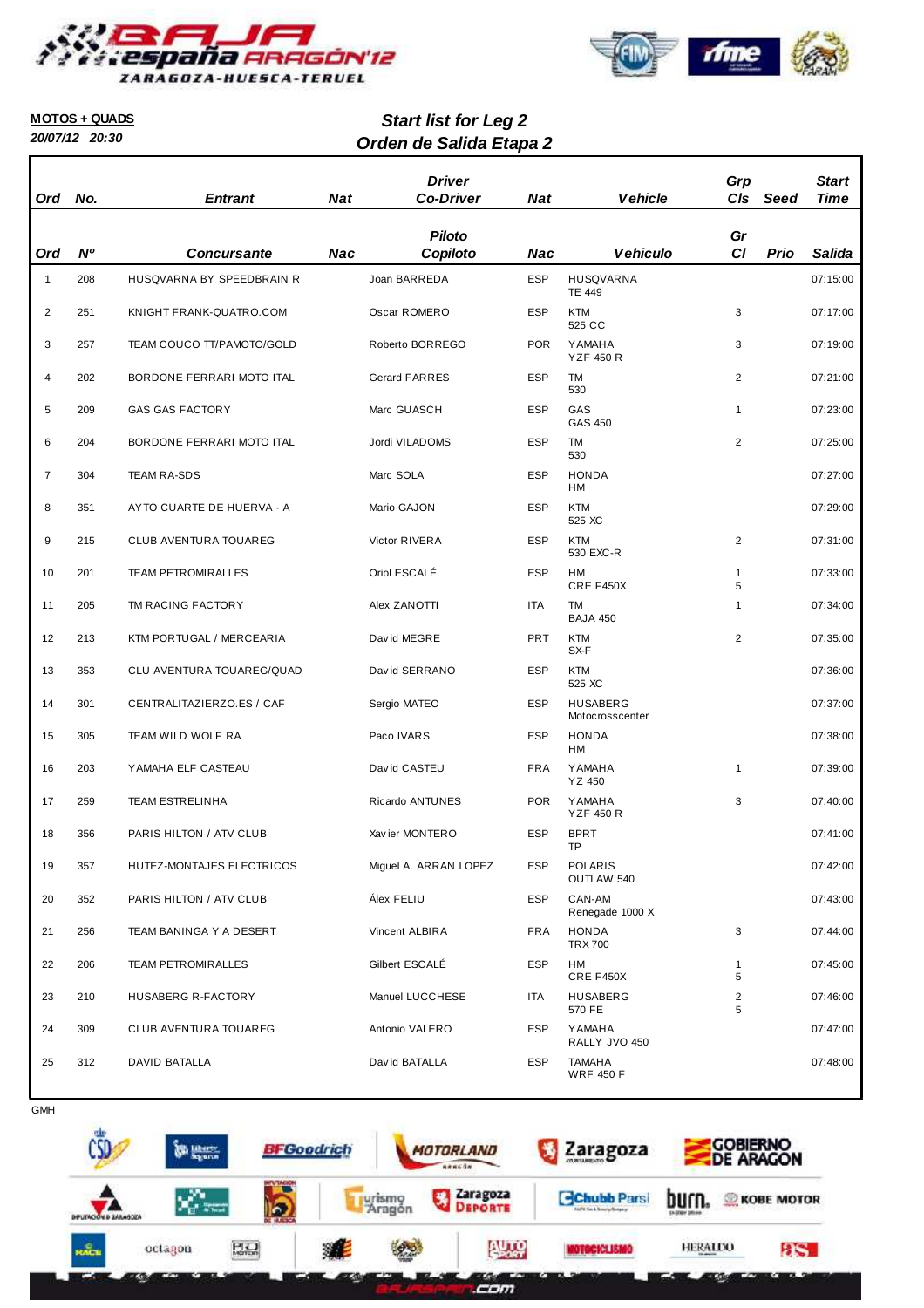



#### **MOTOS + QUADS**

**20/07/12 20:30**

# **Orden de Salida Etapa 2 Start list for Leg 2**

| Ord | No.       | <b>Entrant</b>             | <b>Nat</b> | <b>Driver</b><br><b>Co-Driver</b> | <b>Nat</b> | <b>Vehicle</b>                       | Grp<br>CIs          | Seed | <b>Start</b><br><b>Time</b> |
|-----|-----------|----------------------------|------------|-----------------------------------|------------|--------------------------------------|---------------------|------|-----------------------------|
| Ord | <b>N°</b> | <b>Concursante</b>         | <b>Nac</b> | <b>Piloto</b><br>Copiloto         | <b>Nac</b> | <b>Vehiculo</b>                      | Gr<br><b>CI</b>     | Prio | <b>Salida</b>               |
| 26  | 255       | TEAM BANINGA Y'A DESERT    |            | Maxime ALBIRA                     | <b>FRA</b> | <b>HONDA</b><br><b>TRX 700</b>       | 3                   |      | 07:49:00                    |
| 27  | 354       | MOTOS JOSE QUAD TEAM       |            | Carlos A. MARTINEZ                | <b>ESP</b> | <b>YAMAHA</b><br>YFM 700 R RAPTO     |                     |      | 07:50:00                    |
| 28  | 355       | NOMADE RACING ASSISTANCE   |            | Pascal DELESQUE                   | <b>FRA</b> | <b>HONDA</b>                         |                     |      | 07:51:00                    |
| 29  | 358       | ZARAGOZA MOTOR QUAD        |            | Daniel AGUILAR                    | <b>ESP</b> | GAS<br>GAS WD 45                     |                     |      | 07:52:00                    |
| 30  | 308       | PLANETMOTORS RACING        |            | Federico GHITTI                   | <b>ITA</b> | <b>KTM</b><br>500 EXC                |                     |      | 07:53:00                    |
| 31  | 258       | TEAM BOS - VIVEROS SAN AN  |            | Jerome BOS                        | <b>FRA</b> | <b>KTM</b><br>525 XC                 | 3                   |      | 07:54:00                    |
| 32  | 302       | CLUB AVENTURA TOUAREG      |            | Manuel GARCIA                     | <b>ESP</b> | <b>YAMAHA</b><br>450 WR              |                     |      | 07:55:00                    |
| 33  | 260       | <b>QUATRO-KNIGHT FRANK</b> |            | Alberto PRIETO                    | <b>ESP</b> | YAMAHA                               | 3                   |      | 07:56:00                    |
| 34  | 207       | LINCE TEAM                 |            | Luis C. CALDERAY                  | <b>ESP</b> | <b>HONDA</b><br><b>CRF 450 X</b>     | $\mathbf{1}$        |      | 07:57:00                    |
| 35  | 306       | BORDONE-FERRARI RACING TE  |            | Nicola DUTTO                      | <b>ITA</b> | <b>SUZUKI</b><br><b>RMX 450 X</b>    |                     |      | 07:58:00                    |
| 36  | 307       | VILLARRUBIA TEAM DAKAR 20  |            | Julian VILLARRUBIA                | <b>ESP</b> | <b>YAMAHA</b><br><b>WR 450 R</b>     |                     |      | 07:59:00                    |
| 37  | 211       | ZURMOTOS/POLISPORT/GOLDNU  |            | Lliliana CALADO                   | <b>PRT</b> | <b>KAWASAKI</b><br><b>KXF 250</b>    | 1<br>$\overline{4}$ |      | 08:00:00                    |
| 38  | 252       | EL CABALLERO NEGRP / GRUP  |            | José Luis ESPINOSA                | <b>ESP</b> | CAN-AM<br>Renegade XXC               | 3                   |      | 08:01:00                    |
| 39  | 303       | MARIO AUSIN FERNANDEZ      |            | Mario AUSIN                       | <b>ESP</b> | <b>HUSQVARNA</b><br><b>TE 449 RR</b> |                     |      | 08:02:00                    |
| 40  | 310       | <b>NOMADE RACING</b>       |            | Gilles VANDERWEYEN                | <b>BEL</b> | <b>BMW</b><br>G 450 X                |                     |      | 08:03:00                    |
| 41  | 214       | LUCIANO DI BATTISTA        |            | Luciano DI BATTISTA               | <b>VEN</b> | HM<br><b>CRF 499</b>                 | 2                   |      | 08:04:00                    |
| 42  | 253       | NOMADE RACING-AUDEMAR YAM  |            | Emmanuelle CLAIR                  | <b>FRA</b> | <b>YAMAHA</b><br><b>YFM 700R /SE</b> | 3<br>4              |      | 08:05:00                    |
| 43  | 359       | ATV CLUB-NO FEAR- P.H. RA  |            | Dario RODRIGUEZ                   | <b>ESP</b> | <b>SUZUKI</b><br>LTZ 400             |                     |      | 08:06:00                    |

A las 20:30 horas del día 20 de Julio 2012 Firmado el Director de Carrera / Signed the Clerk of the Course VENANCIO MENENDEZ DC-098-M

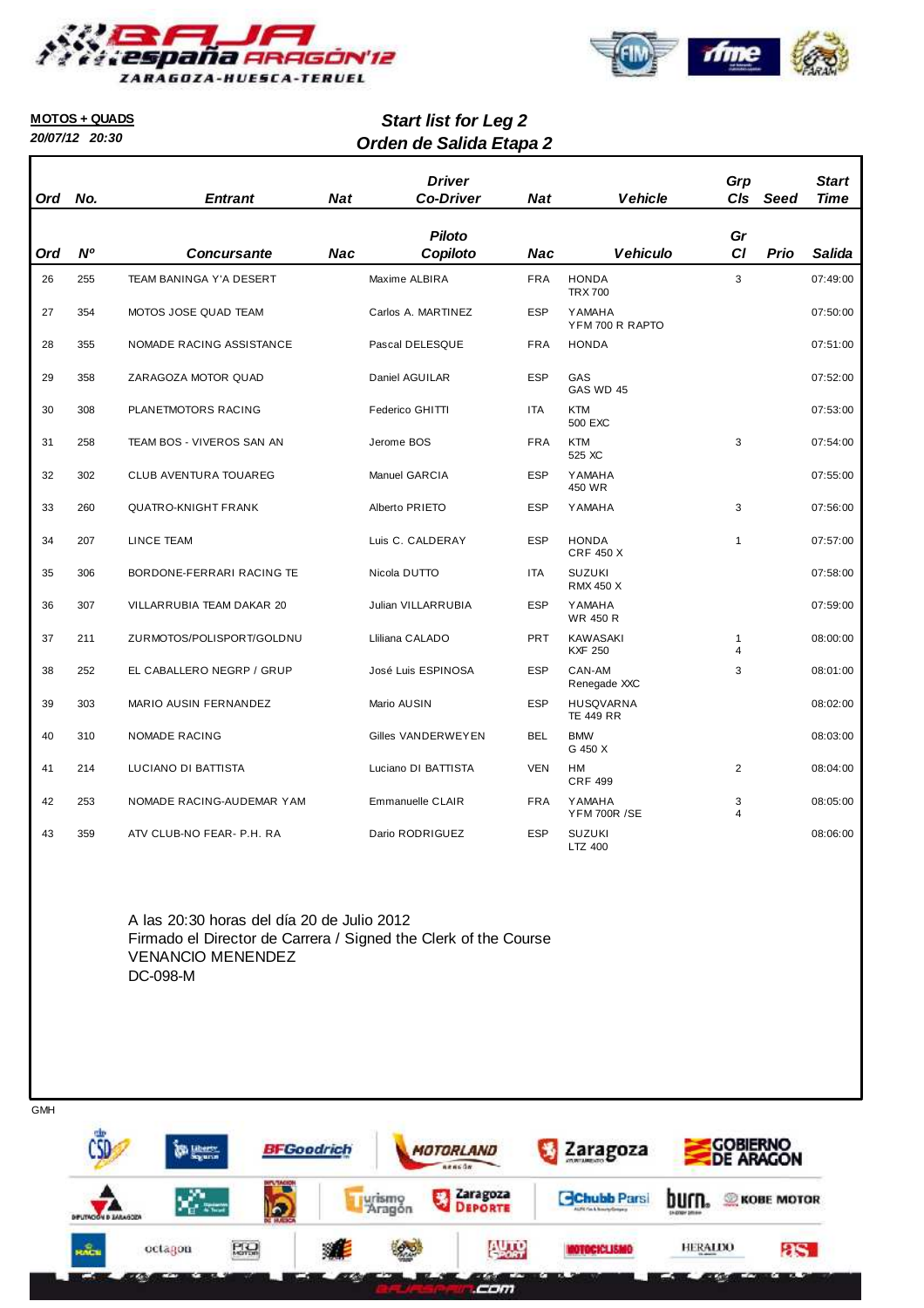



#### **115.54 Km SS-2**

ľ

**21/07/2012 11:52 Special Stage Times / Tiempos del Tramo**

|         |           |                          |            | Group      |                                 |           |       | Diff         | Prev    |
|---------|-----------|--------------------------|------------|------------|---------------------------------|-----------|-------|--------------|---------|
| Pos No. |           | Driver / Co-Driver       | <b>Nat</b> | Class      | <b>Vehicle</b>                  | SS        | Km/h  | Leader       | Car     |
|         |           |                          |            | Grupo      |                                 |           |       | <b>Difer</b> | Coche   |
| Ord     | <b>N°</b> | <b>Piloto / Copiloto</b> | Nac        | Clase      | <b>Vehículo</b>                 | <b>TC</b> | Km/h  | 10           | Ant     |
| 1       | 208       | BARREDA /                | ESP/       | $\sqrt{ }$ | HUSQVARNA TE 449                | 1:15:42.0 | 91,58 |              |         |
| 2       | 202       | FARRES/                  | ESP/       | 2/         | <b>TM 530</b>                   | 1:19:38.0 | 87,05 | 3:56.0       | 3:56.0  |
| 3       | 209       | GUASCH /                 | ESP/       | 1/         | GAS GAS 450                     | 1:20:04.0 | 86,58 | 4:22.0       | 26.0    |
| 4       | 204       | VILADOMS /               | ESP/       | 2/         | <b>TM 530</b>                   | 1:20:54.0 | 85,69 | 5:12.0       | 50.0    |
| 5       | 257       | BORREGO/                 | POR /      | 3/         | YAMAHA YZF 450 R                | 1:21:05.0 | 85,50 | 5:23.0       | 11.0    |
| 6       | 215       | RIVERA/                  | ESP/       | 2/         | <b>KTM 530 EXC-R</b>            | 1:22:13.0 | 84,32 | 6:31.0       | 1:08.0  |
| 7       | 201       | ESCALÉ /                 | ESP/       | 1/5        | HM CRE F450X                    | 1:23:31.0 | 83,01 | 7:49.0       | 1:18.0  |
| 8       | 351       | GAJON /                  | ESP/       | $\sqrt{2}$ | <b>KTM 525 XC</b>               | 1:23:55.0 | 82,61 | 8:13.0       | 24.0    |
| 9       | 213       | MEGRE /                  | PRT/       | 2/         | KTM SX-F                        | 1:25:20.0 | 81,24 | 9:38.0       | 1:25.0  |
| 10      | 205       | ZANOTTI /                | ITA /      | 1/         | TM BAJA 450                     | 1:26:03.0 | 80,56 | 10:21.0      | 43.0    |
| 11      | 304       | SOLA /                   | ESP/       | $\sqrt{2}$ | <b>HONDA HM</b>                 | 1:26:41.0 | 79,97 | 10:59.0      | 38.0    |
| 12      | 305       | IVARS/                   | ESP/       | $\sqrt{2}$ | <b>HONDA HM</b>                 | 1:27:07.0 | 79,58 | 11:25.0      | 26.0    |
| 13      | 203       | CASTEU /                 | FRA/       | 1/         | YAMAHA YZ 450                   | 1:27:21.0 | 79,36 | 11:39.0      | 14.0    |
| 14      | 259       | <b>ANTUNES/</b>          | POR /      | 3/         | YAMAHA YZF 450 R                | 1:27:38.0 | 79,11 | 11:56.0      | 17.0    |
| 15      | 353       | SERRANO /                | ESP/       | $\sqrt{2}$ | <b>KTM 525 XC</b>               | 1:28:00.0 | 78,78 | 12:18.0      | 22.0    |
| 16      | 301       | MATEO /                  | ESP/       | $\sqrt{2}$ | <b>HUSABERG Motocrosscenter</b> | 1:29:17.0 | 77,64 | 13:35.0      | 1:17.0  |
| 17      | 210       | LUCCHESE /               | ITA /      | 2/5        | HUSABERG 570 FE                 | 1:29:59.0 | 77,04 | 14:17.0      | 42.0    |
| 18      | 256       | ALBIRA /                 | FRA/       | 3/         | <b>HONDA TRX 700</b>            | 1:31:34.0 | 75,71 | 15:52.0      | 1:35.0  |
| 19      | 309       | VALERO/                  | ESP/       | $\sqrt{2}$ | YAMAHA RALLY JVO 450            | 1:31:44.0 | 75,57 | 16:02.0      | 10.0    |
| 20      | 206       | ESCALÉ /                 | ESP/       | 1/5        | HM CRE F450X                    | 1:32:08.0 | 75,24 | 16:26.0      | 24.0    |
| 21      | 356       | MONTERO /                | ESP/       | $\sqrt{2}$ | <b>BPRT TP</b>                  | 1:34:09.0 | 73,63 | 18:27.0      | 2:01.0  |
| 22      | 355       | DELESQUE /               | FRA/       | $\sqrt{2}$ | <b>HONDA</b>                    | 1:34:57.0 | 73,01 | 19:15.0      | 48.0    |
| 23      | 255       | ALBIRA /                 | FRA/       | 3/         | <b>HONDA TRX 700</b>            | 1:34:59.0 | 72,99 | 19:17.0      | 2.0     |
| 24      | 357       | ARRAN LOPEZ /            | ESP/       | $\prime$   | POLARIS OUTLAW 540              | 1:35:25.0 | 72,65 | 19:43.0      | 26.0    |
| 25      | 358       | AGUILAR /                | ESP/       | $\sqrt{2}$ | GAS GAS WD 45                   | 1:36:48.0 | 71,62 | 21:06.0      | 1:23.0  |
| 26      | 354       | MARTINEZ /               | ESP/       | $\sqrt{2}$ | YAMAHA YFM 700 R RAPTO          | 1:37:14.0 | 71,30 | 21:32.0      | 26.0    |
| 27      | 258       | BOS/                     | FRA/       | 3/         | <b>KTM 525 XC</b>               | 1:40:21.0 | 69,08 | 24:39.0      | 3:07.0  |
| 28      | 302       | GARCIA /                 | ESP/       | $\sqrt{2}$ | YAMAHA 450 WR                   | 1:41:18.0 | 68,43 | 25:36.0      | 57.0    |
| 29      | 312       | <b>BATALLA /</b>         | ESP/       | $\sqrt{2}$ | TAMAHA WRF 450 F                | 1:43:04.0 | 67,26 | 27:22.0      | 1:46.0  |
| 30      | 306       | DUTTO/                   | ITA /      | $\sqrt{2}$ | SUZUKI RMX 450 X                | 1:45:44.0 | 65,56 | 30:02.0      | 2:40.0  |
| 31      | 308       | GHITTI /                 | ITA /      | $\sqrt{2}$ | <b>KTM 500 EXC</b>              | 1:45:44.0 | 65,56 | 30:02.0      | 0.0     |
| 32      | 307       | VILLARRUBIA /            | ESP/       | $\sqrt{2}$ | YAMAHA WR 450 R                 | 1:45:45.0 | 65,55 | 30:03.0      | 1.0     |
| 33      | 260       | PRIETO /                 | ESP/       | 3/         | <b>YAMAHA</b>                   | 1:46:09.0 | 65,31 | 30:27.0      | 24.0    |
| 34      | 252       | ESPINOSA /               | ESP/       | 3/         | CAN-AM Renegade XXC             | 1:47:23.0 | 64,56 | 31:41.0      | 1:14.0  |
| 35      | 211       | CALADO /                 | PRT/       | 1/4        | KAWASAKI KXF 250                | 1:48:40.0 | 63,80 | 32:58.0      | 1:17.0  |
| 36      | 303       | AUSIN /                  | ESP/       | $\sqrt{2}$ | HUSQVARNA TE 449 RR             | 1:50:06.0 | 62,96 | 34:24.0      | 1:26.0  |
| 37      | 310       | VANDERWEYEN /            | BEL/       | $\sqrt{2}$ | <b>BMW G 450 X</b>              | 1:50:08.0 | 62,95 | 34:26.0      | 2.0     |
| 38      | 214       | DI BATTISTA /            | VEN /      | 2/         | <b>HM CRF 499</b>               | 1:54:22.0 | 60,62 | 38:40.0      | 4:14.0  |
| 39      | 359       | RODRIGUEZ /              | ESP/       | $\sqrt{2}$ | SUZUKI LTZ 400                  | 2:00:51.0 | 57,36 | 45:09.0      | 6:29.0  |
| 40      | 207       | CALDERAY /               | ESP/       | 1/         | HONDA CRF 450 X                 | 2:59:00.0 | 38,73 | 1:43:18.0    | 58:09.0 |
| 41      | 251       | ROMERO /                 | ESP/       | 3/         | <b>KTM 525 CC</b>               | 2:59:00.0 | 38,73 | 1:43:18.0    | 0.0     |
| 42      | 253       | CLAIR /                  | FRA/       | 3/4        | YAMAHA YFM 700R /SE             | 2:59:00.0 | 38,73 | 1:43:18.0    | 0.0     |
|         |           |                          |            |            |                                 |           |       |              |         |

#### **RETIREMENTS - RETIRADOS**

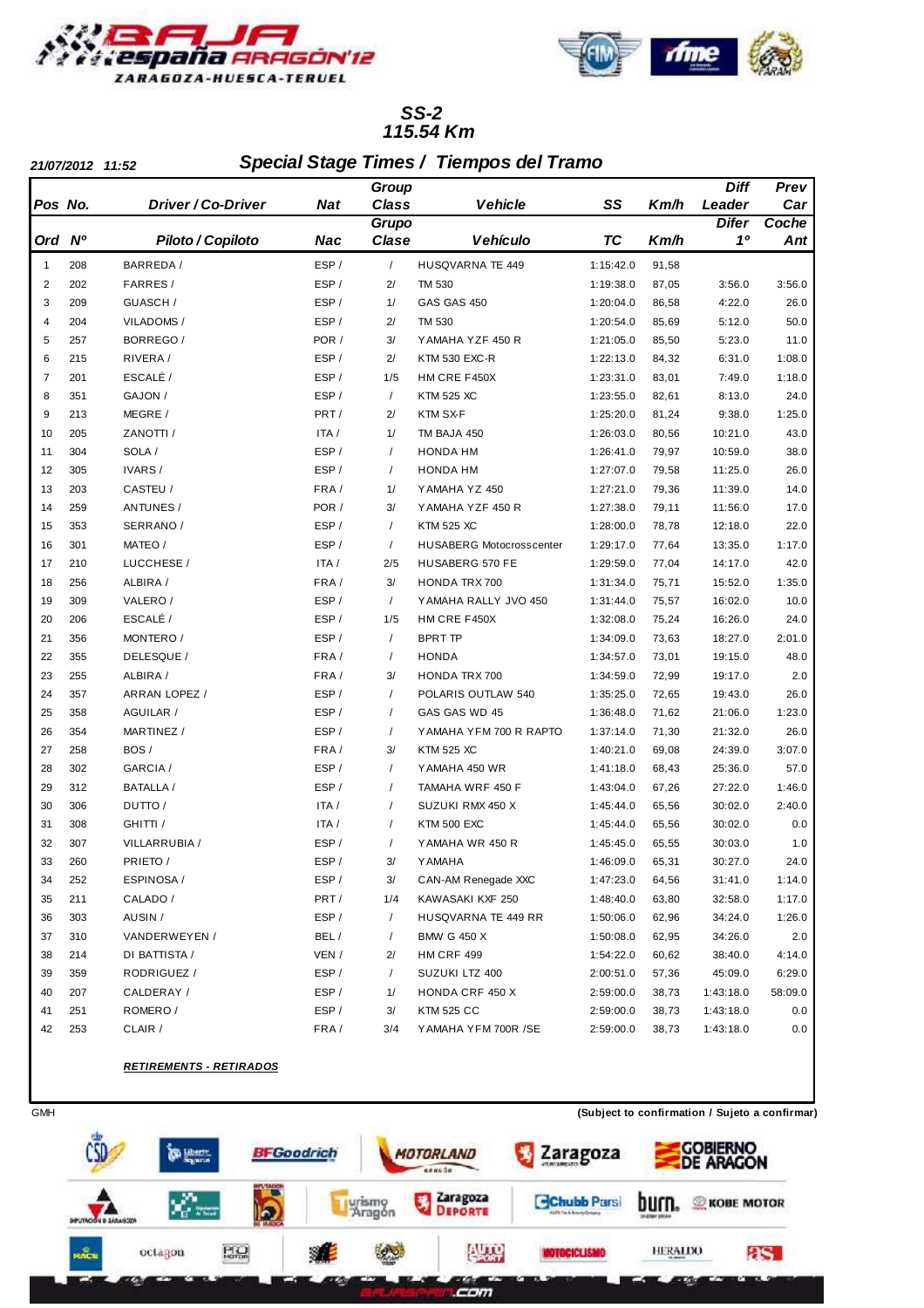



## **115.54 Km SS-2**

|            |                              |                    |                                                   |                               | Group                  |                                             |                                                                       |                      | <b>Diff</b>                                    | Prev         |
|------------|------------------------------|--------------------|---------------------------------------------------|-------------------------------|------------------------|---------------------------------------------|-----------------------------------------------------------------------|----------------------|------------------------------------------------|--------------|
|            | Pos No.                      |                    | Driver / Co-Driver                                | <b>Nat</b>                    | Class                  | Vehicle                                     | SS                                                                    | Km/h                 | Leader                                         | Car          |
|            | Ord Nº                       |                    | Piloto / Copiloto                                 | <b>Nac</b>                    | Grupo<br>Clase         | Vehículo                                    | <b>TC</b>                                                             | Km/h                 | <b>Difer</b><br>10                             | Coche<br>Ant |
|            | 352                          | FELIU /            |                                                   | $\ensuremath{\mathsf{ESP}}$ / | $\boldsymbol{I}$       | CAN-AM Renegade 1000 X                      |                                                                       | ABAND. ENLACE        |                                                |              |
|            |                              |                    |                                                   |                               |                        |                                             |                                                                       |                      |                                                |              |
|            |                              |                    |                                                   |                               |                        |                                             |                                                                       |                      |                                                |              |
|            |                              |                    |                                                   |                               |                        |                                             |                                                                       |                      |                                                |              |
| <b>GMH</b> |                              |                    |                                                   |                               |                        |                                             |                                                                       |                      | (Subject to confirmation / Sujeto a confirmar) |              |
|            | <b>DIFUTACIÓN D ZARAGOZA</b> | <b>The Liberty</b> | <b>MATAGE</b><br>$\vert \mathbf{z} \vert$<br>ಕ ಸಾ | <b>BFGoodrich</b>             | 福<br>urismo<br>Paragón | MOTORLAND<br>nencām.<br>Zaragoza<br>Deporte | Zaragoza<br><b>Chubb Parsi</b><br><b>UPS Fix &amp; Nourty Grossey</b> | burn.<br>SHOWY DRIVE | Gobierno<br>De Aragon<br><b>KOBE MOTOR</b>     |              |
|            | <b>RACK</b>                  | octagon            | PQ                                                | 駠                             |                        | <b>AUTO</b>                                 | <b>NOTOCICLISMIO</b>                                                  | <b>HERALDO</b>       |                                                | 8S.          |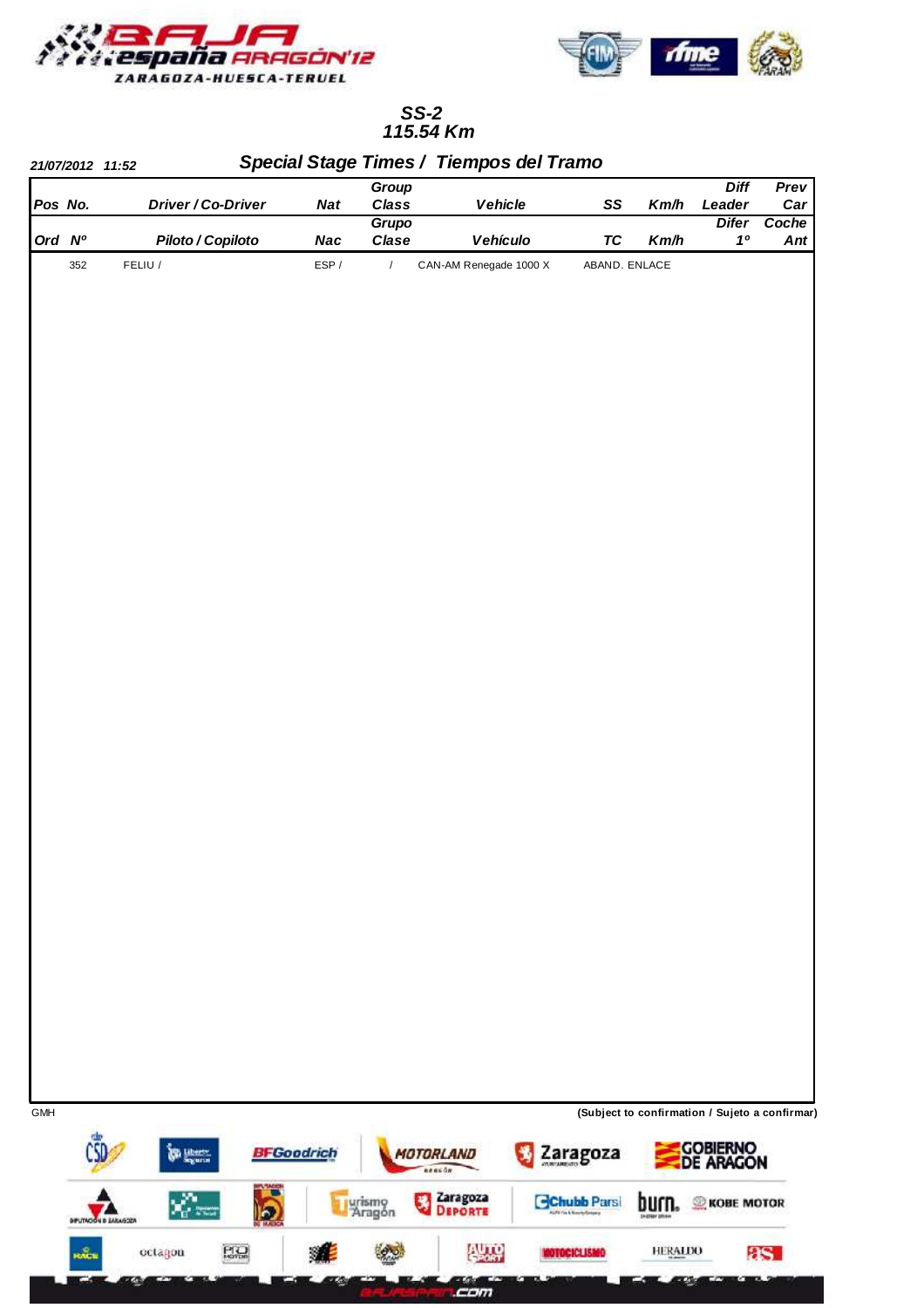



# **Tiempos Intermedios / Split Times - SS-2**

| N <sup>o</sup> | <b>Piloto</b>          | 55.59Km    | 68.16Km    | M 115.54Km |
|----------------|------------------------|------------|------------|------------|
| 208            | Joan BARREDA           | 00:35:31.0 | 00:45:30.0 | 01:15:42.8 |
| 251            | Oscar ROMERO           | 00:37:47.0 | 00:46:07.0 |            |
| 257            | Roberto BORREGO        | 00:38:24.0 | 00:46:40.0 | 01:21:05.9 |
| 202            | <b>Gerard FARRES</b>   | 00:37:01.0 | 00:45:04.0 | 01:19:38.1 |
| 209            | Marc GUASCH            | 00:37:14.0 | 00:45:49.0 | 01:20:04.1 |
| 204            | Jordi VILADOMS         | 00:37:55.0 | 00:46:30.0 | 01:20:54.4 |
| 304            | Marc SOLA              | 00:40:11.0 | 00:49:01.0 | 01:26:41.3 |
| 351            | Mario GAJON            | 00:39:18.0 | 00:47:56.0 | 01:23:55.2 |
| 215            | Victor RIVERA          | 00:38:23.0 | 00:46:48.0 | 01:22:13.9 |
| 201            | Oriol ESCALE           | 00:39:01.0 | 00:47:35.0 | 01:23:31.1 |
| 205            | Alex ZANOTTI           | 00:40:07.0 | 00:48:53.0 | 01:26:03.6 |
| 213            | David MEGRE            | 00:25:34.0 | 00:48:20.0 | 01:25:20.1 |
| 301            | Sergio MATEO           | 00:41:07.0 | 00:50:25.0 | 01:29:17.6 |
| 305            | Paco IVARS             | 00:40:37.0 | 00:49:42.0 | 01:27:07.9 |
| 353            | David SERRANO          | 00:41:12.0 | 00:50:12.0 | 01:28:00.1 |
| 203            | David CASTEU           | 00:40:34.0 | 00:49:29.0 | 01:27:21.5 |
| 259            | <b>Ricardo ANTUNES</b> | 00:41:45.0 | 00:50:51.0 | 01:27:38.7 |
| 356            | Xavier MONTERO         | 00:43:31.0 | 00:53:29.0 | 01:34:09.9 |
| 357            | Miguel A. ARRAN LOPEZ  | 00:43:46.0 | 00:53:31.0 | 01:35:25.7 |
| 256            | <b>Vincent ALBIRA</b>  | 00:42:13.0 | 00:51:43.0 | 01:31:34.4 |
| 206            | Gilbert ESCALE         | 00:42:36.0 | 00:52:12.0 | 01:32:08.1 |
| 210            | Manuel LUCCHESE        | 00:41:25.0 | 00:49:57.0 | 01:29:59.9 |
| 309            | Antonio VALERO         | 00:42:22.0 | 00:51:47.0 | 01:31:44.9 |
| 312            | David BATALLA          | 00:45:23.0 | 01:00:40.0 | 01:43:04.2 |
| 207            | Luis C. CALDERAY       |            |            |            |
| 255            | Maxime ALBIRA          | 00:46:24.0 | 00:52:49.0 | 01:34:59.1 |
| 354            | Carlos A. MARTINEZ     | 00:44:36.0 | 00:55:51.0 | 01:37:14.3 |
| 355            | Pascal DELESQUE        | 00:43:36.0 | 00:53:53.0 | 01:34:57.8 |
| 308            | Federico GHITTI        | 00:49:45.0 | 01:00:21.0 | 01:45:44.4 |
| 258            | Jerome BOS             | 00:47:48.0 | 00:57:47.0 | 01:40:21.3 |
| 302            | Manuel GARCIA          | 00:48:40.0 | 00:58:51.0 | 01:41:18.3 |
| 358            | Daniel AGUILAR         | 00:45:26.0 | 00:56:26.0 | 01:36:48.7 |
| 260            | Alberto PRIETO         | 00:49:25.0 | 00:59:55.0 | 01:46:09.2 |
| 211            | Lliliana CALADO        | 00:50:53.0 | 01:02:07.0 | 01:48:40.3 |
| 252            | José Luis ESPINOSA     | 00:50:27.0 | 01:01:28.0 | 01:47:23.8 |
| 303            | Mario AUSIN            | 00:51:30.0 | 01:02:49.0 | 01:50:06.2 |
| 310            | Gilles VANDERWEYEN     | 00:49:56.0 | 01:00:31.0 | 01:50:08.9 |
| 306            | Nicola DUTTO           | 00:50:02.0 | 01:01:25.0 | 01:45:44.1 |
| 307            | Julian VILLARRUBIA     | 00:50:08.0 | 01:01:30.0 | 01:45:45.5 |
| 214            | Luciano DI BATTISTA    | 00:53:18.0 | 01:04:31.0 | 01:54:22.4 |
| 359            | Dario RODRIGUEZ        | 00:59:56.0 | 01:11:55.0 | 02:00:51.5 |
| 253            | Emmanuelle CLAIR       | 00:51:09.0 | 01:02:24.0 | 02:21:14.2 |

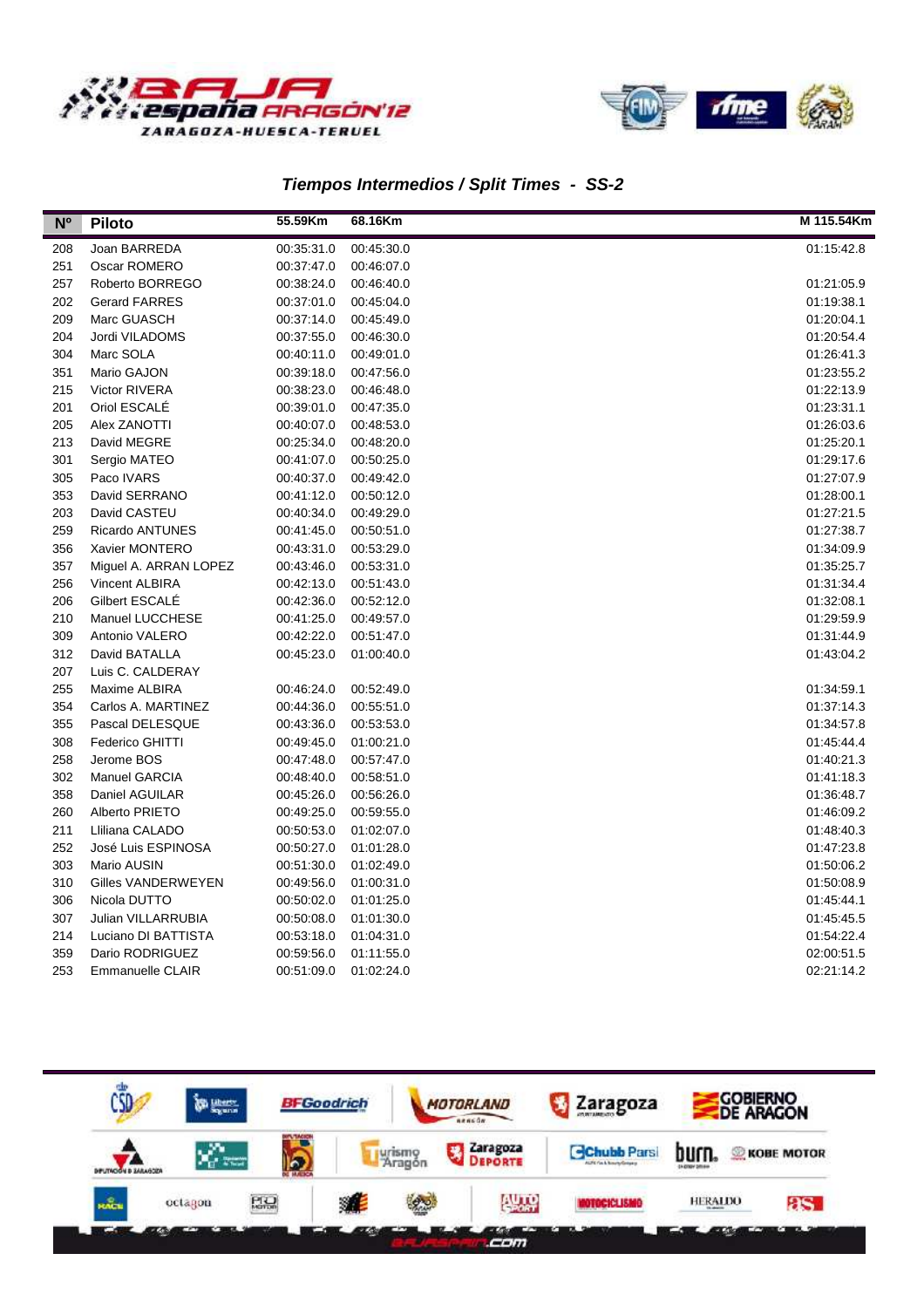



#### **202.35 Km SS-1**

ľ

**21/07/2012 15:12 Special Stage Times / Tiempos del Tramo**

|                |                |                                |            | Group        |                                 |           |       | Diff         | Prev      |
|----------------|----------------|--------------------------------|------------|--------------|---------------------------------|-----------|-------|--------------|-----------|
| Pos No.        |                | Driver / Co-Driver             | <b>Nat</b> | <b>Class</b> | <b>Vehicle</b>                  | SS        | Km/h  | Leader       | Car       |
|                |                |                                |            | Grupo        |                                 |           |       | <b>Difer</b> | Coche     |
| Ord            | N <sup>o</sup> | Piloto / Copiloto              | Nac        | Clase        | <b>Vehículo</b>                 | <b>TC</b> | Km/h  | 10           | Ant       |
| $\mathbf{1}$   | 202            | FARRES/                        | ESP/       | 2/           | TM 530                          | 2:21:07.0 | 86,04 |              |           |
| $\overline{2}$ | 208            | BARREDA /                      | ESP/       | $\sqrt{2}$   | <b>HUSQVARNA TE 449</b>         | 2:22:42.0 | 85,08 | 1:35.0       | 1:35.0    |
| 3              | 204            | VILADOMS/                      | ESP/       | 2/           | <b>TM 530</b>                   | 2:23:44.0 | 84,47 | 2:37.0       | 1:02.0    |
| $\overline{4}$ | 351            | GAJON /                        | ESP/       | $\prime$     | <b>KTM 525 XC</b>               | 2:26:01.0 | 83,15 | 4:54.0       | 2:17.0    |
| 5              | 257            | BORREGO/                       | POR /      | 3/           | YAMAHA YZF 450 R                | 2:26:04.0 | 83,12 | 4:57.0       | 3.0       |
| 6              | 215            | RIVERA/                        | ESP/       | 2/           | <b>KTM 530 EXC-R</b>            | 2:26:16.0 | 83,01 | 5:09.0       | 12.0      |
| $\overline{7}$ | 209            | GUASCH /                       | ESP/       | 1/           | GAS GAS 450                     | 2:28:30.0 | 81,76 | 7:23.0       | 2:14.0    |
| 8              | 201            | ESCALÉ /                       | ESP/       | 1/5          | HM CRE F450X                    | 2:29:22.0 | 81,28 | 8:15.0       | 52.0      |
| 9              | 304            | SOLA /                         | ESP/       | $\sqrt{2}$   | <b>HONDA HM</b>                 | 2:32:48.0 | 79,46 | 11:41.0      | 3:26.0    |
| 10             | 213            | MEGRE /                        | PRT/       | 2/           | KTM SX-F                        | 2:33:16.0 | 79,21 | 12:09.0      | 28.0      |
| 11             | 259            | ANTUNES /                      | POR /      | 3/           | YAMAHA YZF 450 R                | 2:38:29.0 | 76,61 | 17:22.0      | 5:13.0    |
| 12             | 353            | SERRANO /                      | ESP/       | $\sqrt{2}$   | <b>KTM 525 XC</b>               | 2:39:02.0 | 76,34 | 17:55.0      | 33.0      |
| 13             | 205            | ZANOTTI /                      | ITA /      | 1/           | TM BAJA 450                     | 2:39:27.0 | 76,14 | 18:20.0      | 25.0      |
| 14             | 210            | LUCCHESE /                     | ITA /      | 2/5          | HUSABERG 570 FE                 | 2:40:25.0 | 75,68 | 19:18.0      | 58.0      |
| 15             | 203            | CASTEU /                       | FRA/       | 1/           | YAMAHA YZ 450                   | 2:40:51.0 | 75,48 | 19:44.0      | 26.0      |
| 16             | 309            | VALERO /                       | ESP/       | $\sqrt{2}$   | YAMAHA RALLY JVO 450            | 2:41:36.0 | 75,13 | 20:29.0      | 45.0      |
| 17             | 206            | ESCALÉ /                       | ESP/       | 1/5          | HM CRE F450X                    | 2:42:12.0 | 74,85 | 21:05.0      | 36.0      |
| 18             | 357            | ARRAN LOPEZ /                  | ESP/       | $\sqrt{2}$   | POLARIS OUTLAW 540              | 2:45:36.0 | 73,32 | 24:29.0      | 3:24.0    |
| 19             | 358            | AGUILAR /                      | ESP/       | $\sqrt{2}$   | GAS GAS WD 45                   | 2:45:53.0 | 73,19 | 24:46.0      | 17.0      |
| 20             | 355            | DELESQUE /                     | FRA/       | $\sqrt{2}$   | <b>HONDA</b>                    | 2:50:35.0 | 71,17 | 29:28.0      | 4:42.0    |
| 21             | 258            | BOS/                           | FRA/       | 3/           | <b>KTM 525 XC</b>               | 2:50:55.0 | 71,03 | 29:48.0      | 20.0      |
| 22             | 255            | ALBIRA /                       | FRA/       | 3/           | <b>HONDA TRX 700</b>            | 2:52:26.0 | 70,41 | 31:19.0      | 1:31.0    |
| 23             | 354            | MARTINEZ /                     | ESP/       | $\sqrt{2}$   | YAMAHA YFM 700 R RAPTO          | 2:56:26.0 | 68,81 | 35:19.0      | 4:00.0    |
| 24             | 256            | ALBIRA /                       | FRA/       | 3/           | <b>HONDA TRX 700</b>            | 3:00:03.0 | 67,43 | 38:56.0      | 3:37.0    |
| 25             | 302            | GARCIA /                       | ESP/       | $\sqrt{2}$   | YAMAHA 450 WR                   | 3:00:17.0 | 67,34 | 39:10.0      | 14.0      |
| 26             | 252            | ESPINOSA /                     | ESP/       | 3/           | CAN-AM Renegade XXC             | 3:06:32.0 | 65,09 | 45:25.0      | 6:15.0    |
| 27             | 308            | GHITTI /                       | ITA /      | $\sqrt{2}$   | <b>KTM 500 EXC</b>              | 3:12:27.0 | 63,09 | 51:20.0      | 5:55.0    |
| 28             | 307            | VILLARRUBIA /                  | ESP/       | $\prime$     | YAMAHA WR 450 R                 | 3:14:37.0 | 62,38 | 53:30.0      | 2:10.0    |
| 29             | 306            | DUTTO/                         | ITA /      | $\prime$     | SUZUKI RMX 450 X                | 3:14:38.0 | 62,38 | 53:31.0      | 1.0       |
| 30             | 303            | AUSIN /                        | ESP/       | $\sqrt{2}$   | HUSQVARNA TE 449 RR             | 3:16:07.0 | 61,91 | 55:00.0      | 1:29.0    |
| 31             | 310            | VANDERWEYEN /                  | BEL/       | $\prime$     | <b>BMW G 450 X</b>              | 3:16:14.0 | 61,87 | 55:07.0      | 7.0       |
| 32             | 260            | PRIETO /                       | ESP/       | 3/           | <b>Y AMAHA</b>                  | 3:18:30.0 | 61,16 | 57:23.0      | 2:16.0    |
| 33             | 312            | <b>BATALLA /</b>               | ESP/       | $\sqrt{2}$   | TAMAHA WRF 450 F                | 3:21:25.0 | 60,28 | 1:00:18.0    | 2:55.0    |
| 34             | 214            | DI BATTISTA /                  | VEN /      | 2/           | <b>HM CRF 499</b>               | 3:21:50.0 | 60,15 | 1:00:43.0    | 25.0      |
| 35             | 359            | RODRIGUEZ /                    | ESP/       | $\sqrt{2}$   | SUZUKI LTZ 400                  | 3:28:39.0 | 58,19 | 1:07:32.0    | 6:49.0    |
| 36             | 211            | CALADO /                       | PRT/       | 1/4          | KAWASAKI KXF 250                | 3:30:12.0 | 57,76 | 1:09:05.0    | 1:33.0    |
| 37             | 301            | MATEO /                        | ESP/       | $\sqrt{2}$   | <b>HUSABERG Motocrosscenter</b> | 4:29:00.0 | 45,13 | 2:07:53.0    | 58:48.0   |
| 38             | 356            | MONTERO /                      | ESP/       | $\sqrt{2}$   | <b>BPRT TP</b>                  | 4:29:00.0 | 45,13 | 2:07:53.0    | 0.0       |
| 39             | 207            | CALDERAY /                     | ESP/       | 1/           | HONDA CRF 450 X                 | 5:29:00.0 | 36,90 | 3:07:53.0    | 1:00:00.0 |
| 40             | 251            | ROMERO/                        | ESP/       | 3/           | <b>KTM 525 CC</b>               | 5:29:00.0 | 36,90 | 3:07:53.0    | 0.0       |
| 41             | 253            | CLAIR /                        | FRA/       | 3/4          | YAMAHA YFM 700R /SE             | 5:29:00.0 | 36,90 | 3:07:53.0    | 0.0       |
|                |                |                                |            |              |                                 |           |       |              |           |
|                |                | <b>RETIREMENTS - RETIRADOS</b> |            |              |                                 |           |       |              |           |
|                | 305            | IVARS/                         | ESP/       |              | HONDA HM                        | ABANDONO  |       |              |           |

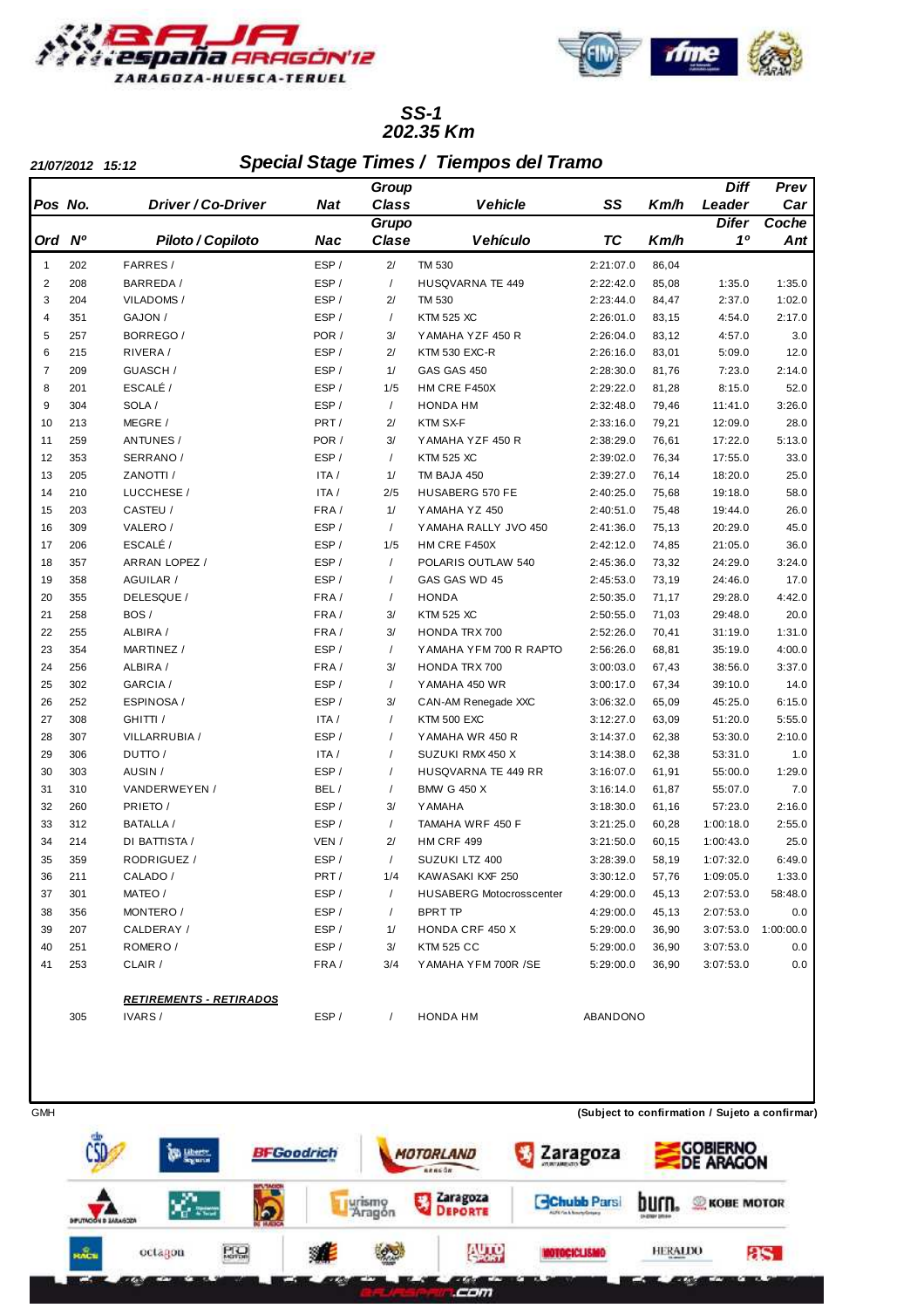



## **202.35 Km SS-1**

|         | 21/07/2012 15:12              |                                                                                   |    |                   | Group                          |                                            |                                |                   | <b>Diff</b>                                        | Prev  |
|---------|-------------------------------|-----------------------------------------------------------------------------------|----|-------------------|--------------------------------|--------------------------------------------|--------------------------------|-------------------|----------------------------------------------------|-------|
| Pos No. |                               | Driver / Co-Driver                                                                |    | <b>Nat</b>        | Class                          | Vehicle                                    | SS                             | Km/h              | Leader                                             | Car   |
| Ord Nº  |                               |                                                                                   |    |                   | Grupo                          |                                            |                                |                   | <b>Difer</b><br>10                                 | Coche |
|         |                               | Piloto / Copiloto                                                                 |    | <b>Nac</b>        | Clase                          | Vehículo                                   | <b>TC</b>                      | Km/h              |                                                    | Ant   |
|         |                               |                                                                                   |    |                   |                                |                                            |                                |                   |                                                    |       |
| GMH     |                               |                                                                                   |    |                   |                                |                                            |                                |                   | (Subject to confirmation / Sujeto a confirmar)     |       |
|         |                               | <b>Support</b><br>$\mathbf{x}^{\prime}_{\mathbf{r}^{\prime} \mathbf{x}^{\prime}}$ | lo | <b>BFGoodrich</b> | 男<br><b>Llurismo</b><br>Aragón | MOTORLAND<br>nencon<br>Zaragoza<br>Deporte | Zaragoza<br><b>Chubb Parsi</b> | pntu <sup>.</sup> | <b>GOBIERNO<br/>DE ARAGON</b><br><b>KOBE MOTOR</b> |       |
|         | <b>DEUTION &amp; SALASCOA</b> |                                                                                   |    |                   |                                |                                            |                                |                   |                                                    |       |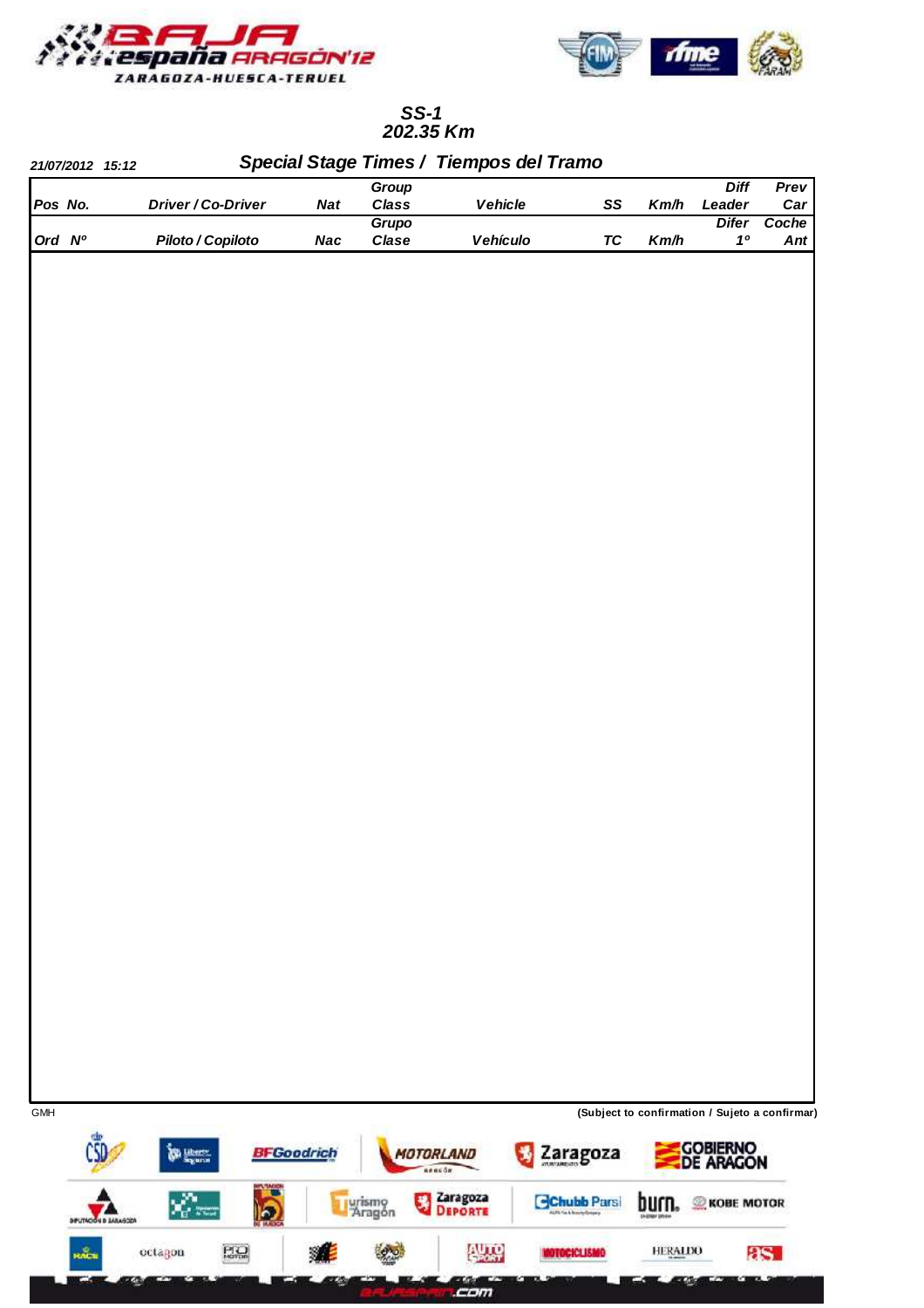



#### **Tiempos Intermedios / Split Times - SS-1**

| N <sup>o</sup> | <b>Piloto</b>          | 55.59Km    | 98.06Km    | 154.97Km   | M 202.35Km |
|----------------|------------------------|------------|------------|------------|------------|
| 208            | Joan BARREDA           | 00:34:56.0 | 01:11:37.0 | 01:50:47.0 | 02:22:42.8 |
| 257            | Roberto BORREGO        | 00:37:24.0 | 01:08:10.0 | 00:02:44.0 | 02:26:04.7 |
| 202            | <b>Gerard FARRES</b>   | 00:36:41.0 | 01:05:47.0 | 01:46:27.0 | 02:21:07.6 |
| 209            | Marc GUASCH            | 00:36:29.0 | 01:07:29.0 | 01:50:16.0 | 02:28:30.7 |
| 204            | Jordi VILADOMS         | 00:37:07.0 | 01:07:08.0 | 01:48:35.0 | 02:23:44.5 |
| 351            | Mario GAJON            | 00:38:01.0 | 01:06:44.0 | 01:50:10.0 | 02:26:01.9 |
| 215            | Victor RIVERA          | 00:37:18.0 | 01:07:30.0 | 01:49:35.0 | 02:26:16.2 |
| 304            | Marc SOLA              | 00:39:17.0 | 01:11:17.0 | 01:55:16.0 | 02:32:48.5 |
| 201            | Oriol ESCALÉ           | 00:38:00.0 | 01:08:55.0 | 01:51:40.0 | 02:29:22.3 |
| 205            | Alex ZANOTTI           | 00:40:09.0 | 01:13:21.0 | 01:58:59.0 | 02:39:27.1 |
| 213            | David MEGRE            | 00:39:16.0 | 01:10:42.0 | 01:54:08.0 | 02:33:16.8 |
| 305            | Paco IVARS             |            |            |            |            |
| 301            | Sergio MATEO           | 00:41:45.0 | 01:17:23.0 |            |            |
| 203            | David CASTEU           | 00:39:16.0 | 01:11:09.0 | 02:02:38.0 | 02:40:51.7 |
| 353            | David SERRANO          | 00:40:29.0 | 01:14:22.0 | 02:00:38.0 | 02:39:02.3 |
| 259            | <b>Ricardo ANTUNES</b> | 00:40:23.0 | 01:14:52.0 | 02:00:02.0 | 02:38:29.6 |
| 210            | Manuel LUCCHESE        | 00:40:34.0 | 01:13:59.0 | 02:01:13.0 | 02:40:25.1 |
| 356            | Xavier MONTERO         |            |            |            |            |
| 256            | Vincent ALBIRA         | 00:45:26.0 | 01:22:25.0 | 02:16:15.0 | 03:00:03.1 |
| 206            | Gilbert ESCALE         | 00:42:08.0 | 01:16:08.0 | 02:02:43.0 | 02:42:12.8 |
| 357            | Miguel A. ARRAN LOPEZ  | 00:42:00.0 | 01:15:36.0 | 02:04:26.0 | 02:45:36.3 |
| 309            | Antonio VALERO         | 00:41:46.0 | 01:15:31.0 | 02:01:52.0 | 02:41:36.0 |
| 255            | Maxime ALBIRA          | 00:44:59.0 | 01:19:15.0 | 02:08:07.0 | 02:52:26.9 |
| 355            | Pascal DELESQUE        | 00:44:24.0 | 01:16:43.0 | 02:06:39.0 | 02:50:35.7 |
| 354            | Carlos A. MARTINEZ     | 00:43:57.0 | 01:19:45.0 | 02:12:04.0 | 02:56:26.3 |
| 312            | David BATALLA          | 00:52:38.0 | 01:31:48.0 | 02:34:30.0 | 03:21:25.1 |
| 358            | Daniel AGUILAR         | 00:42:48.0 | 01:15:18.0 | 02:03:13.0 | 02:45:53.3 |
| 258            | Jerome BOS             | 00:45:19.0 | 01:19:22.0 | 02:07:53.0 | 02:50:55.9 |
| 302            | Manuel GARCIA          | 00:46:14.0 | 01:24:17.0 | 02:15:21.0 | 03:00:17.8 |
| 308            | Federico GHITTI        | 00:47:51.0 | 01:28:50.0 | 02:24:20.0 | 03:12:27.8 |
| 260            | Alberto PRIETO         | 00:50:57.0 | 01:31:49.0 | 02:28:19.0 | 03:18:30.3 |
| 211            | Lliliana CALADO        | 00:50:05.0 | 01:47:45.0 | 02:43:31.0 | 03:30:12.8 |
| 252            | José Luis ESPINOSA     | 00:47:10.0 | 01:25:23.0 | 02:20:52.0 | 03:06:32.3 |
| 303            | Mario AUSIN            | 00:51:01.0 | 01:31:33.0 | 02:28:15.0 | 03:16:07.6 |
| 306            | Nicola DUTTO           | 00:47:17.0 | 01:28:53.0 | 02:29:15.0 | 03:14:38.2 |
| 307            | Julian VILLARRUBIA     | 00:47:23.0 | 01:28:56.0 | 02:29:21.0 | 03:14:37.5 |
| 310            | Gilles VANDERWEYEN     | 00:50:10.0 | 01:31:00.0 | 02:29:22.0 | 03:16:14.2 |
| 214            | Luciano DI BATTISTA    | 00:49:04.0 | 01:36:05.0 | 02:35:10.0 | 03:21:50.4 |
| 359            | Dario RODRIGUEZ        | 00:54:49.0 | 01:40:16.0 | 02:39:27.0 | 03:28:39.1 |
| 253            | Emmanuelle CLAIR       | 00:51:10.0 |            |            |            |

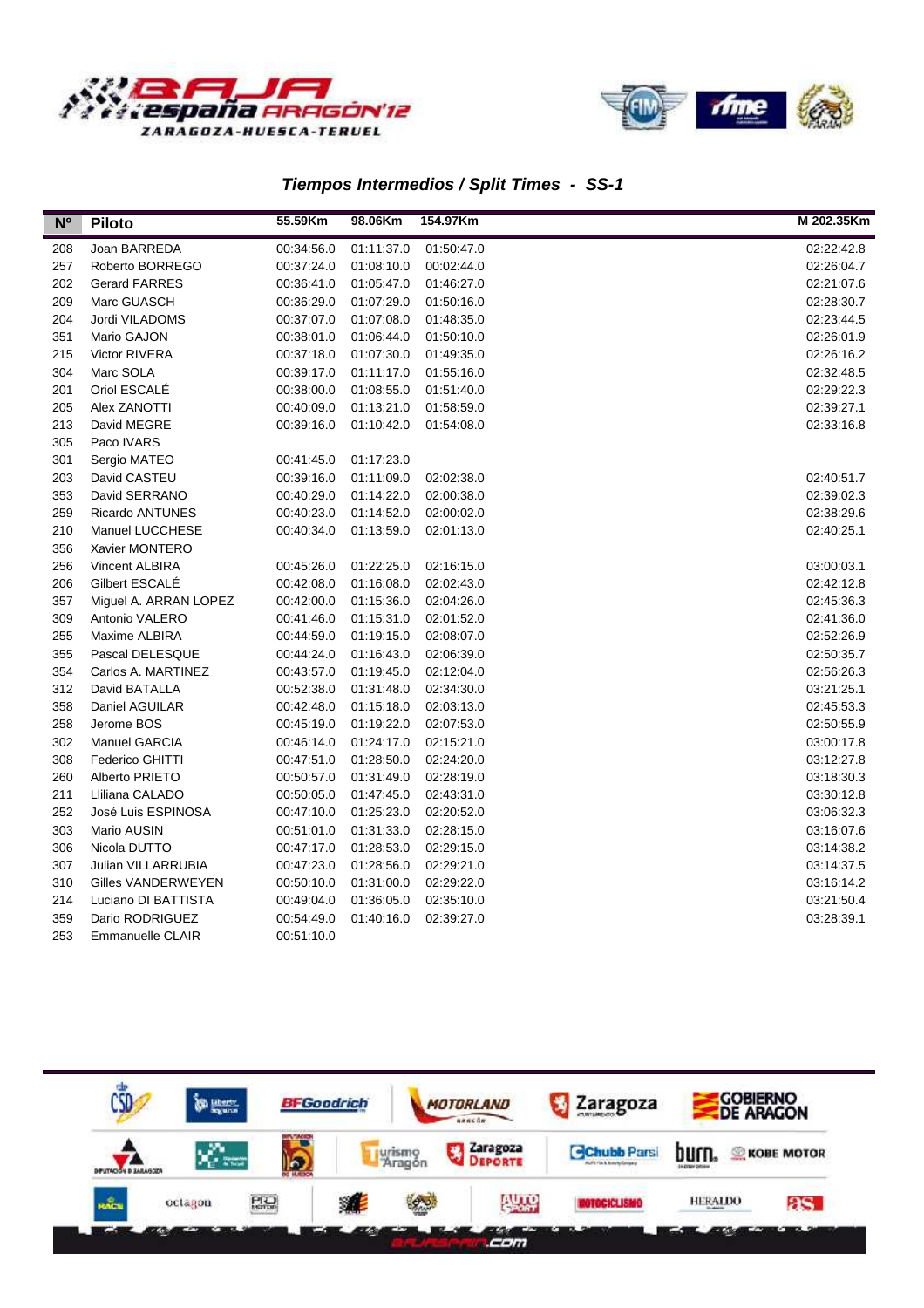



#### **Partial Unofficial Classification after Leg 2 21/07/12 Clasificación Parcial Oficiosa después de la Etapa 2 MOTOS + QUADS**

|                |     | <b>Driver</b>                                      |            | Grp                          | Grp<br>C/s        |                                    |      |           |       | Total                         | <b>Diff</b>             | <b>Diff</b><br>Prev |
|----------------|-----|----------------------------------------------------|------------|------------------------------|-------------------|------------------------------------|------|-----------|-------|-------------------------------|-------------------------|---------------------|
| Pos No.        |     | <b>Co-Driver</b>                                   | Nat Cls    |                              | Pos               | <b>Vehicle</b>                     | Seed | SS        | Penal | <b>Time</b>                   | Leader                  | Car                 |
|                |     |                                                    |            |                              |                   |                                    |      |           |       |                               |                         | Dif                 |
| Ord Nº         |     | <b>Piloto</b><br>Copiloto                          | Nac        | Gr<br>CI                     | G/C<br>Pos        | <b>Vehículo</b>                    | Prio | TC        | Penal | <b>Tiempo</b><br><b>Total</b> | Difer<br>1 <sup>0</sup> | Coche<br>Ant        |
| $\overline{1}$ | 208 | HUSQVARNA BY SPEEDBRAIN R<br>Joan BARREDA          | ESP        | $\mathbf{1}$                 | $\mathbf{1}$      | <b>HUSQVARNA</b><br><b>TE 449</b>  |      | 3:38:24.0 |       | 3:38:24.0                     |                         |                     |
| $\overline{2}$ | 202 | BORDONE FERRARI MOTO ITAL<br><b>Gerard FARRES</b>  | ESP        | $\overline{\mathbf{c}}$      | $\mathbf{1}$      | TM<br>530                          |      | 3:40:45.0 |       | 3:40:45.0                     | 2:21.0                  | 2:21.0              |
| 3              | 204 | BORDONE FERRARI MOTO ITAL<br>Jordi VILADOMS        | ESP        | $\overline{c}$               | 2                 | TM<br>530                          |      | 3:44:38.0 |       | 3:44:38.0                     | 6:14.0                  | 3:53.0              |
| 4              | 257 | TEAM COUCO TT/PAMOTO/GOLD<br>Roberto BORREGO       | <b>POR</b> | 3                            | $\mathbf{1}$      | <b>Y AMAHA</b><br><b>YZF 450 R</b> |      | 3:47:09.0 |       | 3:47:09.0                     | 8:45.0                  | 2:31.0              |
| 5              | 215 | <b>CLUB AVENTURA TOUAREG</b><br>Victor RIVERA      | <b>ESP</b> | $\mathbf{2}$                 | 3                 | <b>KTM</b><br>530 EXC-R            |      | 3:48:29.0 |       | 3:48:29.0                     | 10:05.0                 | 1:20.0              |
| 6              | 351 | AYTO CUARTE DE HUERVA - A<br>Mario GAJON           | <b>ESP</b> |                              |                   | <b>KTM</b><br>525 XC               |      | 3:49:56.0 |       | 3:49:56.0                     | 11:32.0                 | 1:27.0              |
| $\overline{7}$ | 201 | <b>TEAM PETROMIRALLES</b><br>Oriol ESCALE          | ESP        | $\mathbf{1}$<br>5            | 2<br>$\mathbf{1}$ | HM<br>CRE F450X                    |      | 3:52:53.0 |       | 3:52:53.0                     | 14:29.0                 | 2:57.0              |
| 8              | 209 | <b>GAS GAS FACTORY</b><br>Marc GUASCH              | <b>ESP</b> | 1                            | 3                 | GAS<br>GAS 450                     |      | 3:48:34.0 | 5:00  | 3:53:34.0                     | 15:10.0                 | 41.0                |
| 9              | 213 | KTM PORTUGAL / MERCEARIA<br>David MEGRE            | PRT        | $\overline{\mathbf{c}}$      | 4                 | <b>KTM</b><br>SX-F                 |      | 3:58:36.0 |       | 3:58:36.0                     | 20:12.0                 | 5:02.0              |
| 10             | 304 | <b>TEAM RA-SDS</b><br>Marc SOLA                    | <b>ESP</b> |                              |                   | <b>HONDA</b><br><b>HM</b>          |      | 3:59:29.0 |       | 3:59:29.0                     | 21:05.0                 | 53.0                |
| 11             | 205 | TM RACING FACTORY<br>Alex ZANOTTI                  | ITA        | $\mathbf{1}$                 | 4                 | TM<br><b>BAJA 450</b>              |      | 4:05:30.0 |       | 4:05:30.0                     | 27:06.0                 | 6:01.0              |
| 12             | 259 | <b>TEAM ESTRELINHA</b><br>Ricardo ANTUNES          | <b>POR</b> | 3                            | 2                 | <b>Y AMAHA</b><br><b>YZF 450 R</b> |      | 4:06:07.0 |       | 4:06:07.0                     | 27:43.0                 | 37.0                |
| 13             | 353 | CLU AVENTURA TOUAREG/QUAL<br>David SERRANO         | ESP        |                              |                   | KTM<br>525 XC                      |      | 4:07:02.0 |       | 4:07:02.0                     | 28:38.0                 | 55.0                |
| 14             | 203 | Y AMAHA ELF CASTEAU<br>David CASTEU                | FRA        | 1                            | 5                 | <b>Y AMAHA</b><br>YZ 450           |      | 4:08:12.0 |       | 4:08:12.0                     | 29:48.0                 | 1:10.0              |
| 15             | 210 | HUSABERG R-FACTORY<br>Manuel LUCCHESE              | ITA        | $\overline{\mathbf{c}}$<br>5 | 5<br>2            | <b>HUSABERG</b><br>570 FE          |      | 4:10:24.0 |       | 4:10:24.0                     | 32:00.0                 | 2:12.0              |
| 16             | 309 | CLUB AVENTURA TOUAREG<br>Antonio VALERO            | <b>ESP</b> |                              |                   | <b>Y AMAHA</b><br>RALLY JVO 450    |      | 4:13:20.0 |       | 4:13:20.0                     | 34:56.0                 | 2:56.0              |
| 17             | 206 | <b>TEAM PETROMIRALLES</b><br>Gilbert ESCALÉ        | ESP        | 1<br>5                       | 6<br>3            | HM<br>CRE F450X                    |      | 4:14:20.0 |       | 4:14:20.0                     | 35:56.0                 | 1:00.0              |
| 18             | 357 | HUTEZ-MONTAJES ELECTRICOS<br>Miguel A. ARRAN LOPEZ | ESP        |                              |                   | <b>POLARIS</b><br>OUTLAW 540       |      | 4:21:01.0 |       | 4:21:01.0                     | 42:37.0                 | 6:41.0              |
| 19             | 358 | ZARAGOZA MOTOR QUAD<br>Daniel AGUILAR              | ESP        |                              |                   | GAS<br>GAS WD 45                   |      | 4:22:41.0 |       | 4:22:41.0                     | 44:17.0                 | 1:40.0              |

**GMH** 

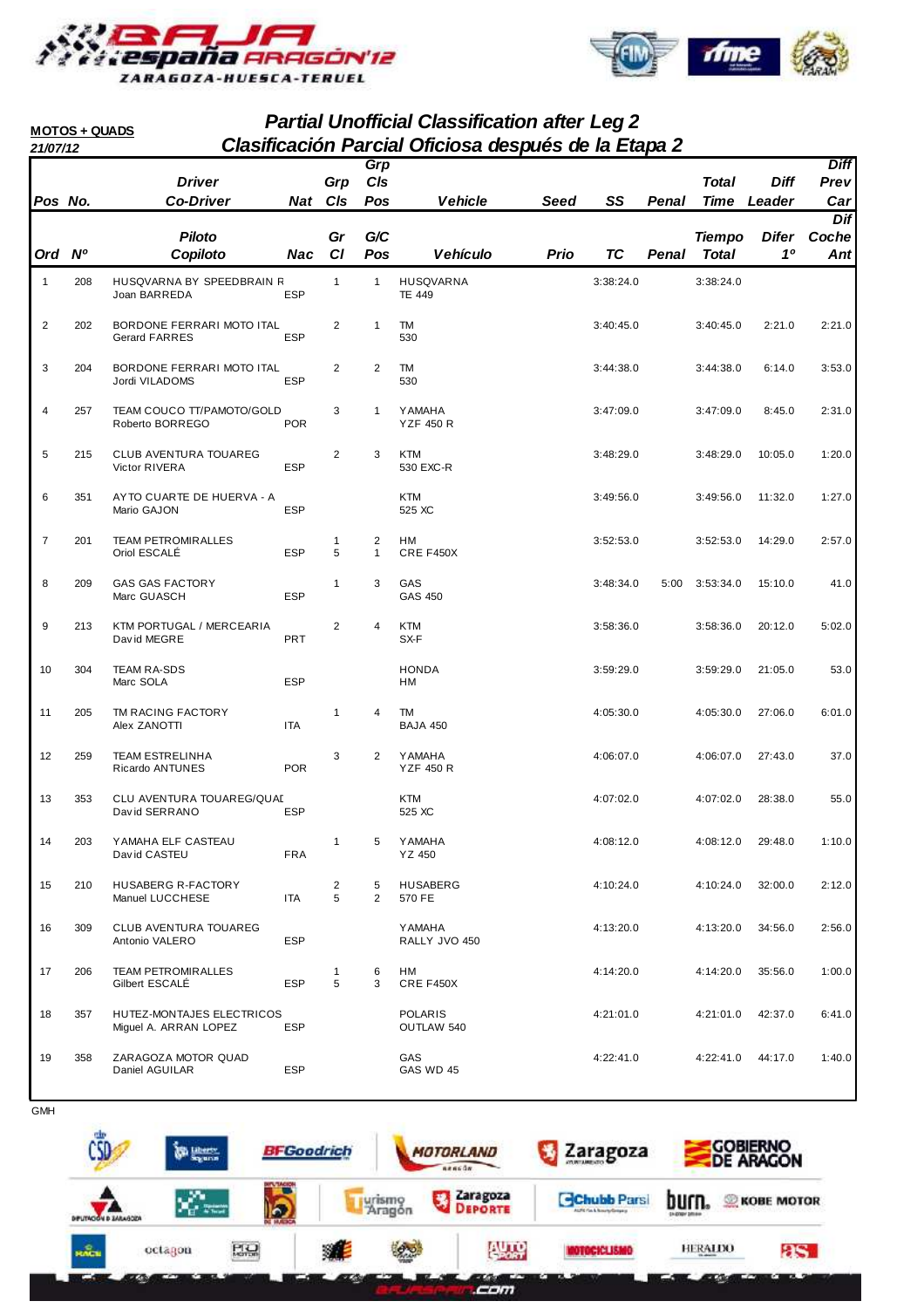



I

#### **Partial Unofficial Classification after Leg 2 21/07/12 Clasificación Parcial Oficiosa después de la Etapa 2 MOTOS + QUADS**

| 21/07/12 |     |                                                 |            |                     |                   | Clasificación Farcial Officiosa después de la Llapa Z |      |           |       |                               |                                |                            |
|----------|-----|-------------------------------------------------|------------|---------------------|-------------------|-------------------------------------------------------|------|-----------|-------|-------------------------------|--------------------------------|----------------------------|
| Pos No.  |     | <b>Driver</b><br><b>Co-Driver</b>               | Nat Cls    | Grp                 | Grp<br>C/s<br>Pos | <b>Vehicle</b>                                        | Seed | SS        | Penal | Total                         | <b>Diff</b><br>Time Leader     | <b>Diff</b><br>Prev<br>Car |
|          |     |                                                 |            |                     |                   |                                                       |      |           |       |                               |                                | Dif                        |
| Ord Nº   |     | <b>Piloto</b><br>Copiloto                       | Nac        | Gr<br>CI            | G/C<br>Pos        | <b>Vehículo</b>                                       | Prio | <b>TC</b> | Penal | <b>Tiempo</b><br><b>Total</b> | <b>Difer</b><br>1 <sup>0</sup> | Coche<br>Ant               |
| 20       | 355 | NOMADE RACING ASSISTANCE<br>Pascal DELESQUE     | <b>FRA</b> |                     |                   | <b>HONDA</b>                                          |      | 4:25:32.0 |       | 4:25:32.0                     | 47:08.0                        | 2:51.0                     |
| 21       | 255 | <b>TEAM BANINGA Y'A DESERT</b><br>Maxime ALBIRA | <b>FRA</b> | 3                   | 3                 | <b>HONDA</b><br><b>TRX700</b>                         |      | 4:27:25.0 |       | 4:27:25.0                     | 49:01.0                        | 1:53.0                     |
| 22       | 258 | TEAM BOS - VIVEROS SAN AN<br>Jerome BOS         | <b>FRA</b> | 3                   | 4                 | <b>KTM</b><br>525 XC                                  |      | 4:31:16.0 |       | 4:31:16.0                     | 52:52.0                        | 3:51.0                     |
| 23       | 256 | TEAM BANINGA Y'A DESERT<br>Vincent ALBIRA       | <b>FRA</b> | 3                   | 5                 | <b>HONDA</b><br><b>TRX 700</b>                        |      | 4:31:37.0 |       | 4:31:37.0                     | 53:13.0                        | 21.0                       |
| 24       | 354 | MOTOS JOSE QUAD TEAM<br>Carlos A. MARTINEZ      | <b>ESP</b> |                     |                   | <b>YAMAHA</b><br>YFM 700 R RAPTO                      |      | 4:33:40.0 |       | 4:33:40.0                     | 55:16.0                        | 2:03.0                     |
| 25       | 302 | CLUB AVENTURA TOUAREG<br>Manuel GARCIA          | <b>ESP</b> |                     |                   | <b>YAMAHA</b><br>450 WR                               |      | 4:41:35.0 |       |                               | 4:41:35.0 1:03:11.0            | 7:55.0                     |
| 26       | 252 | EL CABALLERO NEGRP / GRUP<br>José Luis ESPINOSA | <b>ESP</b> | 3                   | 6                 | CAN-AM<br>Renegade XXC                                |      | 4:53:55.0 |       |                               | 4:53:55.0 1:15:31.0            | 12:20.0                    |
| 27       | 308 | PLANETMOTORS RACING<br>Federico GHITTI          | ITA        |                     |                   | <b>KTM</b><br>500 EXC                                 |      | 4:58:11.0 |       |                               | 4:58:11.0 1:19:47.0            | 4:16.0                     |
| 28       | 306 | BORDONE-FERRARI RACING TE<br>Nicola DUTTO       | ITA        |                     |                   | <b>SUZUKI</b><br><b>RMX 450 X</b>                     |      | 5:00:22.0 |       |                               | 5:00:22.0 1:21:58.0            | 2:11.0                     |
| 29       | 307 | VILLARRUBIA TEAM DAKAR 20<br>Julian VILLARRUBIA | <b>ESP</b> |                     |                   | <b>Y AMAHA</b><br>WR 450 R                            |      | 5:00:22.0 |       |                               | 5:00:22.0 1:21:58.0            | 0.0                        |
| 30       | 312 | DAVID BATALLA<br>David BATALLA                  | <b>ESP</b> |                     |                   | <b>TAMAHA</b><br><b>WRF 450 F</b>                     |      | 5:04:29.0 |       |                               | 5:04:29.0 1:26:05.0            | 4:07.0                     |
| 31       | 260 | <b>QUATRO-KNIGHT FRANK</b><br>Alberto PRIETO    | <b>ESP</b> | 3                   | $\overline{7}$    | <b>YAMAHA</b>                                         |      | 5:04:39.0 | 1:00  |                               | 5:05:39.0 1:27:15.0            | 1:10.0                     |
| 32       | 303 | MARIO AUSIN FERNANDEZ<br>Mario AUSIN            | <b>ESP</b> |                     |                   | <b>HUSQVARNA</b><br><b>TE 449 RR</b>                  |      | 5:06:13.0 |       |                               | 5:06:13.0 1:27:49.0            | 34.0                       |
| 33       | 310 | NOMADE RACING<br>Gilles VANDERWEYEN             | BEL        |                     |                   | <b>BMW</b><br>G 450 X                                 |      | 5:06:22.0 |       |                               | 5:06:22.0 1:27:58.0            | 9.0                        |
| 34       | 214 | LUCIANO DI BATTISTA<br>Luciano DI BATTISTA      | <b>VEN</b> | 2                   | 6                 | HМ<br><b>CRF 499</b>                                  |      | 5:16:12.0 |       |                               | 5:16:12.0 1:37:48.0            | 9:50.0                     |
| 35       | 211 | ZURMOTOS/POLISPORT/GOLDNL<br>Lliliana CALADO    | <b>PRT</b> | 1<br>$\overline{4}$ | 7<br>$\mathbf{1}$ | KAWASAKI<br><b>KXF 250</b>                            |      | 5:18:52.0 |       |                               | 5:18:52.0 1:40:28.0            | 2:40.0                     |
| 36       | 359 | ATV CLUB-NO FEAR- P.H. RA<br>Dario RODRIGUEZ    | <b>ESP</b> |                     |                   | <b>SUZUKI</b><br>LTZ 400                              |      | 5:29:30.0 |       |                               | 5:29:30.0 1:51:06.0            | 10:38.0                    |
| 37       | 301 | CENTRALITAZIERZO.ES / CAF<br>Sergio MATEO       | <b>ESP</b> |                     |                   | <b>HUSABERG</b><br>Motocrosscenter                    |      | 5:58:17.0 |       |                               | 5:58:17.0 2:19:53.0            | 28:47.0                    |
| 38       | 356 | PARIS HILTON / ATV CLUB<br>Xavier MONTERO       | <b>ESP</b> |                     |                   | <b>BPRT</b><br>TP                                     |      | 6:03:09.0 |       |                               | 6:03:09.0 2:24:45.0            | 4:52.0                     |

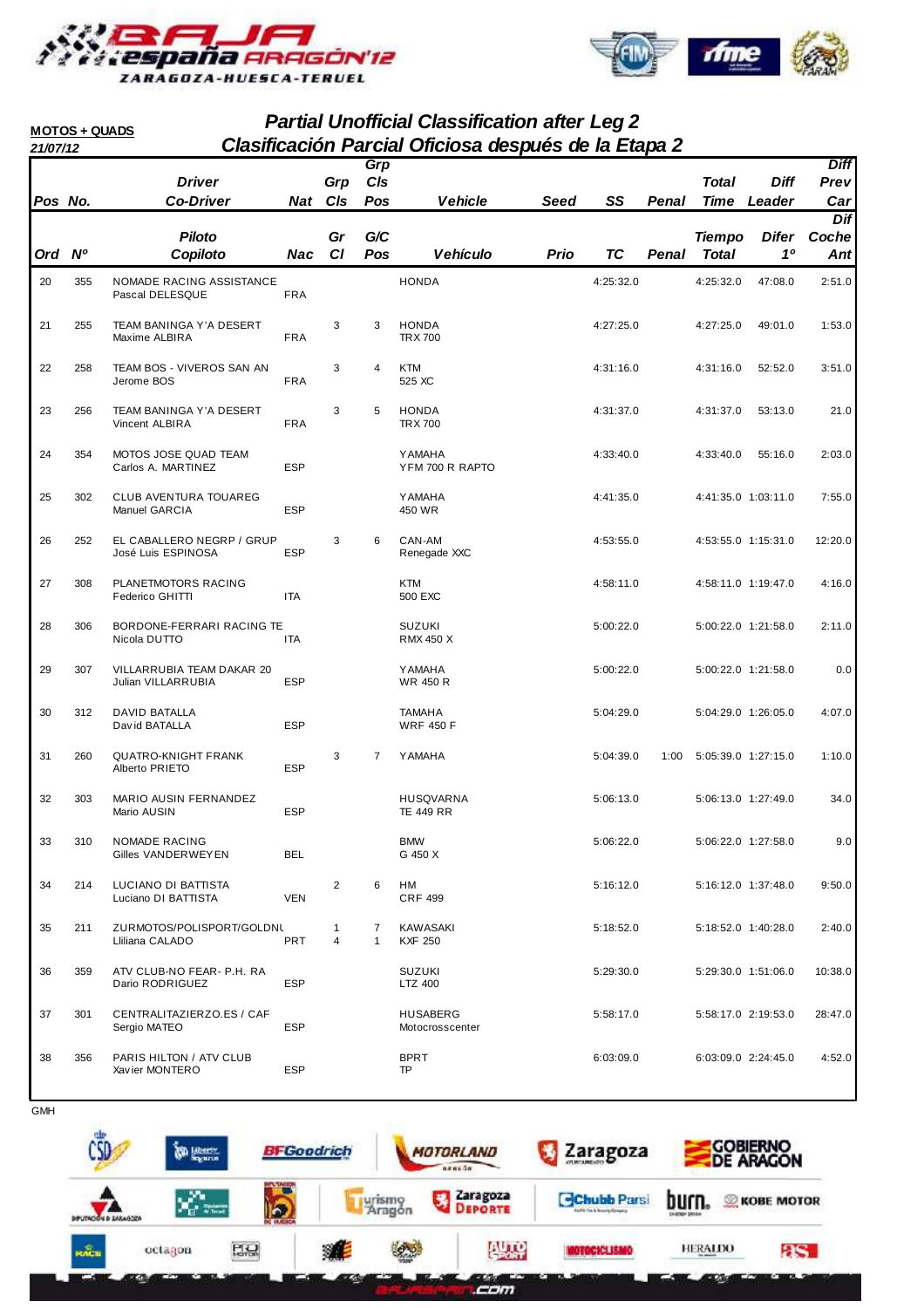



| 21/07/12 | <b>MOTOS + QUADS</b> |                                | <b>Partial Unofficial Classification after Leg 2</b><br>Clasificación Parcial Oficiosa después de la Etapa 2 |                 |            |                                  |             |           |       |               |                       |             |
|----------|----------------------|--------------------------------|--------------------------------------------------------------------------------------------------------------|-----------------|------------|----------------------------------|-------------|-----------|-------|---------------|-----------------------|-------------|
|          |                      |                                |                                                                                                              |                 | Grp        |                                  |             |           |       |               |                       | <b>Diff</b> |
|          |                      | <b>Driver</b>                  |                                                                                                              | Grp             | <b>CIs</b> |                                  |             |           |       | <b>Total</b>  | <b>Diff</b>           | Prev        |
| Pos No.  |                      | <b>Co-Driver</b>               | Nat                                                                                                          | C <sub>ls</sub> | <b>Pos</b> | <b>Vehicle</b>                   | Seed        | SS        | Penal | Time          | Leader                | Car         |
|          |                      |                                |                                                                                                              |                 |            |                                  |             |           |       |               |                       | Dif         |
|          |                      | <b>Piloto</b>                  |                                                                                                              | Gr              | G/C        |                                  |             |           |       | <b>Tiempo</b> | <b>Difer</b>          | Coche       |
| Ord .    | <b>N°</b>            | Copiloto                       | Nac                                                                                                          | СI              | <b>Pos</b> | <b>Vehículo</b>                  | <b>Prio</b> | ТC        | Penal | Total         | 10                    | Ant         |
| 39       | 207                  | LINCE TEAM<br>Luis C. CALDERAY | <b>ESP</b>                                                                                                   |                 | 8          | <b>HONDA</b><br><b>CRF 450 X</b> |             | 8:28:00.0 |       |               | 8:28:00.0 4:49:36.0   | 2:24:51.0   |
| 40       | 251                  | KNIGHT FRANK-QUATRO.COM        |                                                                                                              | 3               | 8          | <b>KTM</b>                       |             | 8:28:00.0 |       |               | $8:28:00.0$ 4:49:36.0 | 0.0         |
|          |                      | Oscar ROMERO                   | <b>ESP</b>                                                                                                   |                 |            | 525 CC                           |             |           |       |               |                       |             |

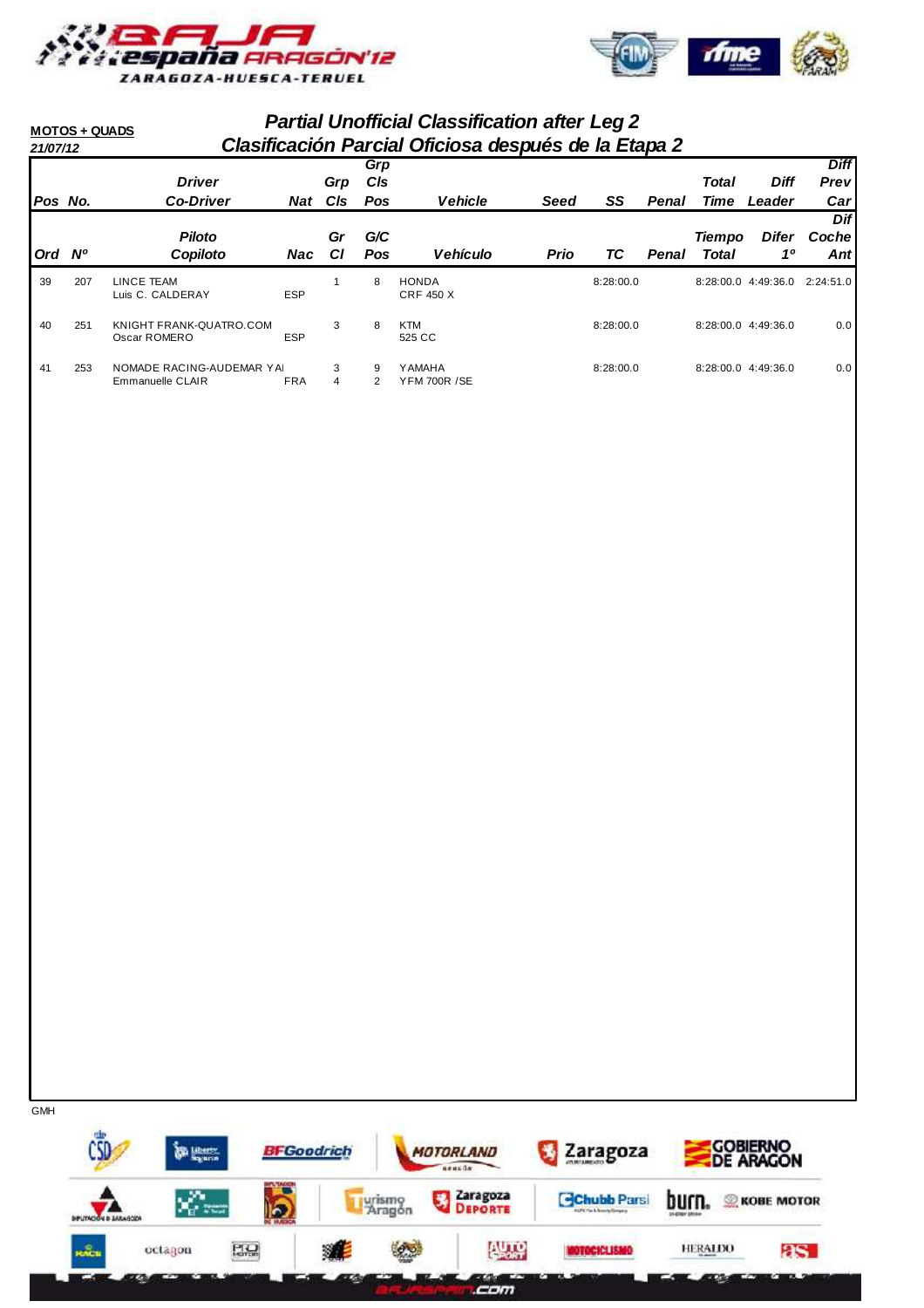



#### **Partial Unofficial Classification after Leg 2 21/07/12 Clasificación Parcial Oficiosa después de la Etapa 2 COPA DEL MUNDO**

|                         |     | <b>Driver</b>                                   |            | Grp                 | Grp<br>C/s        |                                    |             |           |              | <b>Total</b>                  | <b>Diff</b> | <b>Diff</b><br>Prev |
|-------------------------|-----|-------------------------------------------------|------------|---------------------|-------------------|------------------------------------|-------------|-----------|--------------|-------------------------------|-------------|---------------------|
| Pos No.                 |     | <b>Co-Driver</b>                                | Nat CIs    |                     | Pos               | <b>Vehicle</b>                     | <b>Seed</b> | SS        | <b>Penal</b> | Time                          | Leader      | Car                 |
| Ord Nº                  |     | <b>Piloto</b><br>Copiloto                       | Nac        | Gr<br>C1            | G/C<br>Pos        | <b>Vehículo</b>                    | Prio        | <b>TC</b> | Penal        | <b>Tiempo</b><br><b>Total</b> | Difer<br>10 | Dif<br>Coche<br>Ant |
|                         |     |                                                 |            |                     |                   |                                    |             |           |              |                               |             |                     |
| 1                       | 208 | HUSQVARNA BY SPEEDBRAIN R<br>Joan BARREDA       | <b>ESP</b> | $\mathbf{1}$        | $\mathbf{1}$      | <b>HUSQVARNA</b><br><b>TE 449</b>  |             | 3:38:24.0 |              | 3:38:24.0                     |             |                     |
| $\overline{\mathbf{c}}$ | 202 | BORDONE FERRARI MOTO ITAL<br>Gerard FARRES      | <b>ESP</b> | 2                   | $\mathbf{1}$      | TM<br>530                          |             | 3:40:45.0 |              | 3:40:45.0                     | 2:21.0      | 2:21.0              |
| 3                       | 204 | BORDONE FERRARI MOTO ITAL<br>Jordi VILADOMS     | <b>ESP</b> | 2                   | 2                 | TM<br>530                          |             | 3:44:38.0 |              | 3:44:38.0                     | 6:14.0      | 3:53.0              |
| 4                       | 257 | TEAM COUCO TT/PAMOTO/GOLD<br>Roberto BORREGO    | <b>POR</b> | 3                   | 1                 | <b>YAMAHA</b><br><b>YZF 450 R</b>  |             | 3:47:09.0 |              | 3:47:09.0                     | 8:45.0      | 2:31.0              |
| 5                       | 215 | CLUB AVENTURA TOUAREG<br>Victor RIVERA          | <b>ESP</b> | $\overline{2}$      | 3                 | <b>KTM</b><br>530 EXC-R            |             | 3:48:29.0 |              | 3:48:29.0                     | 10:05.0     | 1:20.0              |
| 6                       | 201 | <b>TEAM PETROMIRALLES</b><br>Oriol ESCALÉ       | <b>ESP</b> | $\mathbf{1}$<br>5   | 2<br>$\mathbf{1}$ | НM<br>CRE F450X                    |             | 3:52:53.0 |              | 3:52:53.0                     | 14:29.0     | 4:24.0              |
| $\overline{7}$          | 209 | <b>GAS GAS FACTORY</b><br>Marc GUASCH           | <b>ESP</b> | 1                   | 3                 | GAS<br><b>GAS 450</b>              |             | 3:48:34.0 | 5:00         | 3:53:34.0                     | 15:10.0     | 41.0                |
| 8                       | 213 | KTM PORTUGAL / MERCEARIA<br>David MEGRE         | <b>PRT</b> | $\overline{2}$      | 4                 | <b>KTM</b><br>SX-F                 |             | 3:58:36.0 |              | 3:58:36.0                     | 20:12.0     | 5:02.0              |
| 9                       | 205 | TM RACING FACTORY<br>Alex ZANOTTI               | ITA        | $\mathbf{1}$        | 4                 | TM<br><b>BAJA 450</b>              |             | 4:05:30.0 |              | 4:05:30.0                     | 27:06.0     | 6:54.0              |
| 10                      | 259 | <b>TEAM ESTRELINHA</b><br>Ricardo ANTUNES       | <b>POR</b> | 3                   | 2                 | <b>Y AMAHA</b><br><b>YZF 450 R</b> |             | 4:06:07.0 |              | 4:06:07.0                     | 27:43.0     | 37.0                |
| 11                      | 203 | YAMAHA ELF CASTEAU<br>David CASTEU              | <b>FRA</b> | 1                   | 5                 | <b>Y AMAHA</b><br>YZ 450           |             | 4:08:12.0 |              | 4:08:12.0                     | 29:48.0     | 2:05.0              |
| 12                      | 210 | HUSABERG R-FACTORY<br>Manuel LUCCHESE           | <b>ITA</b> | $\overline{2}$<br>5 | 5<br>2            | <b>HUSABERG</b><br>570 FE          |             | 4:10:24.0 |              | 4:10:24.0                     | 32:00.0     | 2:12.0              |
| 13                      | 206 | <b>TEAM PETROMIRALLES</b><br>Gilbert ESCALÉ     | <b>ESP</b> | $\mathbf{1}$<br>5   | 6<br>3            | HМ<br>CRE F450X                    |             | 4:14:20.0 |              | 4:14:20.0                     | 35:56.0     | 3:56.0              |
| 14                      | 255 | TEAM BANINGA Y'A DESERT<br>Maxime ALBIRA        | FRA        | 3                   | 3                 | <b>HONDA</b><br>TRX 700            |             | 4:27:25.0 |              | 4:27:25.0                     | 49:01.0     | 13:05.0             |
| 15                      | 258 | TEAM BOS - VIVEROS SAN AN<br>Jerome BOS         | <b>FRA</b> | 3                   | 4                 | <b>KTM</b><br>525 XC               |             | 4:31:16.0 |              | 4:31:16.0                     | 52:52.0     | 3:51.0              |
| 16                      | 256 | TEAM BANINGA Y'A DESERT<br>Vincent ALBIRA       | <b>FRA</b> | 3                   | 5                 | <b>HONDA</b><br><b>TRX 700</b>     |             | 4:31:37.0 |              | 4:31:37.0                     | 53:13.0     | 21.0                |
| 17                      | 252 | EL CABALLERO NEGRP / GRUP<br>José Luis ESPINOSA | <b>ESP</b> | 3                   | 6                 | CAN-AM<br>Renegade XXC             |             | 4:53:55.0 |              | 4:53:55.0 1:15:31.0           |             | 22:18.0             |
| 18                      | 260 | <b>QUATRO-KNIGHT FRANK</b><br>Alberto PRIETO    | <b>ESP</b> | 3                   | $\overline{7}$    | <b>Y AMAHA</b>                     |             | 5:04:39.0 | 1:00         | 5:05:39.0 1:27:15.0           |             | 11:44.0             |
| 19                      | 214 | LUCIANO DI BATTISTA<br>Luciano DI BATTISTA      | <b>VEN</b> | $\overline{2}$      | 6                 | HМ<br><b>CRF 499</b>               |             | 5:16:12.0 |              | 5:16:12.0 1:37:48.0           |             | 10:33.0             |

**GMH** 

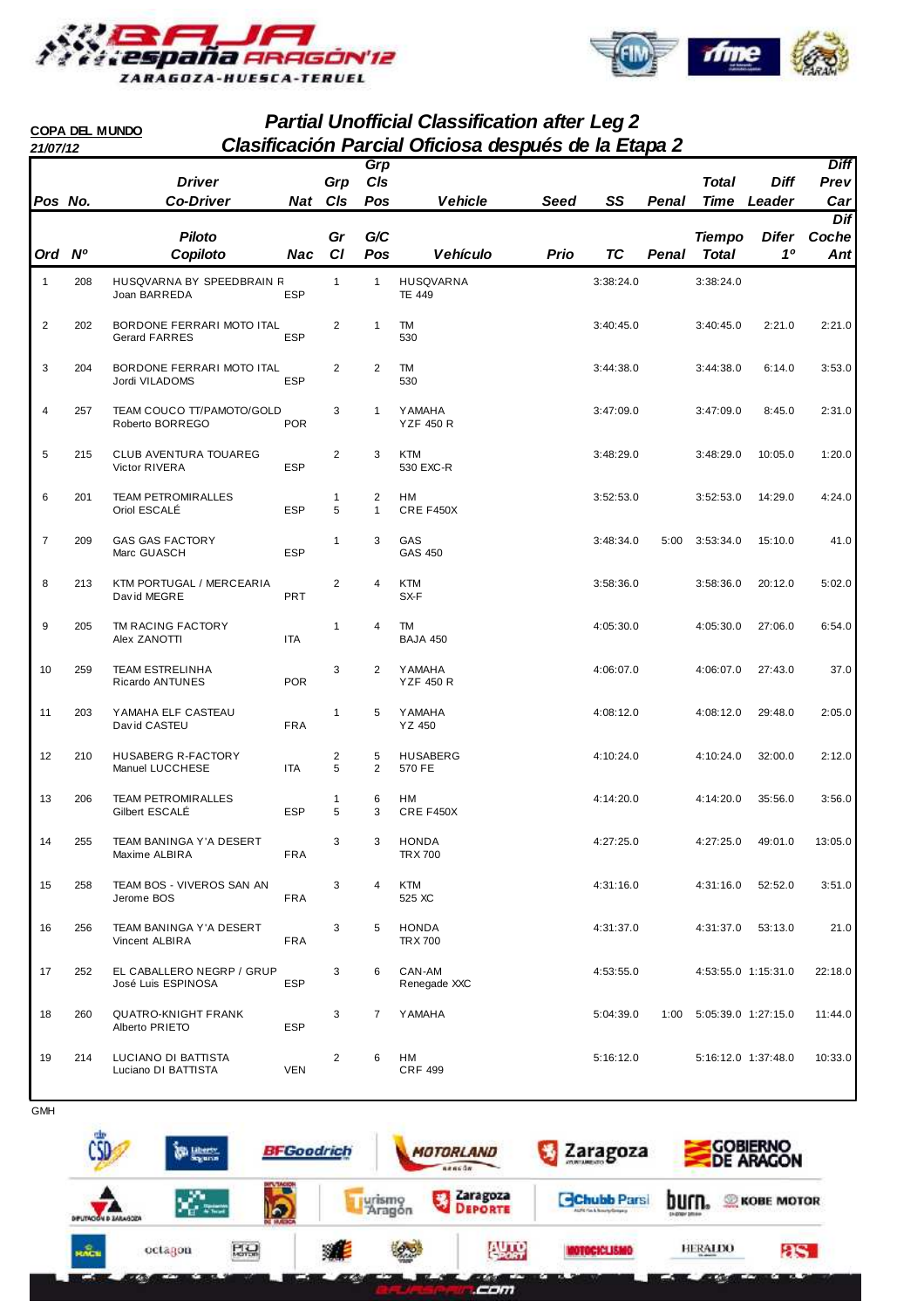



#### **Partial Unofficial Classification after Leg 2 21/07/12 Clasificación Parcial Oficiosa después de la Etapa 2 COPA DEL MUNDO Grp**

|         |     |                                               |            |           | Grp    |                                      |             |           |       |                     |                     | <b>Diff</b> |
|---------|-----|-----------------------------------------------|------------|-----------|--------|--------------------------------------|-------------|-----------|-------|---------------------|---------------------|-------------|
|         |     | <b>Driver</b>                                 |            | Grp       | CIs    |                                      |             |           |       | <b>Total</b>        | <b>Diff</b>         | Prev        |
| Pos No. |     | <b>Co-Driver</b>                              | Nat        | CIs       | Pos    | <b>Vehicle</b>                       | <b>Seed</b> | SS        | Penal | Time                | Leader              | Car         |
|         |     |                                               |            |           |        |                                      |             |           |       |                     |                     | Dif         |
|         |     | <b>Piloto</b>                                 |            | Gr        | G/C    |                                      |             |           |       | <b>Tiempo</b>       | Difer               | Coche       |
| Ord Nº  |     | Copiloto                                      | <b>Nac</b> | <b>CI</b> | Pos    | <b>Vehículo</b>                      | <b>Prio</b> | ТC        | Penal | <b>Total</b>        | $1^{\circ}$         | Ant         |
| 20      | 211 | ZURMOTOS/POLISPORT/GOLDNL<br>Lliliana CALADO  | <b>PRT</b> | 4         |        | <b>KAWASAKI</b><br><b>KXF 250</b>    |             | 5:18:52.0 |       |                     | 5:18:52.0 1:40:28.0 | 2:40.0      |
| 21      | 207 | LINCE TEAM<br>Luis C. CALDERAY                | <b>ESP</b> |           | 8      | <b>HONDA</b><br><b>CRF 450 X</b>     |             | 8:28:00.0 |       | 8:28:00.0           | 4:49:36.0           | 3:09:08.0   |
| 22      | 251 | KNIGHT FRANK-QUATRO.COM<br>Oscar ROMERO       | <b>ESP</b> | 3         | 8      | <b>KTM</b><br>525 CC                 |             | 8:28:00.0 |       | 8:28:00.0 4:49:36.0 |                     | 0.0         |
| 23      | 253 | NOMADE RACING-AUDEMAR YAI<br>Emmanuelle CLAIR | <b>FRA</b> | 3<br>4    | 9<br>2 | <b>YAMAHA</b><br><b>YFM 700R /SE</b> |             | 8:28:00.0 |       | 8:28:00.0 4:49:36.0 |                     | 0.0         |

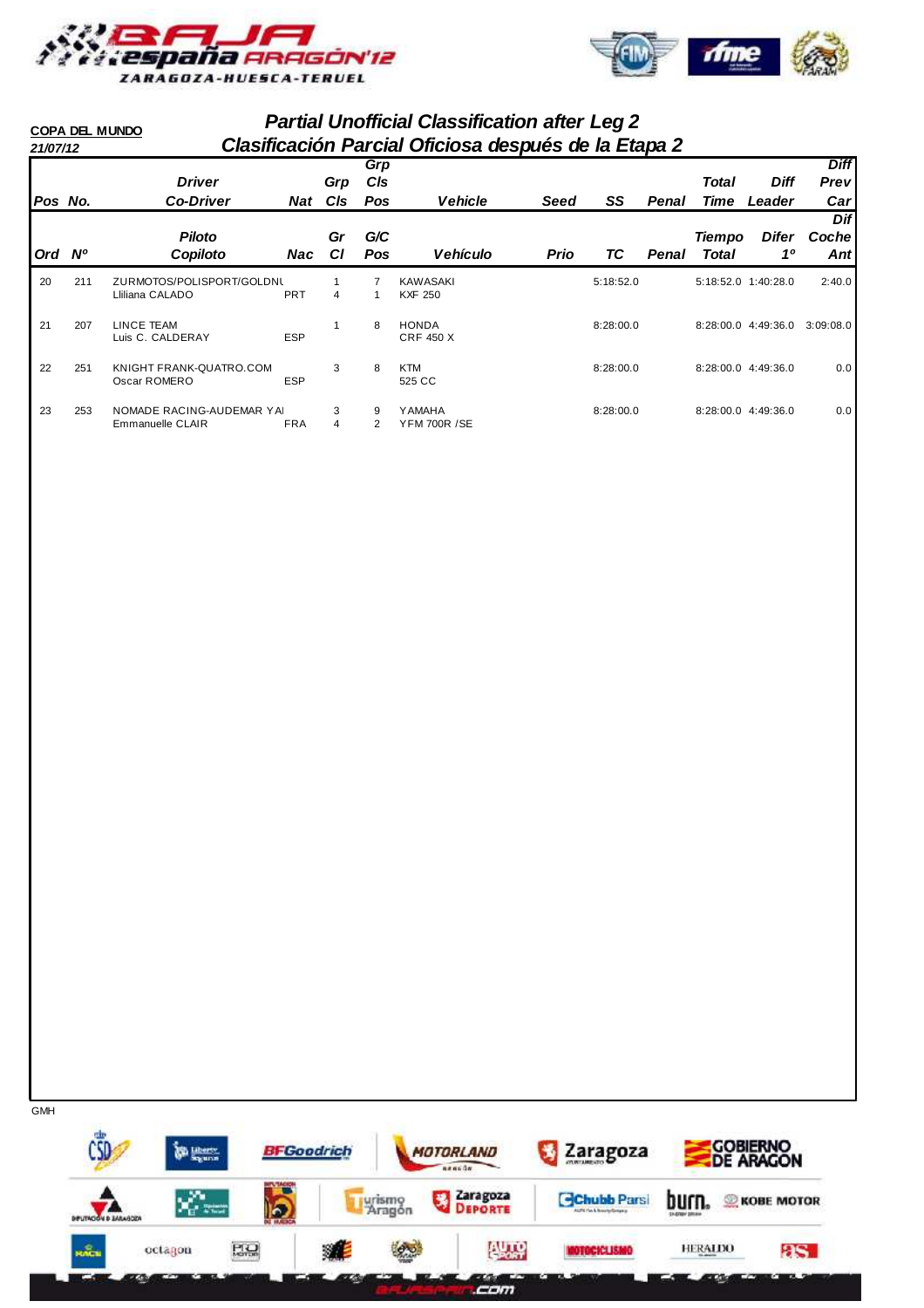

**21/07/12 16:00**



# **Orden de Salida Etapa 3 Start list for Leg 3**

| Ord            | No.       | <b>Entrant</b>            | <b>Nat</b> | <b>Driver</b><br><b>Co-Driver</b> | <b>Nat</b> | <b>Vehicle</b>                    | Grp<br>C/s          | Seed | <b>Start</b><br><b>Time</b> |
|----------------|-----------|---------------------------|------------|-----------------------------------|------------|-----------------------------------|---------------------|------|-----------------------------|
| Ord            | <b>N°</b> | <b>Concursante</b>        | Nac        | <b>Piloto</b><br>Copiloto         | Nac        | <b>Vehiculo</b>                   | Gr<br>CI            | Prio | Salida                      |
|                |           |                           |            |                                   |            |                                   |                     |      |                             |
| $\mathbf{1}$   | 208       | HUSQVARNA BY SPEEDBRAIN R |            | Joan BARREDA                      | <b>ESP</b> | <b>HUSQVARNA</b><br><b>TE 449</b> | $\mathbf{1}$        |      | 08:00:00                    |
| $\overline{2}$ | 202       | BORDONE FERRARI MOTO ITAL |            | <b>Gerard FARRES</b>              | <b>ESP</b> | <b>TM</b><br>530                  | 2                   |      | 08:02:00                    |
| 3              | 204       | BORDONE FERRARI MOTO ITAL |            | Jordi VILADOMS                    | <b>ESP</b> | <b>TM</b><br>530                  | 2                   |      | 08:04:00                    |
| 4              | 257       | TEAM COUCO TT/PAMOTO/GOLD |            | Roberto BORREGO                   | <b>POR</b> | <b>YAMAHA</b><br><b>YZF 450 R</b> | 3                   |      | 08:06:00                    |
| 5              | 215       | CLUB AVENTURA TOUAREG     |            | Victor RIVERA                     | <b>ESP</b> | <b>KTM</b><br>530 EXC-R           | 2                   |      | 08:08:00                    |
| 6              | 209       | <b>GAS GAS FACTORY</b>    |            | Marc GUASCH                       | <b>ESP</b> | GAS<br>GAS 450                    | $\mathbf{1}$        |      | 08:10:00                    |
| $\overline{7}$ | 351       | AYTO CUARTE DE HUERVA - A |            | Mario GAJON                       | <b>ESP</b> | <b>KTM</b><br>525 XC              |                     |      | 08:12:00                    |
| 8              | 201       | <b>TEAM PETROMIRALLES</b> |            | Oriol ESCALÉ                      | <b>ESP</b> | HM<br>CRE F450X                   | $\mathbf{1}$<br>5   |      | 08:14:00                    |
| 9              | 213       | KTM PORTUGAL / MERCEARIA  |            | David MEGRE                       | <b>PRT</b> | <b>KTM</b><br>SX-F                | 2                   |      | 08:16:00                    |
| 10             | 304       | <b>TEAM RA-SDS</b>        |            | Marc SOLA                         | <b>ESP</b> | <b>HONDA</b><br>HM                |                     |      | 08:18:00                    |
| 11             | 205       | TM RACING FACTORY         |            | Alex ZANOTTI                      | <b>ITA</b> | <b>TM</b><br><b>BAJA 450</b>      | $\mathbf{1}$        |      | 08:19:00                    |
| 12             | 259       | <b>TEAM ESTRELINHA</b>    |            | Ricardo ANTUNES                   | <b>POR</b> | <b>YAMAHA</b><br><b>YZF 450 R</b> | 3                   |      | 08:20:00                    |
| 13             | 353       | CLU AVENTURA TOUAREG/QUAD |            | David SERRANO                     | <b>ESP</b> | <b>KTM</b><br>525 XC              |                     |      | 08:21:00                    |
| 14             | 203       | YAMAHA ELF CASTEAU        |            | David CASTEU                      | <b>FRA</b> | <b>YAMAHA</b><br>YZ 450           | $\mathbf{1}$        |      | 08:22:00                    |
| 15             | 210       | HUSABERG R-FACTORY        |            | Manuel LUCCHESE                   | <b>ITA</b> | <b>HUSABERG</b><br>570 FE         | $\overline{c}$<br>5 |      | 08:23:00                    |
| 16             | 309       | CLUB AVENTURA TOUAREG     |            | Antonio VALERO                    | <b>ESP</b> | <b>YAMAHA</b><br>RALLY JVO 450    |                     |      | 08:24:00                    |
| 17             | 206       | <b>TEAM PETROMIRALLES</b> |            | Gilbert ESCALÉ                    | <b>ESP</b> | HМ<br>CRE F450X                   | $\mathbf{1}$<br>5   |      | 08:25:00                    |
| 18             | 357       | HUTEZ-MONTAJES ELECTRICOS |            | Miquel A. ARRAN LOPEZ             | <b>ESP</b> | <b>POLARIS</b><br>OUTLAW 540      |                     |      | 08:26:00                    |
| 19             | 358       | ZARAGOZA MOTOR QUAD       |            | Daniel AGUILAR                    | <b>ESP</b> | GAS<br>GAS WD 45                  |                     |      | 08:27:00                    |
| 20             | 355       | NOMADE RACING ASSISTANCE  |            | Pascal DELESQUE                   | <b>FRA</b> | <b>HONDA</b>                      |                     |      | 08:28:00                    |
| 21             | 255       | TEAM BANINGA Y'A DESERT   |            | Maxime ALBIRA                     | <b>FRA</b> | <b>HONDA</b><br><b>TRX 700</b>    | 3                   |      | 08:29:00                    |
| 22             | 258       | TEAM BOS - VIVEROS SAN AN |            | Jerome BOS                        | <b>FRA</b> | <b>KTM</b><br>525 XC              | 3                   |      | 08:30:00                    |
| 23             | 256       | TEAM BANINGA Y'A DESERT   |            | Vincent ALBIRA                    | <b>FRA</b> | HONDA<br><b>TRX 700</b>           | 3                   |      | 08:31:00                    |
| 24             | 354       | MOTOS JOSE QUAD TEAM      |            | Carlos A. MARTINEZ                | <b>ESP</b> | <b>YAMAHA</b><br>YFM 700 R RAPTO  |                     |      | 08:32:00                    |
| 25             | 302       | CLUB AVENTURA TOUAREG     |            | Manuel GARCIA                     | <b>ESP</b> | <b>YAMAHA</b><br>450 WR           |                     |      | 08:33:00                    |



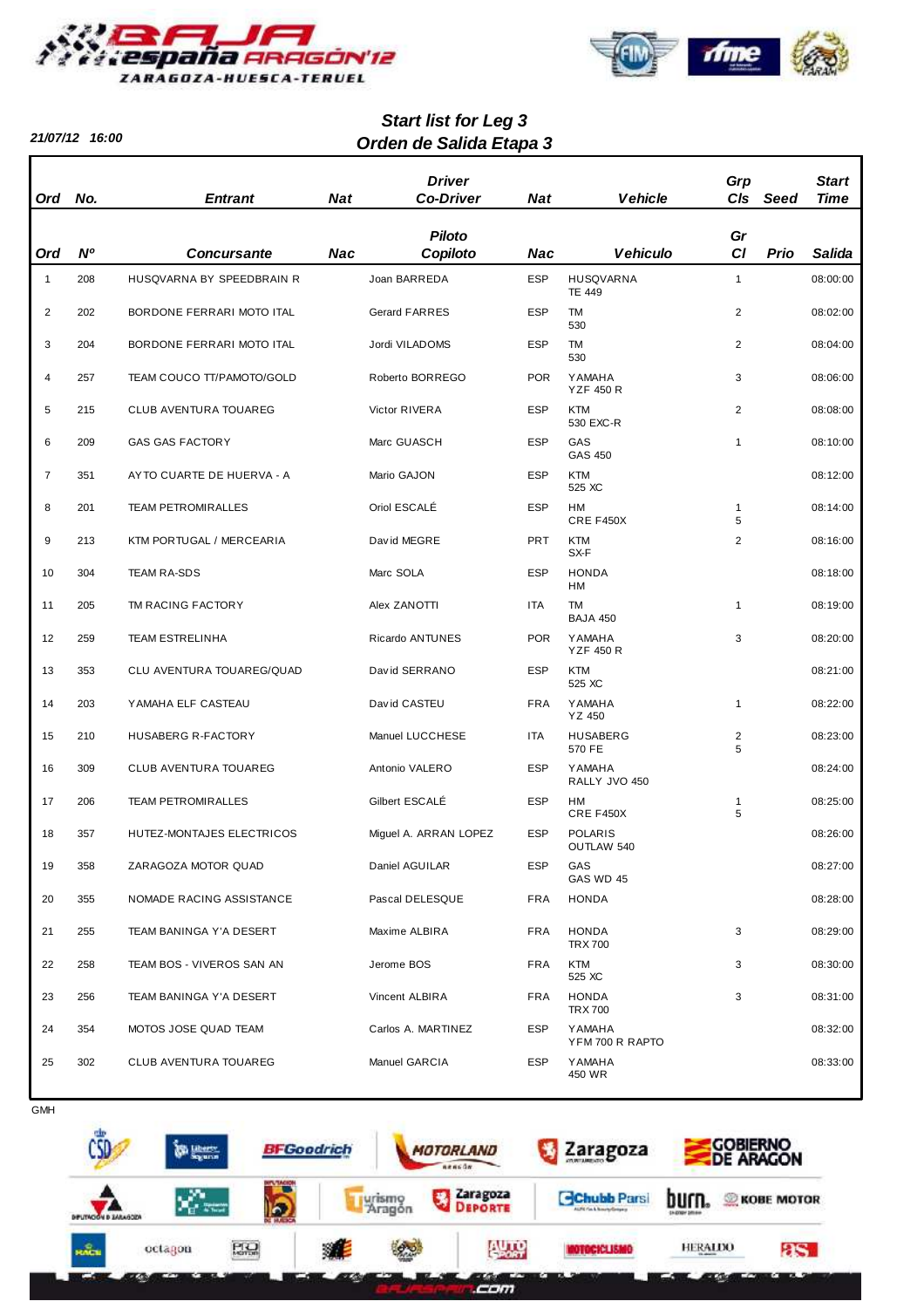

**21/07/12 16:00**



# **Orden de Salida Etapa 3 Start list for Leg 3**

| <b>Ord</b> | No.            | <b>Entrant</b>             | <b>Nat</b> | <b>Driver</b><br><b>Co-Driver</b> | <b>Nat</b> | <b>Vehicle</b>                       | Grp<br>C <sub>ls</sub>         | Seed | <b>Start</b><br><b>Time</b> |
|------------|----------------|----------------------------|------------|-----------------------------------|------------|--------------------------------------|--------------------------------|------|-----------------------------|
| <b>Ord</b> | N <sup>o</sup> | <b>Concursante</b>         | <b>Nac</b> | <b>Piloto</b><br>Copiloto         | <b>Nac</b> | <b>Vehiculo</b>                      | Gr<br>CI                       | Prio | <b>Salida</b>               |
| 26         | 252            | EL CABALLERO NEGRP / GRUP  |            | José Luis ESPINOSA                | <b>ESP</b> | CAN-AM<br>Renegade XXC               | 3                              |      | 08:34:00                    |
| 27         | 308            | PLANETMOTORS RACING        |            | Federico GHITTI                   | <b>ITA</b> | <b>KTM</b><br>500 EXC                |                                |      | 08:35:00                    |
| 28         | 307            | VILLARRUBIA TEAM DAKAR 20  |            | Julian VILLARRUBIA                | <b>ESP</b> | <b>YAMAHA</b><br><b>WR 450 R</b>     |                                |      | 08:36:00                    |
| 29         | 306            | BORDONE-FERRARI RACING TE  |            | Nicola DUTTO                      | <b>ITA</b> | <b>SUZUKI</b><br><b>RMX 450 X</b>    |                                |      | 08:37:00                    |
| 30         | 312            | <b>DAVID BATALLA</b>       |            | David BATALLA                     | <b>ESP</b> | <b>TAMAHA</b><br><b>WRF 450 F</b>    |                                |      | 08:38:00                    |
| 31         | 260            | <b>QUATRO-KNIGHT FRANK</b> |            | Alberto PRIETO                    | <b>ESP</b> | <b>YAMAHA</b>                        | 3                              |      | 08:39:00                    |
| 32         | 303            | MARIO AUSIN FERNANDEZ      |            | Mario AUSIN                       | <b>ESP</b> | HUSQVARNA<br><b>TE 449 RR</b>        |                                |      | 08:40:00                    |
| 33         | 310            | <b>NOMADE RACING</b>       |            | Gilles VANDERWEYEN                | <b>BEL</b> | <b>BMW</b><br>G 450 X                |                                |      | 08:41:00                    |
| 34         | 214            | LUCIANO DI BATTISTA        |            | Luciano DI BATTISTA               | <b>VEN</b> | <b>HM</b><br><b>CRF 499</b>          | 2                              |      | 08:42:00                    |
| 35         | 211            | ZURMOTOS/POLISPORT/GOLDNU  |            | Lliliana CALADO                   | <b>PRT</b> | <b>KAWASAKI</b><br><b>KXF 250</b>    | $\mathbf{1}$<br>$\overline{4}$ |      | 08:43:00                    |
| 36         | 359            | ATV CLUB-NO FEAR- P.H. RA  |            | Dario RODRIGUEZ                   | <b>ESP</b> | <b>SUZUKI</b><br>LTZ 400             |                                |      | 08:44:00                    |
| 37         | 301            | CENTRALITAZIERZO.ES / CAF  |            | Sergio MATEO                      | <b>ESP</b> | <b>HUSABERG</b><br>Motocrosscenter   |                                |      | 08:45:00                    |
| 38         | 356            | PARIS HILTON / ATV CLUB    |            | Xav ier MONTERO                   | <b>ESP</b> | <b>BPRT</b><br><b>TP</b>             |                                |      | 08:46:00                    |
| 39         | 251            | KNIGHT FRANK-QUATRO.COM    |            | Oscar ROMERO                      | <b>ESP</b> | <b>KTM</b><br>525 CC                 | 3                              |      | 08:47:00                    |
| 40         | 207            | <b>LINCE TEAM</b>          |            | Luis C. CALDERAY                  | <b>ESP</b> | <b>HONDA</b><br><b>CRF 450 X</b>     | $\mathbf{1}$                   |      | 08:48:00                    |
| 41         | 253            | NOMADE RACING-AUDEMAR YAM  |            | Emmanuelle CLAIR                  | <b>FRA</b> | <b>YAMAHA</b><br><b>YFM 700R /SE</b> | 3<br>$\overline{\mathbf{A}}$   |      | 08:49:00                    |

A las 16:00 horas del día 21 de Julio 2012 Firmado el Director de Carrera / Signed the Clerk of the Course VENANCIO MENENDEZ DC-098-M

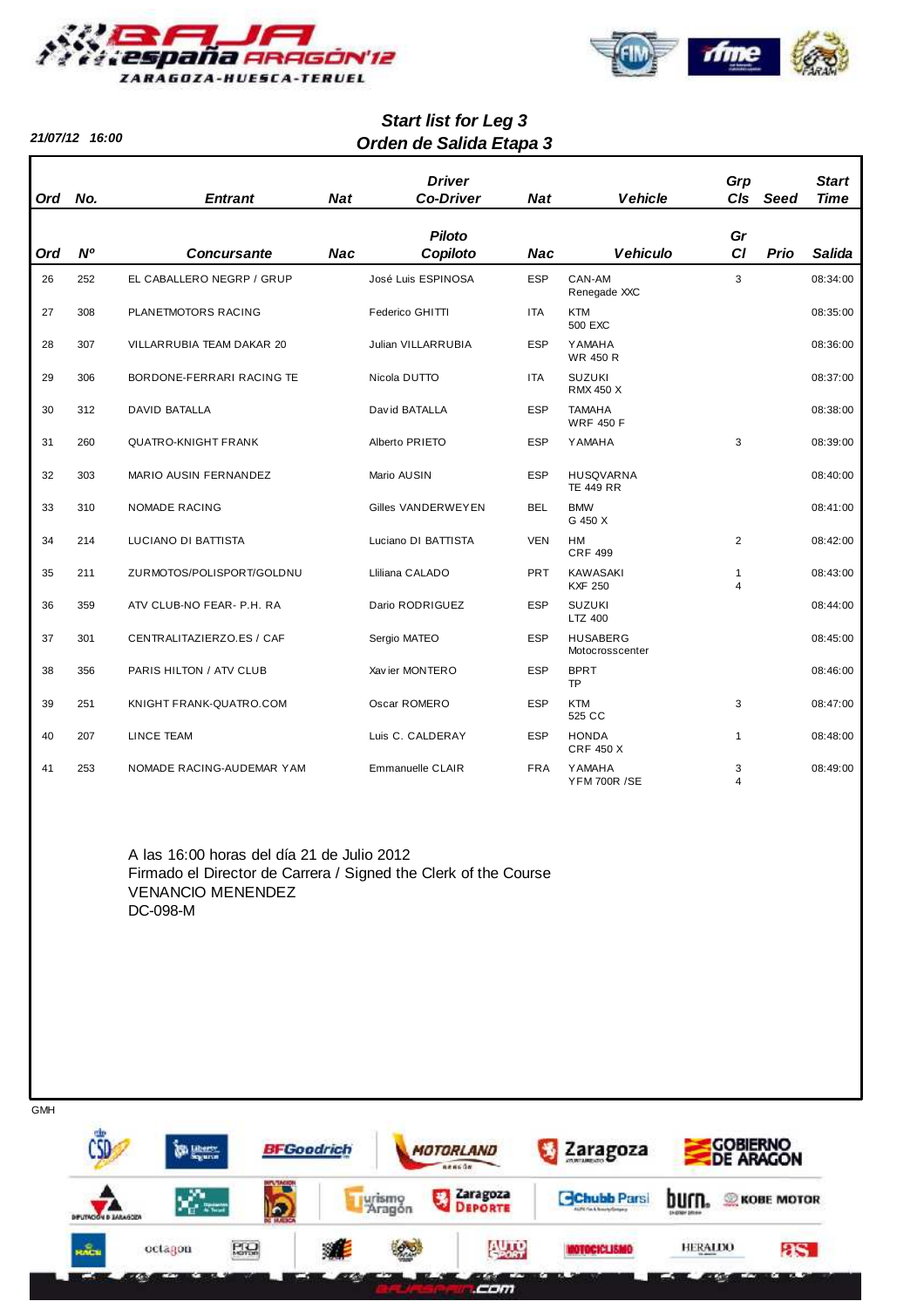



#### **202.35 Km SS-3**

**22/07/2012 14:14 Special Stage Times / Tiempos del Tramo**

|                |                |                                             |            | Group        |                                 |           |       | <b>Diff</b>  | Prev    |
|----------------|----------------|---------------------------------------------|------------|--------------|---------------------------------|-----------|-------|--------------|---------|
| Pos No.        |                | <b>Driver / Co-Driver</b>                   | <b>Nat</b> | <b>Class</b> | <b>Vehicle</b>                  | SS        | Km/h  | Leader       | Car     |
|                |                |                                             |            | Grupo        |                                 |           |       | <b>Difer</b> | Coche   |
| Ord            | N <sup>o</sup> | Piloto / Copiloto                           | Nac        | Clase        | <b>Vehículo</b>                 | <b>TC</b> | Km/h  | 10           | Ant     |
| $\mathbf{1}$   | 202            | FARRES /                                    | ESP/       | 2/           | TM 530                          | 2:21:48.0 | 85,62 |              |         |
| $\overline{c}$ | 208            | BARREDA /                                   | ESP/       | 1/           | HUSQVARNA TE 449                | 2:22:28.0 | 85,22 | 40.0         | 40.0    |
| 3              | 215            | RIVERA/                                     | ESP/       | 2/           | <b>KTM 530 EXC-R</b>            | 2:31:07.0 | 80,34 | 9:19.0       | 8:39.0  |
| 4              | 209            | GUASCH /                                    | ESP/       | 1/           | <b>GAS GAS 450</b>              | 2:32:25.0 | 79,66 | 10:37.0      | 1:18.0  |
| 5              | 203            | CASTEU /                                    | FRA/       | 1/           | YAMAHA YZ 450                   | 2:34:36.0 | 78,53 | 12:48.0      | 2:11.0  |
| 6              | 213            | MEGRE /                                     | PRT/       | 2/           | KTM SX-F                        | 2:39:43.0 | 76,02 | 17:55.0      | 5:07.0  |
| 7              | 304            | SOLA /                                      | ESP/       | $\prime$     | HONDA HM                        | 2:41:29.0 | 75,18 | 19:41.0      | 1:46.0  |
| 8              | 205            | ZANOTTI /                                   | ITA /      | 1/           | TM BAJA 450                     | 2:44:21.0 | 73,87 | 22:33.0      | 2:52.0  |
| 9              | 204            | VILADOMS /                                  | ESP/       | 2/           | TM 530                          | 2:51:11.0 | 70,92 | 29:23.0      | 6:50.0  |
| 10             | 206            | ESCALÉ /                                    | ESP/       | 1/5          | HM CRE F450X                    | 2:55:48.0 | 69,06 | 34:00.0      | 4:37.0  |
| 11             | 312            | BATALLA /                                   | ESP/       | $\prime$     | TAMAHA WRF 450 F                | 3:06:50.0 | 64,98 | 45:02.0      | 11:02.0 |
| 12             | 354            | MARTINEZ /                                  | ESP/       | $\sqrt{2}$   | YAMAHA YFM 700 R RAPTO          | 3:08:44.0 | 64,33 | 46:56.0      | 1:54.0  |
| 13             | 353            | SERRANO /                                   | ESP/       | $\sqrt{2}$   | <b>KTM 525 XC</b>               | 3:09:25.0 | 64,10 | 47:37.0      | 41.0    |
| 14             | 357            | ARRAN LOPEZ /                               | ESP/       | $\prime$     | POLARIS OUTLAW 540              | 3:10:40.0 | 63,68 | 48:52.0      | 1:15.0  |
| 15             | 302            | GARCIA /                                    | ESP/       | $\prime$     | YAMAHA 450 WR                   | 3:13:48.0 | 62,65 | 52:00.0      | 3:08.0  |
| 16             | 310            | VANDERWEYEN /                               | BEL/       | $\prime$     | <b>BMW G 450 X</b>              | 3:19:26.0 | 60,88 | 57:38.0      | 5:38.0  |
| 17             | 308            | GHITTI /                                    | ITA /      | $\prime$     | <b>KTM 500 EXC</b>              | 3:24:28.0 | 59,38 | 1:02:40.0    | 5:02.0  |
| 18             | 211            | CALADO /                                    | PRT/       | 1/4          | KAWASAKI KXF 250                | 3:26:32.0 | 58,78 | 1:04:44.0    | 2:04.0  |
| 19             | 303            | AUSIN /                                     | ESP/       | $\prime$     | HUSQVARNA TE 449 RR             | 3:27:47.0 | 58,43 | 1:05:59.0    | 1:15.0  |
| 20             | 355            | DELESQUE /                                  | FRA/       | $\prime$     | <b>HONDA</b>                    | 3:33:32.0 | 56,86 | 1:11:44.0    | 5:45.0  |
| 21             | 253            | CLAIR /                                     | FRA/       | 3/4          | YAMAHA YFM 700R /SE             | 3:39:29.0 | 55,32 | 1:17:41.0    | 5:57.0  |
| 22             | 309            | VALERO /                                    | ESP/       | $\prime$     | YAMAHA RALLY JVO 450            | 3:40:30.0 | 55,06 | 1:18:42.0    | 1:01.0  |
| 23             | 359            | RODRIGUEZ /                                 | ESP/       | $\prime$     | SUZUKI LTZ 400                  | 3:42:53.0 | 54,47 | 1:21:05.0    | 2:23.0  |
| 24             | 214            | DI BATTISTA /                               | VEN /      | 2/           | <b>HM CRF 499</b>               | 3:47:39.0 | 53,33 | 1:25:51.0    | 4:46.0  |
| 25             | 306            | DUTTO/                                      | ITA /      | $\prime$     | SUZUKI RMX 450 X                | 3:51:10.0 | 52,52 | 1:29:22.0    | 3:31.0  |
| 26             | 307            | VILLARRUBIA /                               | ESP/       | $\prime$     | YAMAHA WR 450 R                 | 3:51:11.0 | 52,52 | 1:29:23.0    | 1.0     |
| 27             | 252            | ESPINOSA /                                  | ESP/       | 3/           | CAN-AM Renegade XXC             | 3:51:38.0 | 52,41 | 1:29:50.0    | 27.0    |
| 28             | 210            | LUCCHESE /                                  | ITA /      | 2/5          | <b>HUSABERG 570 FE</b>          | 3:53:39.0 | 51,96 | 1:31:51.0    | 2:01.0  |
|                |                |                                             |            |              |                                 |           |       |              |         |
|                | 201            | <u> RETIREMENTS - RETIRADOS</u><br>ESCALÉ / | ESP/       | 1/5          | HM CRE F450X                    | ABANDONO  |       |              |         |
|                | 207            | CALDERAY /                                  | ESP/       | 1/           | <b>HONDA CRF 450 X</b>          | ABANDONO  |       |              |         |
|                | 251            | ROMERO/                                     | ESP/       | 3/           | <b>KTM 525 CC</b>               | ABANDONO  |       |              |         |
|                | 255            | ALBIRA /                                    | FRA/       | 3/           | HONDA TRX 700                   | ABANDONO  |       |              |         |
|                | 256            | ALBIRA /                                    | FRA/       | 3/           | HONDA TRX 700                   | ABANDONO  |       |              |         |
|                | 257            | BORREGO /                                   | POR /      | 3/           | YAMAHA YZF 450 R                | ABANDONO  |       |              |         |
|                | 258            | BOS /                                       | FRA/       | 3/           | <b>KTM 525 XC</b>               | AVERIA    |       |              |         |
|                | 259            | ANTUNES /                                   | POR /      | 3/           | YAMAHA YZF 450 R                | ABANDONO  |       |              |         |
|                | 260            | PRIETO /                                    | ESP/       | 3/           | YAMAHA                          | ABANDONO  |       |              |         |
|                | 301            | MATEO /                                     | ESP/       | $\sqrt{2}$   | <b>HUSABERG Motocrosscenter</b> | ABANDONO  |       |              |         |
|                | 351            | GAJON /                                     | ESP/       | $\sqrt{2}$   | <b>KTM 525 XC</b>               | ABANDONO  |       |              |         |
|                | 356            | MONTERO /                                   | ESP/       | $\sqrt{2}$   | BPRT TP                         | ABANDONO  |       |              |         |
|                | 358            | AGUILAR /                                   | ESP/       | $\sqrt{2}$   | GAS GAS WD 45                   | ABANDONO  |       |              |         |
|                |                |                                             |            |              |                                 |           |       |              |         |

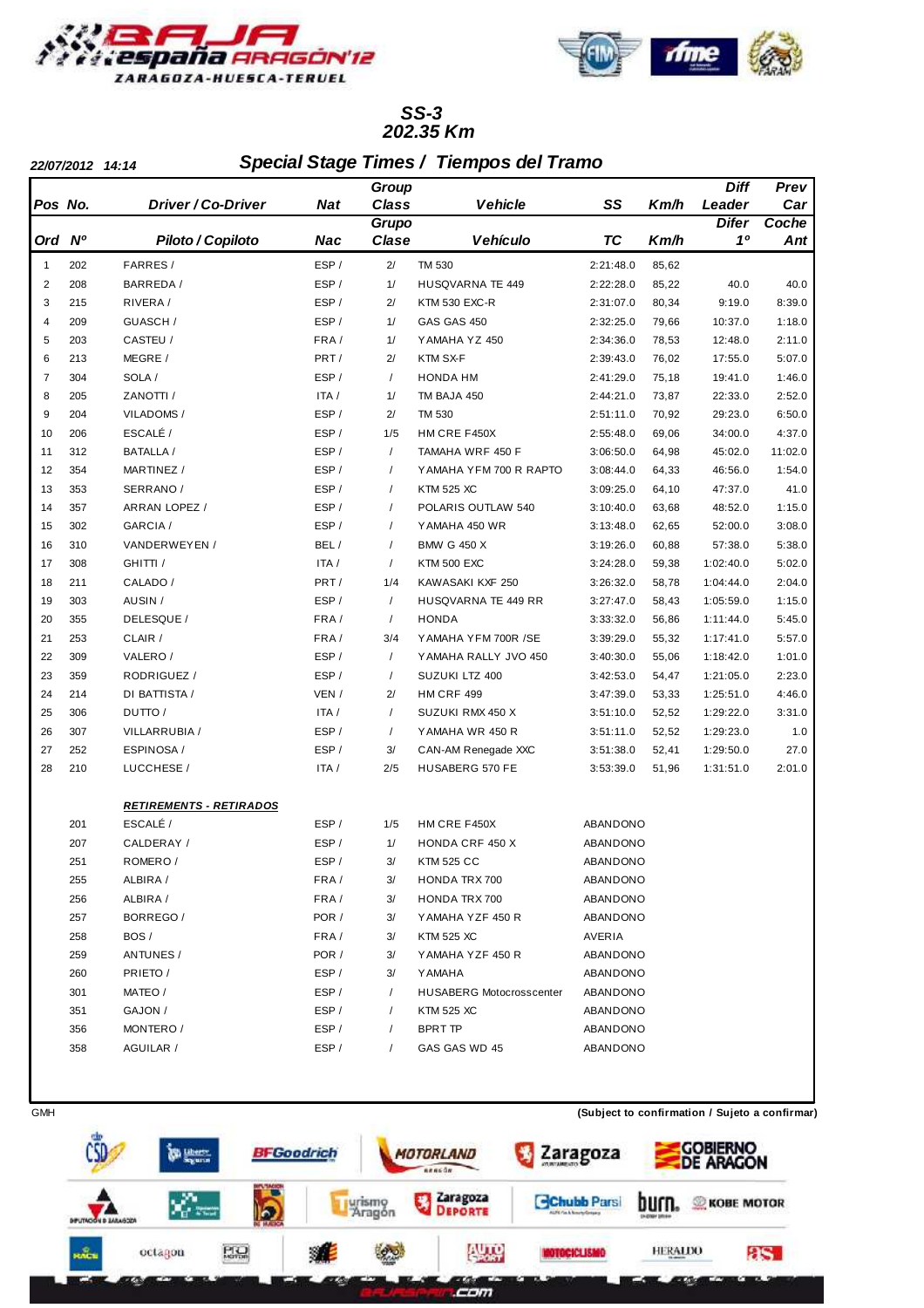



## **202.35 Km SS-3**

| Vehicle<br>Pos No.<br>Driver / Co-Driver<br>Class<br>Leader<br><b>Nat</b><br>SS<br>Km/h<br>Grupo<br><b>Difer</b><br>Ord Nº<br>Piloto / Copiloto<br>Clase<br>Vehículo<br>$\boldsymbol{\mathit{1}}^\mathit{o}$<br><b>Nac</b><br><b>TC</b><br>Km/h |            | 22/07/2012 14:14 |  |   | Group | Special Stage Times / Tiempos del Tramo |                          | <b>Diff</b> | Prev  |
|-------------------------------------------------------------------------------------------------------------------------------------------------------------------------------------------------------------------------------------------------|------------|------------------|--|---|-------|-----------------------------------------|--------------------------|-------------|-------|
|                                                                                                                                                                                                                                                 |            |                  |  |   |       |                                         |                          |             | Car   |
|                                                                                                                                                                                                                                                 |            |                  |  |   |       |                                         |                          |             | Coche |
|                                                                                                                                                                                                                                                 |            |                  |  |   |       |                                         |                          |             | Ant   |
|                                                                                                                                                                                                                                                 |            |                  |  |   |       |                                         |                          |             |       |
|                                                                                                                                                                                                                                                 |            |                  |  |   |       |                                         |                          |             |       |
|                                                                                                                                                                                                                                                 | <b>GMH</b> |                  |  |   |       |                                         |                          |             |       |
| (Subject to confirmation / Sujeto a confirmar)<br><b>BFGoodrich</b><br>MOTORLAND                                                                                                                                                                |            |                  |  | н |       | nencon                                  | AUTO Fach Nourty Grossey |             |       |
| Gobierno<br>De Aragon<br>Zaragoza<br><b>Contractor</b><br>Zaragoza<br>Deporte<br>vÇ≈.<br>€<br>urismo<br>Aragón<br><b>Chubb Parsi</b><br>pntu <sup>-</sup><br><b>KOBE MOTOR</b><br>$\overline{\mathbf{b}}$<br><b>DIFLITACIÓN D ZARAGOZA</b>      |            |                  |  |   |       |                                         |                          |             |       |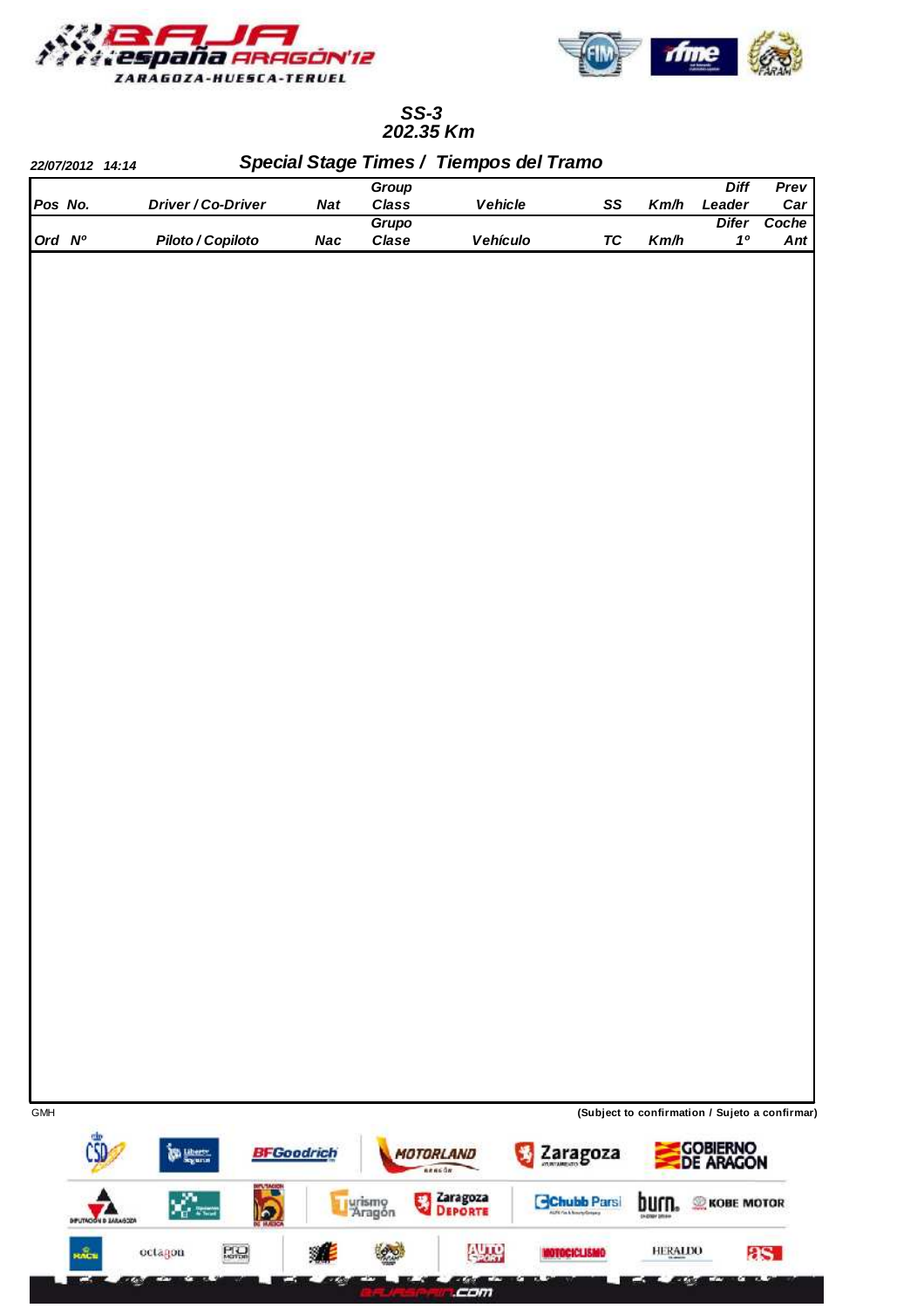



**GOBIERNO**<br>DE ARAGON

 $L =$ 

J.

Zaragoza

T

# **Tiempos Intermedios / Split Times - SS 03 -3**

| $N^{\circ}$ | <b>Piloto</b>           | 55.59Km    | 98.06Km 154.97Km |            | M          |
|-------------|-------------------------|------------|------------------|------------|------------|
|             |                         |            |                  |            | مسعمهم     |
|             |                         |            |                  |            |            |
| 208         | Joan BARREDA            | 00:36:39.0 | 01:06:36.0       | 01:48:12.0 | 02:22:28.0 |
| 202         | <b>Gerard FARRES</b>    | 00:38:03.0 | 01:07:18.0       | 01:47:16.0 | 02:21:48.0 |
| 204         | Jordi VILADOMS          | 00:45:07.0 | 01:19:06.0       | 02:06:13.0 | 02:51:11.0 |
| 257         | Roberto BORREGO         | 01:01:47.0 |                  |            |            |
| 215         | <b>Victor RIVERA</b>    | 00:39:45.0 | 01:11:22.0       | 01:54:50.0 | 02:31:07.0 |
| 209         | Marc GUASCH             | 00:41:18.0 | 01:13:58.0       | 01:56:09.0 | 02:32:25.0 |
| 351         | Mario GAJON             | 00:48:18.0 |                  |            |            |
| 201         | Oriol ESCALÉ            | 00:50:00.0 |                  |            |            |
| 213         | David MEGRE             | 00:41:57.0 | 01:15:53.0       | 02:00:44.0 | 02:39:43.0 |
| 304         | Marc SOLA               | 00:42:51.0 | 01:17:48.0       | 02:02:40.0 | 02:41:29.0 |
| 205         | Alex ZANOTTI            | 00:42:52.0 | 01:17:59.0       | 02:03:49.0 | 02:44:21.0 |
| 259         | Ricardo ANTUNES         | 00:47:27.0 |                  |            |            |
| 353         | David SERRANO           | 00:49:40.0 | 01:37:32.0       | 02:25:34.0 | 03:09:25.0 |
| 203         | David CASTEU            | 00:41:36.0 | 01:13:57.0       | 01:56:42.0 | 02:34:36.0 |
| 210         | Manuel LUCCHESE         | 01:45:12.0 | 02:22:02.0       | 03:12:17.0 | 03:53:39.0 |
| 309         | Antonio VALERO          | 00:45:52.0 | 01:24:34.0       | 02:12:08.0 | 03:40:30.0 |
| 206         | Gilbert ESCALE          | 00:45:24.0 | 01:22:23.0       | 02:14:02.0 | 02:55:48.0 |
| 357         | Miguel A. ARRAN LOPEZ   | 00:48:53.0 | 01:30:27.0       | 02:24:35.0 | 03:10:40.0 |
| 358         | Daniel AGUILAR          |            |                  |            |            |
| 355         | Pascal DELESQUE         | 00:47:44.0 | 01:54:37.0       | 02:49:20.0 | 03:33:32.0 |
| 255         | Maxime ALBIRA           |            |                  |            |            |
| 258         | Jerome BOS              | 01:21:17.0 |                  |            |            |
| 256         | <b>Vincent ALBIRA</b>   | 00:44:59.0 |                  |            |            |
| 354         | Carlos A. MARTINEZ      | 00:50:51.0 | 01:32:55.0       | 02:24:07.0 | 03:08:44.0 |
| 302         | Manuel GARCIA           | 00:51:20.0 | 01:33:26.0       | 02:26:56.0 | 03:13:48.0 |
| 252         | José Luis ESPINOSA      | 00:51:21.0 | 02:10:15.0       | 03:04:49.0 | 03:51:38.0 |
| 308         | Federico GHITTI         | 00:53:25.0 | 01:36:05.0       | 02:32:20.0 | 03:24:28.0 |
| 306         | Nicola DUTTO            | 01:13:30.0 | 01:57:35.0       | 02:58:58.0 | 03:51:10.0 |
| 307         | Julian VILLARRUBIA      | 01:13:37.0 | 01:57:38.0       | 02:59:09.0 | 03:51:11.0 |
| 312         | David BATALLA           | 00:51:52.0 | 01:31:17.0       | 02:22:04.0 | 03:06:50.0 |
| 260         | Alberto PRIETO          | 01:03:49.0 | 02:08:49.0       |            |            |
| 303         | Mario AUSIN             | 00:55:19.0 | 01:41:29.0       | 02:38:42.0 | 03:27:47.0 |
| 310         | Gilles VANDERWEYEN      | 00:53:57.0 | 01:40:01.0       | 02:33:37.0 | 03:19:26.0 |
| 214         | Luciano DI BATTISTA     | 01:00:58.0 | 01:52:29.0       | 02:54:58.0 | 03:47:39.0 |
| 211         | Lliliana CALADO         | 00:53:33.0 | 01:39:54.0       | 02:37:25.0 | 03:26:32.0 |
| 359         | Dario RODRIGUEZ         | 01:00:34.0 | 01:49:00.0       | 02:51:12.0 | 03:42:53.0 |
| 251         | Oscar ROMERO            | 00:42:14.0 | 02:02:51.0       |            |            |
| 253         | <b>Emmanuelle CLAIR</b> | 00:58:00.0 | 01:46:40.0       | 02:48:30.0 | 03:39:29.0 |



îs i

MOTORLAND

 $\overline{1}$  $r_1$ 

**BFGoodrich** 

**BITLE TACION**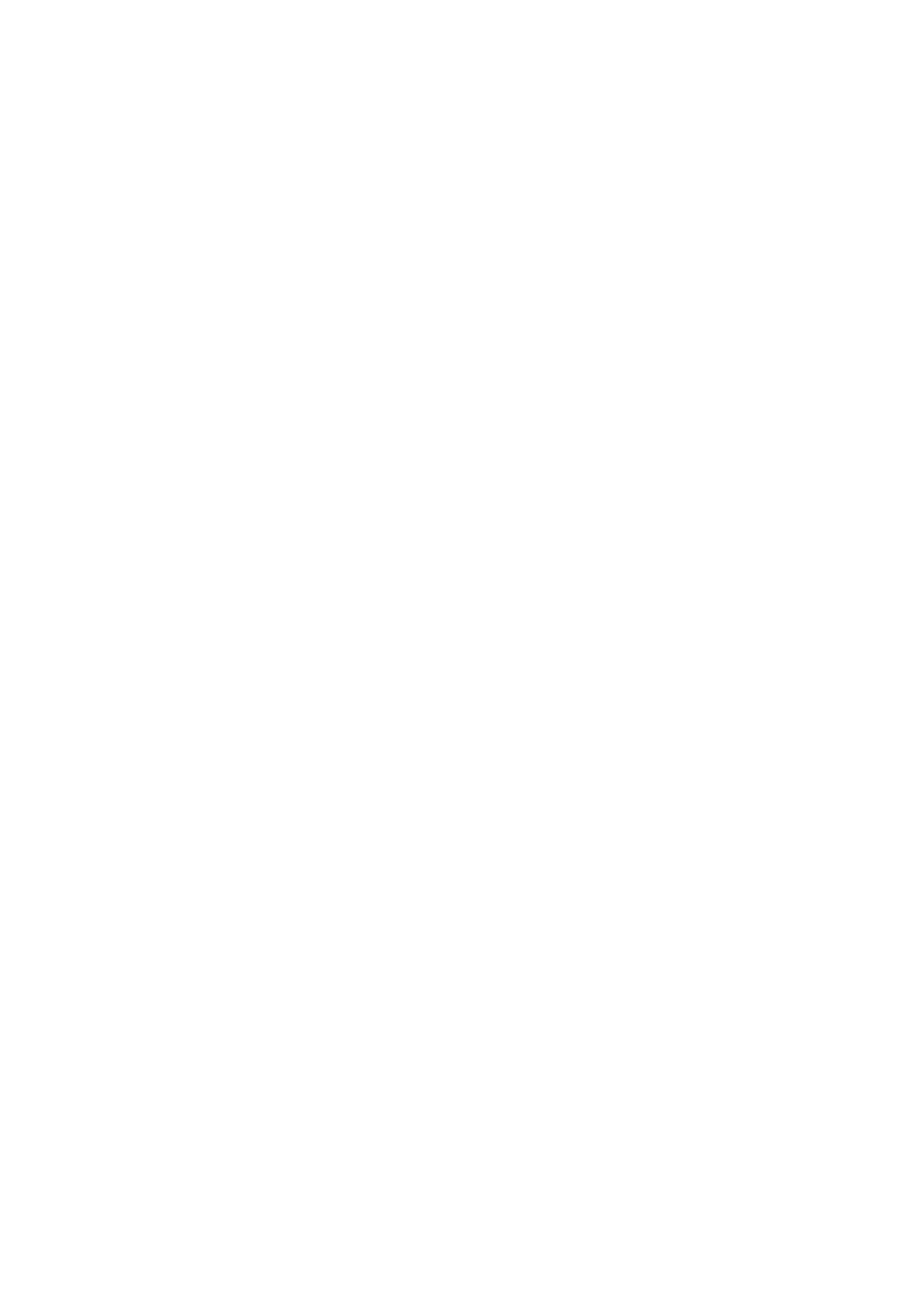



|                | <b>MOTOS + QUADS</b> |                                                    |            |                |                     | <b>Provisional Final Classification</b><br><b>Clasificación Final Provisional</b> |      |           |       |                          |                     |             |
|----------------|----------------------|----------------------------------------------------|------------|----------------|---------------------|-----------------------------------------------------------------------------------|------|-----------|-------|--------------------------|---------------------|-------------|
|                | 22/07/12 15:30       |                                                    |            |                | Grp                 |                                                                                   |      |           |       |                          |                     | <b>Diff</b> |
|                |                      | <b>Driver</b>                                      |            | Grp            | CIs                 |                                                                                   |      |           |       | <b>Total</b>             | <b>Diff</b>         | Prev        |
| Pos No.        |                      | <b>Co-Driver</b>                                   |            | Nat Cls        | Pos                 | <b>Vehicle</b>                                                                    | Seed | SS        | Penal | <b>Time</b>              | Leader              | Car         |
|                |                      |                                                    |            |                |                     |                                                                                   |      |           |       |                          |                     | Dif         |
|                |                      | <b>Piloto</b>                                      |            | Gr             | G/C                 |                                                                                   |      |           |       | <b>Tiempo</b>            | <b>Difer</b>        | Coche       |
| Ord Nº         |                      | Copiloto                                           | Nac        | C1             | Pos                 | Vehículo                                                                          | Prio | <b>TC</b> | Penal | <b>Total</b>             | 10                  | Ant         |
| 1              | 208                  | HUSQVARNA BY SPEEDBRAIN R<br>Joan BARREDA          | <b>ESP</b> | $\mathbf{1}$   | $\mathbf{1}$        | <b>HUSQVARNA</b><br><b>TE 449</b>                                                 |      | 6:00:52.0 |       | 6:00:52.0                |                     |             |
| $\overline{c}$ | 202                  | BORDONE FERRARI MOTO ITAL<br>Gerard FARRES         | <b>ESP</b> | 2              | $\mathbf{1}$        | TM<br>530                                                                         |      | 6:02:33.0 | 1:00  | 6:03:33.0                | 2:41.0              | 2:41.0      |
| 3              | 215                  | CLUB AVENTURA TOUAREG<br>Victor RIVERA             | <b>ESP</b> | 2              | 2                   | <b>KTM</b><br>530 EXC-R                                                           |      | 6:19:36.0 |       | 6:19:36.0                | 18:44.0             | 16:03.0     |
| 4              | 209                  | <b>GAS GAS FACTORY</b><br>Marc GUASCH              | <b>ESP</b> | 1              | 2                   | GAS<br>GAS 450                                                                    |      | 6:20:59.0 | 5:00  | 6:25:59.0                | 25:07.0             | 6:23.0      |
| 5              | 204                  | BORDONE FERRARI MOTO ITAL<br>Jordi VILADOMS        | <b>ESP</b> | 2              | 3                   | TM<br>530                                                                         |      | 6:35:49.0 |       | 6:35:49.0                | 34:57.0             | 9:50.0      |
| 6              | 213                  | KTM PORTUGAL / MERCEARIA<br>David MEGRE            | <b>PRT</b> | $\overline{2}$ | 4                   | <b>KTM</b><br>SX-F                                                                |      | 6:38:19.0 |       | 6:38:19.0                | 37:27.0             | 2:30.0      |
| $\overline{7}$ | 304                  | <b>TEAM RA-SDS</b><br>Marc SOLA                    | <b>ESP</b> |                |                     | <b>HONDA</b><br>НM                                                                |      | 6:40:58.0 |       | 6:40:58.0                | 40:06.0             | 2:39.0      |
| 8              | 203                  | YAMAHA ELF CASTEAU<br>David CASTEU                 | <b>FRA</b> | 1              | 3                   | YAMAHA<br>YZ 450                                                                  |      | 6:42:48.0 | 1:00  | 6:43:48.0                | 42:56.0             | 2:50.0      |
| 9              | 205                  | TM RACING FACTORY<br>Alex ZANOTTI                  | <b>ITA</b> | 1              | 4                   | TM<br><b>BAJA 450</b>                                                             |      | 6:49:51.0 |       | 6:49:51.0                | 48:59.0             | 6:03.0      |
| 10             | 206                  | <b>TEAM PETROMIRALLES</b><br>Gilbert ESCALE        | <b>ESP</b> | 1<br>5         | 5<br>1              | HМ<br>CRE F450X                                                                   |      | 7:10:08.0 |       | 7:10:08.0 1:09:16.0      |                     | 20:17.0     |
| 11             | 353                  | CLU AVENTURA TOUAREG/QUAL<br>David SERRANO         | <b>ESP</b> |                |                     | KTM<br>525 XC                                                                     |      | 7:16:27.0 | 7:00  | 7:23:27.0 1:22:35.0      |                     | 13:19.0     |
| 12             | 357                  | HUTEZ-MONTAJES ELECTRICOS<br>Miguel A. ARRAN LOPEZ | <b>ESP</b> |                |                     | <b>POLARIS</b><br>OUTLAW 540                                                      |      | 7:31:41.0 |       | 8:00 7:39:41.0 1:38:49.0 |                     | 16:14.0     |
| 13             | 354                  | MOTOS JOSE QUAD TEAM<br>Carlos A. MARTINEZ         | ESP        |                |                     | <b>YAMAHA</b><br>YFM 700 R RAPTO                                                  |      | 7:42:24.0 |       | 7:42:24.0 1:41:32.0      |                     | 2:43.0      |
| 14             | 302                  | <b>CLUB AVENTURA TOUAREG</b><br>Manuel GARCIA      | <b>ESP</b> |                |                     | <b>YAMAHA</b><br>450 WR                                                           |      | 7:55:23.0 |       | 7:55:23.0 1:54:31.0      |                     | 12:59.0     |
| 15             | 312                  | <b>DAVID BATALLA</b><br>David BATALLA              | <b>ESP</b> |                |                     | <b>TAMAHA</b><br><b>WRF 450 F</b>                                                 |      | 8:11:19.0 |       |                          | 8:11:19.0 2:10:27.0 | 15:56.0     |
| 16             | 308                  | PLANETMOTORS RACING<br>Federico GHITTI             | ITA        |                |                     | KTM<br>500 EXC                                                                    |      | 8:22:39.0 |       |                          | 8:22:39.0 2:21:47.0 | 11:20.0     |
| 17             | 310                  | NOMADE RACING<br>Gilles VANDERWEYEN                | <b>BEL</b> |                |                     | <b>BMW</b><br>G 450 X                                                             |      | 8:25:48.0 | 2:00  | 8:27:48.0 2:26:56.0      |                     | 5:09.0      |
| 18             | 303                  | MARIO AUSIN FERNANDEZ<br>Mario AUSIN               | <b>ESP</b> |                |                     | HUSQVARNA<br><b>TE 449 RR</b>                                                     |      | 8:34:00.0 |       |                          | 8:34:00.0 2:33:08.0 | 6:12.0      |
| 19             | 210                  | HUSABERG R-FACTORY<br>Manuel LUCCHESE              | ITA        | 2<br>5         | 5<br>$\overline{2}$ | <b>HUSABERG</b><br>570 FE                                                         |      | 8:39:24.0 |       |                          | 8:39:24.0 2:38:32.0 | 5:24.0      |

|                         |                                                  |                                      | <b>DE ARACON</b>  |
|-------------------------|--------------------------------------------------|--------------------------------------|-------------------|
| Zaragoza                | <b>Chubb Parsi</b><br>AUTO Fin & Rosetz/Grossing | burn.<br><b>EN DOEN DRIVEN</b>       | <b>KOBE MOTOR</b> |
| $\theta$<br><b>AUTO</b> | <b>NOTOCICLISMO</b>                              | <b>HERALINO</b><br><b>CA showing</b> | 8S.               |
|                         | urismo<br>Aragón                                 |                                      |                   |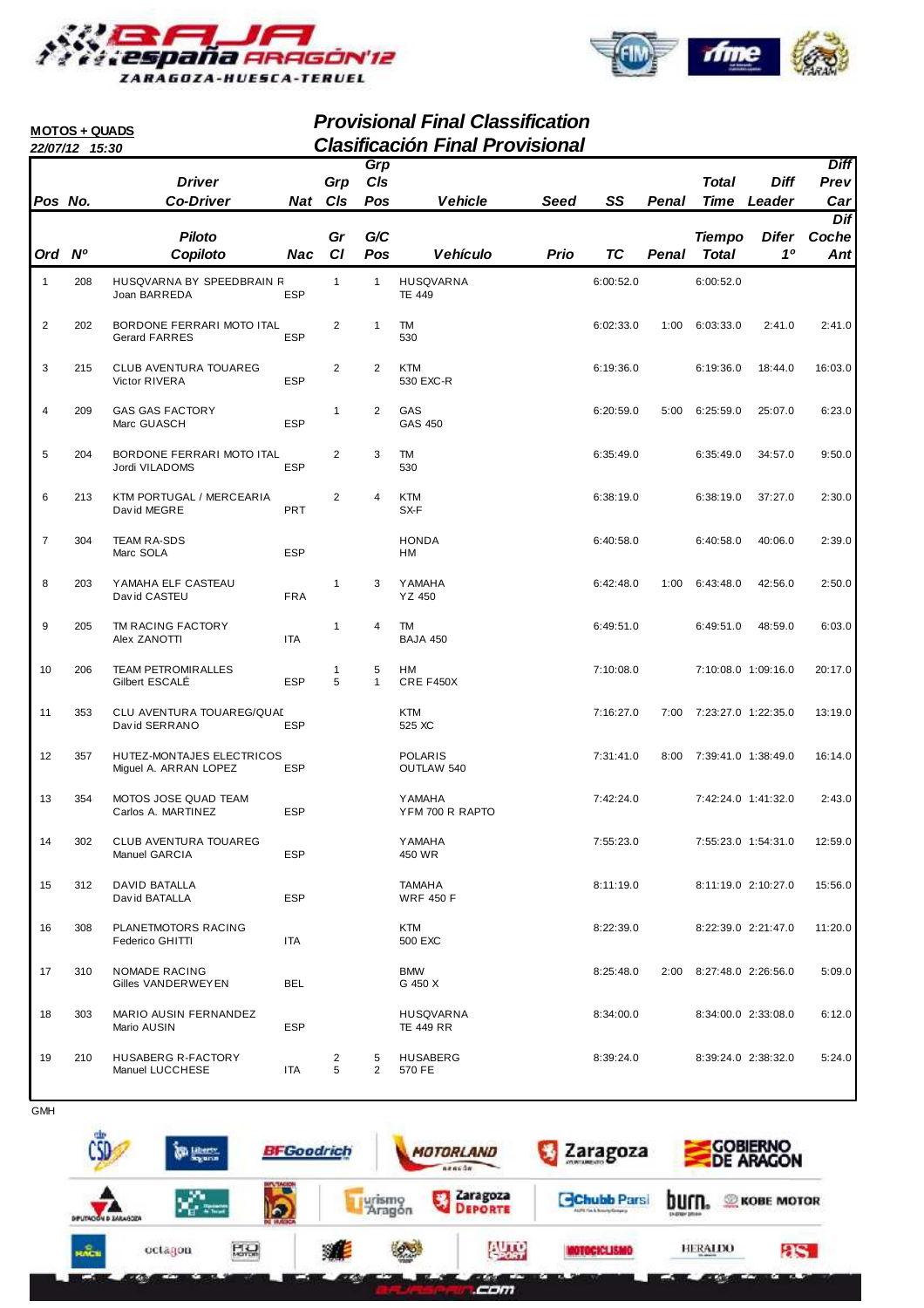



|         | <b>Provisional Final Classification</b><br><b>MOTOS + QUADS</b><br><b>Clasificación Final Provisional</b><br>22/07/12 15:30<br>Grp |                                                 |            |                              |                     |                                      |             |            |              |                               |                       |                            |  |  |
|---------|------------------------------------------------------------------------------------------------------------------------------------|-------------------------------------------------|------------|------------------------------|---------------------|--------------------------------------|-------------|------------|--------------|-------------------------------|-----------------------|----------------------------|--|--|
| Pos No. |                                                                                                                                    | <b>Driver</b><br><b>Co-Driver</b>               | Nat        | Grp<br>CIs                   | CIs<br>Pos          | <b>Vehicle</b>                       | <b>Seed</b> | SS         | <b>Penal</b> | <b>Total</b><br><b>Time</b>   | <b>Diff</b><br>Leader | <b>Diff</b><br>Prev<br>Car |  |  |
| Ord Nº  |                                                                                                                                    | <b>Piloto</b><br>Copiloto                       | Nac        | Gr<br>CI                     | G/C<br>Pos          | <b>Vehículo</b>                      | Prio        | TC         | Penal        | <b>Tiempo</b><br><b>Total</b> | Difer<br>10           | Dif<br>Coche<br>Ant        |  |  |
| 20      | 309                                                                                                                                | <b>CLUB AVENTURA TOUAREG</b><br>Antonio VALERO  | <b>ESP</b> |                              |                     | <b>YAMAHA</b><br>RALLY JVO 450       |             | 8:42:20.0  |              | 8:42:20.0 2:41:28.0           |                       | 2:56.0                     |  |  |
| 21      | 211                                                                                                                                | ZURMOTOS/POLISPORT/GOLDNL<br>Lliliana CALADO    | <b>PRT</b> | 1<br>$\overline{\mathbf{A}}$ | 6<br>$\mathbf{1}$   | <b>KAWASAKI</b><br><b>KXF 250</b>    |             | 8:45:24.0  | 1:00         | 8:46:24.0 2:45:32.0           |                       | 4:04.0                     |  |  |
| 22      | 355                                                                                                                                | NOMADE RACING ASSISTANCE<br>Pascal DELESQUE     | <b>FRA</b> |                              |                     | <b>HONDA</b>                         |             | 8:54:32.0  |              | 8:54:32.0 2:53:40.0           |                       | 8:08.0                     |  |  |
| 23      | 252                                                                                                                                | EL CABALLERO NEGRP / GRUP<br>José Luis ESPINOSA | <b>ESP</b> | 3                            | $\mathbf{1}$        | CAN-AM<br>Renegade XXC               |             | 9:22:55.0  |              | 9:22:55.0 3:22:03.0           |                       | 28:23.0                    |  |  |
| 24      | 306                                                                                                                                | BORDONE-FERRARI RACING TE<br>Nicola DUTTO       | <b>ITA</b> |                              |                     | <b>SUZUKI</b><br><b>RMX 450 X</b>    |             | 9:29:22.0  | 5:00         | 9:34:22.0 3:33:30.0           |                       | 11:27.0                    |  |  |
| 25      | 307                                                                                                                                | VILLARRUBIA TEAM DAKAR 20<br>Julian VILLARRUBIA | <b>ESP</b> |                              |                     | <b>YAMAHA</b><br><b>WR 450 R</b>     |             | 9:29:22.0  | 6:00         | $9:35:22.0$ $3:34:30.0$       |                       | 1:00.0                     |  |  |
| 26      | 214                                                                                                                                | LUCIANO DI BATTISTA<br>Luciano DI BATTISTA      | <b>VEN</b> | 2                            | 6                   | HM<br><b>CRF 499</b>                 |             | 9:45:12.0  | 4:00         | 9:49:12.0 3:48:20.0           |                       | 13:50.0                    |  |  |
| 27      | 359                                                                                                                                | ATV CLUB-NO FEAR- P.H. RA<br>Dario RODRIGUEZ    | <b>ESP</b> |                              |                     | <b>SUZUKI</b><br>LTZ 400             |             | 9:58:30.0  | 14:00        | 10:12:30.0 4:11:38.0          |                       | 23:18.0                    |  |  |
| 28      | 253                                                                                                                                | NOMADE RACING-AUDEMAR YAI<br>Emmanuelle CLAIR   | <b>FRA</b> | 3<br>$\overline{\mathbf{4}}$ | 2<br>$\mathfrak{p}$ | <b>YAMAHA</b><br><b>YFM 700R /SE</b> |             | 12:57:00.0 | 2:00         | 12:59:00.0 6:58:08.0          |                       | 2:46:30.0                  |  |  |

A las 15:30 horas del día 22 de Julio 2012 Firmado el Director de Carrera / Signed the Clerk of the Course VENANCIO MENENDEZ FIM 1196

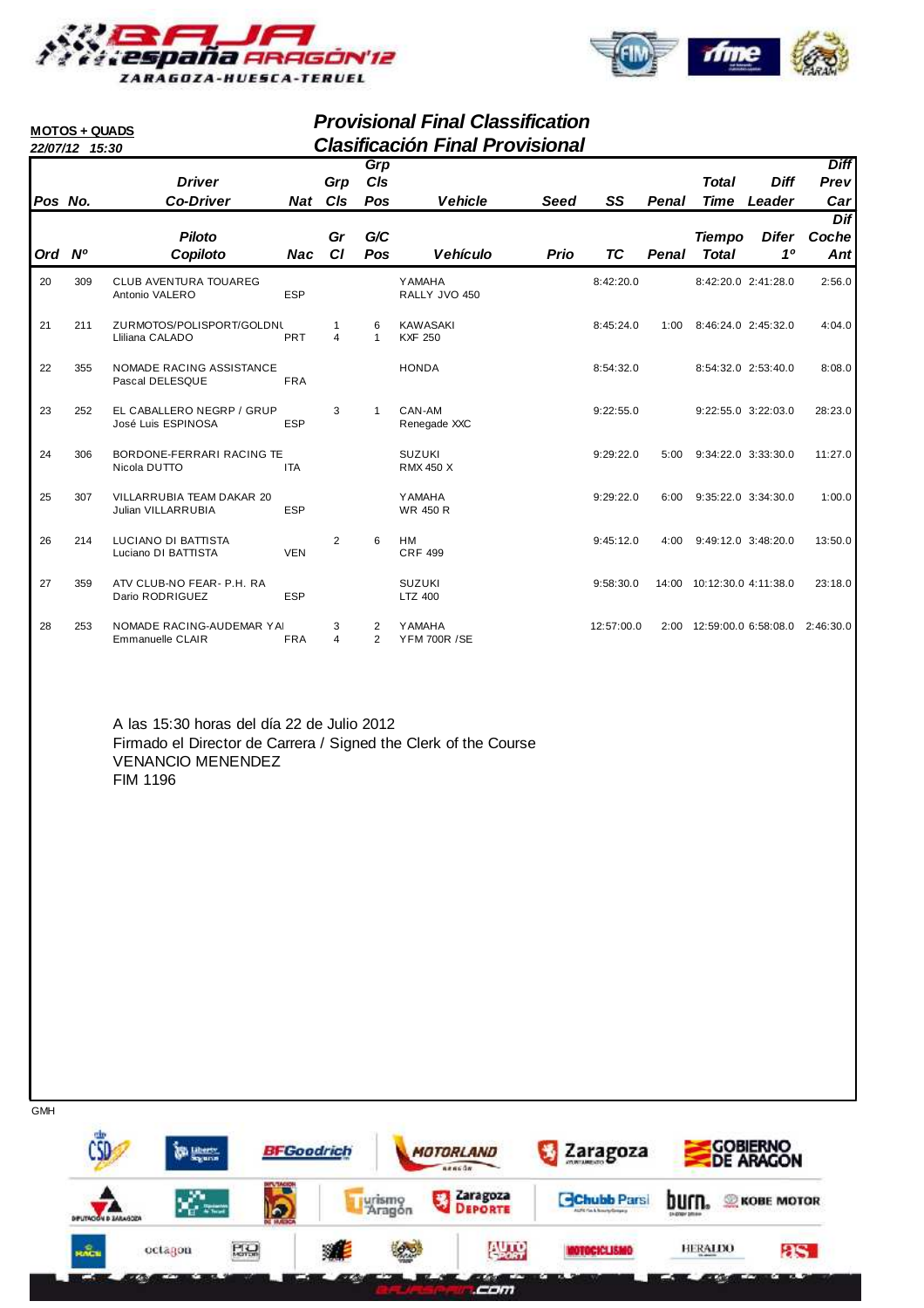



|                |                | <b>COPA DEL MUNDO</b>                             |            |                     |                                  | <b>Provisional Final Classification</b> |      |            |       |                     |                                     |                     |
|----------------|----------------|---------------------------------------------------|------------|---------------------|----------------------------------|-----------------------------------------|------|------------|-------|---------------------|-------------------------------------|---------------------|
|                | 22/07/12 15:30 |                                                   |            |                     |                                  | <b>Clasificación Final Provisional</b>  |      |            |       |                     |                                     |                     |
|                |                | <b>Driver</b>                                     |            | Grp                 | Grp<br>C/s                       |                                         |      |            |       | <b>Total</b>        | <b>Diff</b>                         | <b>Diff</b><br>Prev |
| Pos No.        |                | <b>Co-Driver</b>                                  | Nat        | CIs                 | Pos                              | <b>Vehicle</b>                          | Seed | SS         | Penal | Time                | Leader                              | Car                 |
|                |                |                                                   |            |                     |                                  |                                         |      |            |       |                     |                                     | Dif                 |
|                |                | <b>Piloto</b>                                     |            | Gr                  | G/C                              |                                         |      |            |       | <b>Tiempo</b>       | <b>Difer</b>                        | Coche               |
| Ord Nº         |                | Copiloto                                          | Nac        | <b>CI</b>           | Pos                              | <b>Vehículo</b>                         | Prio | ТC         | Penal | <b>Total</b>        | 10                                  | Ant                 |
| $\mathbf{1}$   | 208            | HUSQVARNA BY SPEEDBRAIN R<br>Joan BARREDA         | <b>ESP</b> | $\mathbf{1}$        | $\mathbf{1}$                     | <b>HUSQVARNA</b><br><b>TE 449</b>       |      | 6:00:52.0  |       | 6:00:52.0           |                                     |                     |
| $\overline{2}$ | 202            | BORDONE FERRARI MOTO ITAL<br><b>Gerard FARRES</b> | ESP        | 2                   | $\mathbf{1}$                     | <b>TM</b><br>530                        |      | 6:02:33.0  | 1:00  | 6:03:33.0           | 2:41.0                              | 2:41.0              |
| 3              | 215            | <b>CLUB AVENTURA TOUAREG</b><br>Victor RIVERA     | ESP        | 2                   | $\overline{2}$                   | <b>KTM</b><br>530 EXC-R                 |      | 6:19:36.0  |       | 6:19:36.0           | 18:44.0                             | 16:03.0             |
| 4              | 209            | <b>GAS GAS FACTORY</b><br>Marc GUASCH             | <b>ESP</b> | $\mathbf{1}$        | 2                                | GAS<br>GAS 450                          |      | 6:20:59.0  | 5:00  | 6:25:59.0           | 25:07.0                             | 6:23.0              |
| 5              | 204            | BORDONE FERRARI MOTO ITAL<br>Jordi VILADOMS       | <b>ESP</b> | 2                   | 3                                | <b>TM</b><br>530                        |      | 6:35:49.0  |       | 6:35:49.0           | 34:57.0                             | 9:50.0              |
| 6              | 213            | <b>KTM PORTUGAL / MERCEARIA</b><br>David MEGRE    | <b>PRT</b> | $\overline{2}$      | 4                                | <b>KTM</b><br>SX-F                      |      | 6:38:19.0  |       | 6:38:19.0           | 37:27.0                             | 2:30.0              |
| $\overline{7}$ | 203            | YAMAHA ELF CASTEAU<br>David CASTEU                | <b>FRA</b> | $\mathbf{1}$        | 3                                | <b>YAMAHA</b><br>YZ 450                 |      | 6:42:48.0  | 1:00  | 6:43:48.0           | 42:56.0                             | 5:29.0              |
| 8              | 205            | TM RACING FACTORY<br>Alex ZANOTTI                 | <b>ITA</b> | $\mathbf{1}$        | 4                                | <b>TM</b><br><b>BAJA 450</b>            |      | 6:49:51.0  |       | 6:49:51.0           | 48:59.0                             | 6:03.0              |
| 9              | 206            | <b>TEAM PETROMIRALLES</b><br>Gilbert ESCALÉ       | <b>ESP</b> | 1<br>5              | 5<br>$\mathbf{1}$                | <b>HM</b><br>CRE F450X                  |      | 7:10:08.0  |       | 7:10:08.0 1:09:16.0 |                                     | 20:17.0             |
| 10             | 210            | HUSABERG R-FACTORY<br>Manuel LUCCHESE             | <b>ITA</b> | $\overline{2}$<br>5 | 5<br>$\overline{2}$              | <b>HUSABERG</b><br>570 FE               |      | 8:39:24.0  |       |                     | 8:39:24.0 2:38:32.0                 | 1:29:16.0           |
| 11             | 211            | ZURMOTOS/POLISPORT/GOLDNL<br>Lliliana CALADO      | <b>PRT</b> | $\mathbf{1}$<br>4   | 6<br>$\mathbf{1}$                | <b>KAWASAKI</b><br><b>KXF 250</b>       |      | 8:45:24.0  | 1:00  | 8:46:24.0 2:45:32.0 |                                     | 7:00.0              |
| 12             | 252            | EL CABALLERO NEGRP / GRUP<br>José Luis ESPINOSA   | <b>ESP</b> | 3                   | $\mathbf{1}$                     | CAN-AM<br>Renegade XXC                  |      | 9:22:55.0  |       | 9:22:55.0 3:22:03.0 |                                     | 36:31.0             |
| 13             | 214            | LUCIANO DI BATTISTA<br>Luciano DI BATTISTA        | <b>VEN</b> | 2                   | 6                                | HM<br><b>CRF 499</b>                    |      | 9:45:12.0  | 4:00  | 9:49:12.0 3:48:20.0 |                                     | 26:17.0             |
| 14             | 253            | NOMADE RACING-AUDEMAR YAI<br>Emmanuelle CLAIR     | <b>FRA</b> | 3<br>$\overline{4}$ | $\overline{2}$<br>$\overline{2}$ | <b>YAMAHA</b><br><b>YFM 700R /SE</b>    |      | 12:57:00.0 |       |                     | 2:00 12:59:00.0 6:58:08.0 3:09:48.0 |                     |

A las 15:30 horas del día 22 de Julio 2012 Firmado el Director de Carrera / Signed the Clerk of the Course VENANCIO MENENDEZ FIM 1196



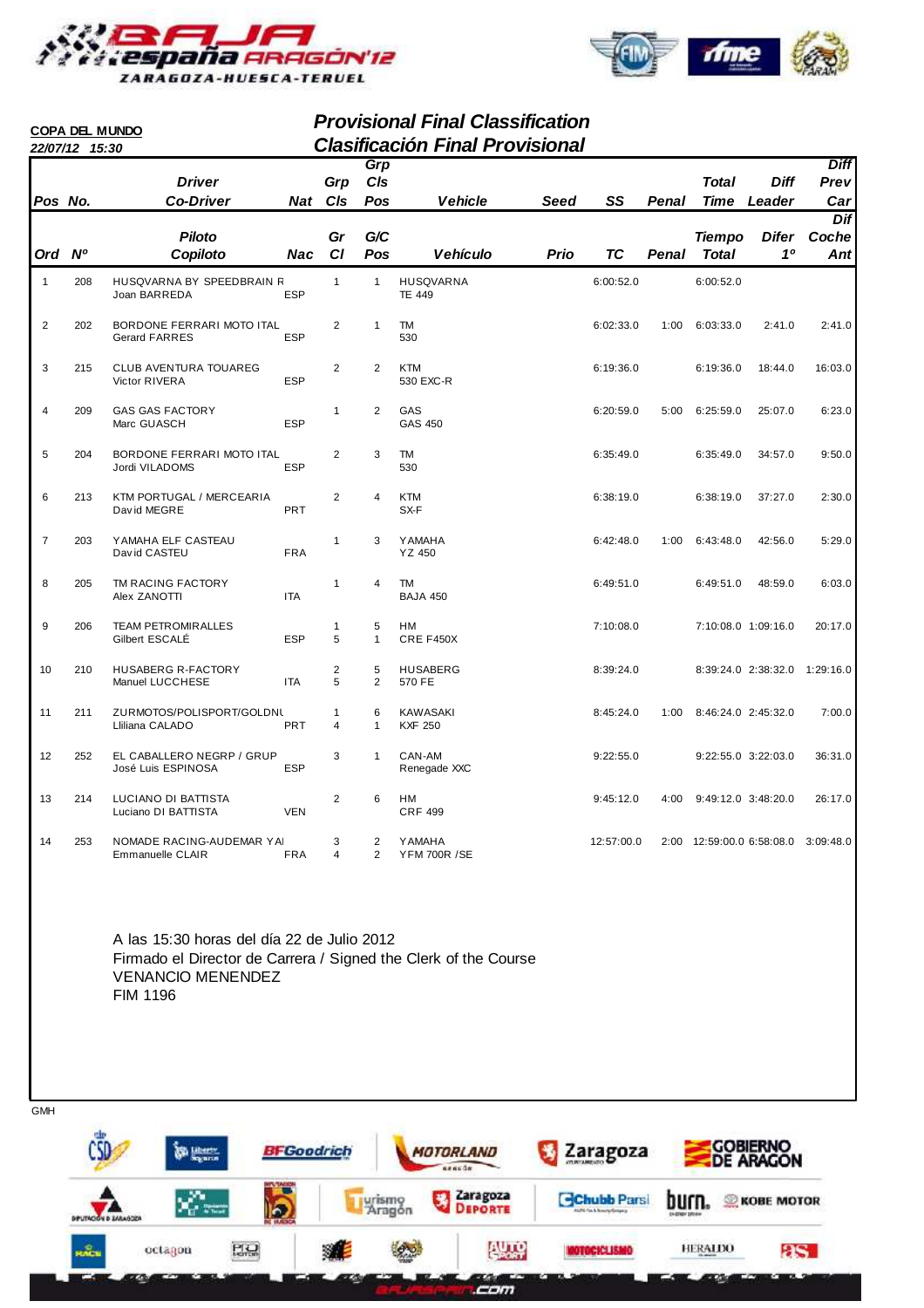

**COPA DEL MUNDO MOTOS**



# **Provisional Final Classification 22/07/12 15:30 Clasificación Final Provisional**

|                | 22/07/12 15:30 |                                                   |            |                   |                     | Giasincación Final Provisional    |             |           |       |               |                               |                     |
|----------------|----------------|---------------------------------------------------|------------|-------------------|---------------------|-----------------------------------|-------------|-----------|-------|---------------|-------------------------------|---------------------|
|                |                | <b>Driver</b>                                     |            | Grp               | Grp<br>CIs          |                                   |             |           |       | <b>Total</b>  | <b>Diff</b>                   | <b>Diff</b><br>Prev |
| Pos No.        |                | <b>Co-Driver</b>                                  |            | Nat CIs           | Pos                 | <b>Vehicle</b>                    | <b>Seed</b> | SS        | Penal | <b>Time</b>   | Leader                        | Car                 |
|                |                |                                                   |            |                   |                     |                                   |             |           |       |               |                               | Dif                 |
|                |                | <b>Piloto</b>                                     |            | Gr                | G/C                 |                                   |             |           |       | <b>Tiempo</b> | <b>Difer</b>                  | Coche               |
| Ord Nº         |                | Copiloto                                          | <b>Nac</b> | CI                | Pos                 | <b>Vehículo</b>                   | <b>Prio</b> | <b>TC</b> | Penal | <b>Total</b>  | 10                            | Ant                 |
|                |                |                                                   |            |                   |                     |                                   |             |           |       |               |                               |                     |
| $\mathbf{1}$   | 208            | HUSQVARNA BY SPEEDBRAIN R<br>Joan BARREDA         | <b>ESP</b> | $\mathbf{1}$      | $\mathbf{1}$        | <b>HUSQVARNA</b><br><b>TE 449</b> |             | 6:00:52.0 |       | 6:00:52.0     |                               |                     |
| $\overline{2}$ | 202            | BORDONE FERRARI MOTO ITAL<br><b>Gerard FARRES</b> | <b>ESP</b> | 2                 | 1                   | <b>TM</b><br>530                  |             | 6:02:33.0 | 1:00  | 6:03:33.0     | 2:41.0                        | 2:41.0              |
| 3              | 215            | <b>CLUB AVENTURA TOUAREG</b><br>Victor RIVERA     | <b>ESP</b> | 2                 | 2                   | <b>KTM</b><br>530 EXC-R           |             | 6:19:36.0 |       | 6:19:36.0     | 18:44.0                       | 16:03.0             |
| 4              | 209            | <b>GAS GAS FACTORY</b><br>Marc GUASCH             | <b>ESP</b> | $\mathbf{1}$      | $\overline{2}$      | GAS<br><b>GAS 450</b>             |             | 6:20:59.0 | 5:00  | 6:25:59.0     | 25:07.0                       | 6:23.0              |
| 5              | 204            | BORDONE FERRARI MOTO ITAL<br>Jordi VILADOMS       | <b>ESP</b> | 2                 | 3                   | <b>TM</b><br>530                  |             | 6:35:49.0 |       | 6:35:49.0     | 34:57.0                       | 9:50.0              |
| 6              | 213            | KTM PORTUGAL / MERCEARIA<br>David MEGRE           | PRT        | $\overline{2}$    | $\overline{4}$      | <b>KTM</b><br>SX-F                |             | 6:38:19.0 |       | 6:38:19.0     | 37:27.0                       | 2:30.0              |
| $\overline{7}$ | 203            | YAMAHA ELF CASTEAU<br>David CASTEU                | <b>FRA</b> | $\mathbf{1}$      | 3                   | <b>YAMAHA</b><br>YZ 450           |             | 6:42:48.0 | 1:00  | 6:43:48.0     | 42:56.0                       | 5:29.0              |
| 8              | 205            | TM RACING FACTORY<br>Alex ZANOTTI                 | <b>ITA</b> | $\mathbf{1}$      | 4                   | TM<br><b>BAJA 450</b>             |             | 6:49:51.0 |       | 6:49:51.0     | 48:59.0                       | 6:03.0              |
| 9              | 206            | <b>TEAM PETROMIRALLES</b><br>Gilbert ESCALÉ       | <b>ESP</b> | $\mathbf{1}$<br>5 | 5<br>$\mathbf{1}$   | <b>HM</b><br>CRE F450X            |             | 7:10:08.0 |       |               | 7:10:08.0 1:09:16.0           | 20:17.0             |
| 10             | 210            | <b>HUSABERG R-FACTORY</b><br>Manuel LUCCHESE      | <b>ITA</b> | 2<br>5            | 5<br>$\overline{2}$ | <b>HUSABERG</b><br>570 FE         |             | 8:39:24.0 |       |               | 8:39:24.0 2:38:32.0 1:29:16.0 |                     |
| 11             | 211            | ZURMOTOS/POLISPORT/GOLDNL<br>Lliliana CALADO      | <b>PRT</b> | 1<br>4            | 6<br>$\mathbf{1}$   | <b>KAWASAKI</b><br><b>KXF 250</b> |             | 8:45:24.0 | 1:00  |               | 8:46:24.0 2:45:32.0           | 7:00.0              |
| 12             | 214            | LUCIANO DI BATTISTA<br>Luciano DI BATTISTA        | <b>VEN</b> | 2                 | 6                   | <b>HM</b><br><b>CRF 499</b>       |             | 9:45:12.0 | 4:00  |               | 9:49:12.0 3:48:20.0 1:02:48.0 |                     |

A las 15:30 horas del día 22 de Julio 2012 Firmado el Director de Carrera / Signed the Clerk of the Course VENANCIO MENENDEZ FIM 1196

| <b>ulp</b><br>CSD            | <b>Bill Liberty</b><br>Segreton | <b>BFGoodrich</b>                |   |                  | MOTORLAND<br>nencon | Zaragoza                                         |                       | <b>GOBIERNO</b><br><b>DE ARAGON</b> |
|------------------------------|---------------------------------|----------------------------------|---|------------------|---------------------|--------------------------------------------------|-----------------------|-------------------------------------|
| <b>DIFUTACIÓN D'EARAGODA</b> | 204                             | <b>BUTL'SACION</b><br><u>(b)</u> |   | urismo<br>Aragón | Zaragoza            | <b>Chubb Parsi</b><br>AUTO Fin & Rose to Grossey | <b>ENDINGY DRIVER</b> | <b>KOBE MOTOR</b>                   |
| $m_{\text{max}}^2$           | octagon                         | <b>PIQ</b>                       | 鸂 |                  | <b>AUTO</b>         | <b>MOTOCICLISMO</b>                              | HERALDO               | as.                                 |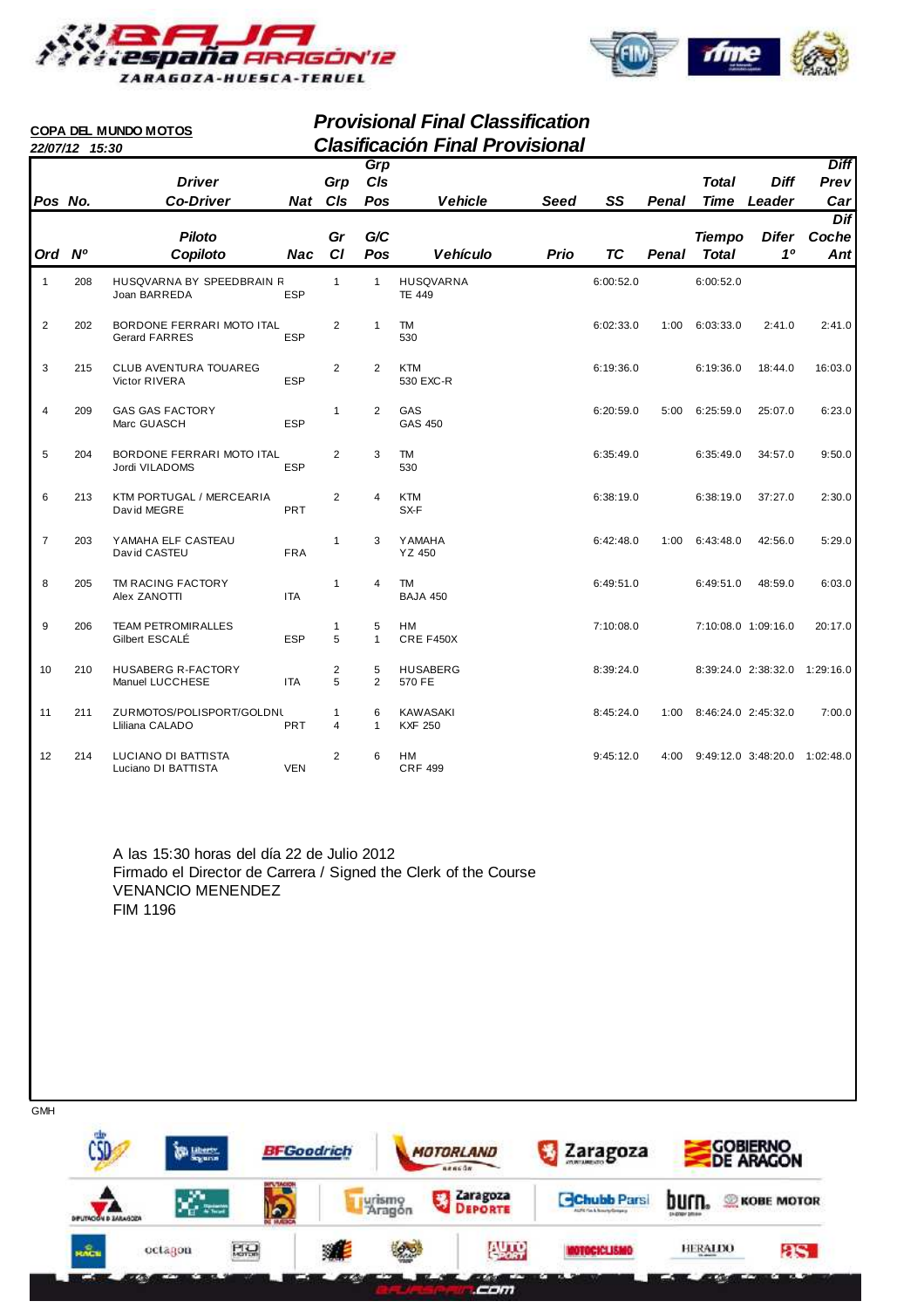



HERALDO

EG1

 $8S$ 

. .

|                | 22/07/12 15:30 | COPA DEL MUNDO QUADS                                                                                                                                  |                   |                     |                                | <b>Provisional Final Classification</b><br><b>Clasificación Final Provisional</b> |             |                    |                               |                               |                                     |                     |
|----------------|----------------|-------------------------------------------------------------------------------------------------------------------------------------------------------|-------------------|---------------------|--------------------------------|-----------------------------------------------------------------------------------|-------------|--------------------|-------------------------------|-------------------------------|-------------------------------------|---------------------|
|                |                | <b>Driver</b>                                                                                                                                         |                   | Grp                 | Grp<br>C/s                     |                                                                                   |             |                    |                               | <b>Total</b>                  | <b>Diff</b>                         | <b>Diff</b><br>Prev |
| Pos No.        |                | <b>Co-Driver</b>                                                                                                                                      |                   | Nat Cls             | Pos                            | <b>Vehicle</b>                                                                    | <b>Seed</b> | SS                 | Penal                         |                               | Time Leader                         | Car                 |
|                |                |                                                                                                                                                       |                   |                     |                                |                                                                                   |             |                    |                               |                               |                                     | Dif                 |
| Ord Nº         |                | <b>Piloto</b><br>Copiloto                                                                                                                             | Nac               | Gr<br>CI            | G/C<br>Pos                     | Vehículo                                                                          | Prio        | <b>TC</b>          | Penal                         | <b>Tiempo</b><br><b>Total</b> | <b>Difer</b><br>1 <sup>0</sup>      | Coche<br>Ant        |
|                |                |                                                                                                                                                       |                   |                     |                                |                                                                                   |             |                    |                               |                               |                                     |                     |
| $\mathbf{1}$   | 252            | EL CABALLERO NEGRP / GRUP<br>José Luis ESPINOSA                                                                                                       | ESP               | 3                   | $\mathbf{1}$                   | CAN-AM<br>Renegade XXC                                                            |             | 9:22:55.0          |                               | 9:22:55.0                     |                                     |                     |
| $\overline{c}$ | 253            | NOMADE RACING-AUDEMAR YAI<br>Emmanuelle CLAIR                                                                                                         | <b>FRA</b>        | 3<br>$\overline{4}$ | $\overline{2}$<br>$\mathbf{1}$ | <b>YAMAHA</b><br><b>YFM 700R /SE</b>                                              |             | 12:57:00.0         |                               |                               | 2:00 12:59:00.0 3:36:05.0 3:36:05.0 |                     |
|                |                | A las 15:30 horas del día 22 de Julio 2012<br>Firmado el Director de Carrera / Signed the Clerk of the Course<br><b>VENANCIO MENENDEZ</b><br>FIM 1196 |                   |                     |                                |                                                                                   |             |                    |                               |                               |                                     |                     |
|                |                |                                                                                                                                                       |                   |                     |                                |                                                                                   |             |                    |                               |                               |                                     |                     |
|                |                |                                                                                                                                                       |                   |                     |                                |                                                                                   |             |                    |                               |                               |                                     |                     |
|                |                |                                                                                                                                                       |                   |                     |                                |                                                                                   |             |                    |                               |                               |                                     |                     |
|                |                |                                                                                                                                                       |                   |                     |                                |                                                                                   |             |                    |                               |                               |                                     |                     |
|                |                |                                                                                                                                                       |                   |                     |                                |                                                                                   |             |                    |                               |                               |                                     |                     |
|                |                |                                                                                                                                                       |                   |                     |                                |                                                                                   |             |                    |                               |                               |                                     |                     |
|                |                |                                                                                                                                                       |                   |                     |                                |                                                                                   |             |                    |                               |                               |                                     |                     |
|                |                |                                                                                                                                                       |                   |                     |                                |                                                                                   |             |                    |                               |                               |                                     |                     |
|                |                |                                                                                                                                                       |                   |                     |                                |                                                                                   |             |                    |                               |                               |                                     |                     |
|                |                |                                                                                                                                                       |                   |                     |                                |                                                                                   |             |                    |                               |                               |                                     |                     |
| <b>GMH</b>     |                | <b>Six Liberty</b>                                                                                                                                    | <b>BFGoodrich</b> |                     |                                | MOTORLAND                                                                         |             | Zaragoza           |                               |                               | <b>COBIERNO</b><br>DE ARAGON        |                     |
|                |                |                                                                                                                                                       |                   |                     |                                | nencon                                                                            |             |                    |                               |                               |                                     |                     |
|                |                | $\mathbf{x}^{\prime}_{\mathbf{c}}$ and<br>lo.<br><b>DIFUTACIÓN DI ZARAGOZA</b>                                                                        |                   |                     | Li vrismo<br>Aragón            | Zaragoza<br>男<br>DEPORTE                                                          |             | <b>Chubb Parsi</b> | burn.<br><b>CHONEY DRIVER</b> |                               | <b>KOBE MOTOR</b>                   |                     |

 $RQ$ **BOO AUTO** ※ **MOTOCICLISMO KACH**  $octagon$ **Com** œ en la p **Con** Ø.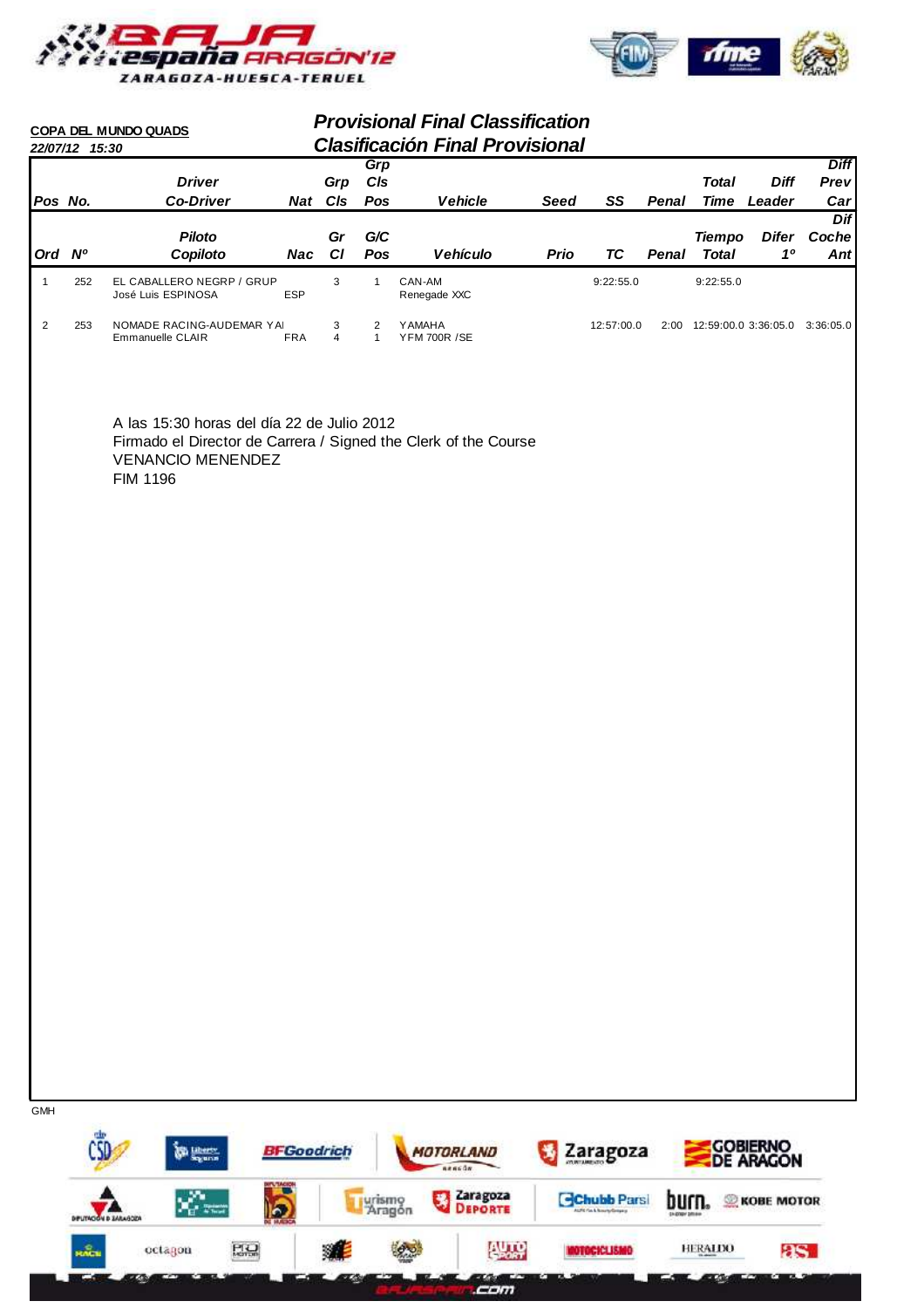

**Hasta 450cc**



# **Provisional Final Classification 22/07/12 15:30 Clasificación Final Provisional**

|                | <i>LL</i> /ui/il 10.00 |                                              |            |             |            |                                   | ,,,,,,,,,,, |           |       |               |                     |                     |
|----------------|------------------------|----------------------------------------------|------------|-------------|------------|-----------------------------------|-------------|-----------|-------|---------------|---------------------|---------------------|
|                |                        | <b>Driver</b>                                |            |             | Grp        |                                   |             |           |       |               | <b>Diff</b>         | <b>Diff</b><br>Prev |
| Pos No.        |                        | <b>Co-Driver</b>                             | Nat        | Grp<br>CIs  | CIs<br>Pos | <b>Vehicle</b>                    | Seed        | SS        | Penal | Total<br>Time | Leader              | Car                 |
|                |                        |                                              |            |             |            |                                   |             |           |       |               |                     | <b>Dif</b>          |
|                |                        | <b>Piloto</b>                                |            | Gr          | G/C        |                                   |             |           |       | <b>Tiempo</b> | Difer<br>10         | Coche               |
| Ord Nº         |                        | Copiloto                                     | Nac        | <b>CI</b>   | <b>Pos</b> | <b>Vehículo</b>                   | Prio        | ТC        | Penal | Total         |                     | Ant                 |
|                | 208                    | HUSQVARNA BY SPEEDBRAIN R<br>Joan BARREDA    | <b>ESP</b> |             |            | <b>HUSQVARNA</b><br><b>TE 449</b> |             | 6:00:52.0 |       | 6:00:52.0     |                     |                     |
| 2              | 209                    | <b>GAS GAS FACTORY</b><br>Marc GUASCH        | <b>ESP</b> |             | 2          | GAS<br>GAS 450                    |             | 6:20:59.0 | 5:00  | 6:25:59.0     | 25:07.0             | 25:07.0             |
| 3              | 203                    | YAMAHA ELF CASTEAU<br>David CASTEU           | <b>FRA</b> | $\mathbf 1$ | 3          | <b>YAMAHA</b><br>YZ 450           |             | 6:42:48.0 | 1:00  | 6:43:48.0     | 42:56.0             | 17:49.0             |
| $\overline{4}$ | 205                    | TM RACING FACTORY<br>Alex ZANOTTI            | <b>ITA</b> |             | 4          | TM<br><b>BAJA 450</b>             |             | 6:49:51.0 |       | 6:49:51.0     | 48:59.0             | 6:03.0              |
| 5              | 206                    | <b>TEAM PETROMIRALLES</b><br>Gilbert ESCALÉ  | <b>ESP</b> | 5           | 5          | <b>HM</b><br>CRE F450X            |             | 7:10:08.0 |       |               | 7:10:08.0 1:09:16.0 | 20:17.0             |
| 6              | 211                    | ZURMOTOS/POLISPORT/GOLDNL<br>Lliliana CALADO | <b>PRT</b> | 4           | 6          | <b>KAWASAKI</b><br><b>KXF 250</b> |             | 8:45:24.0 | 1:00  |               | 8:46:24.0 2:45:32.0 | 1:36:16.0           |

A las 15:30 horas del día 22 de Julio 2012 Firmado el Director de Carrera / Signed the Clerk of the Course VENANCIO MENENDEZ FIM 1196

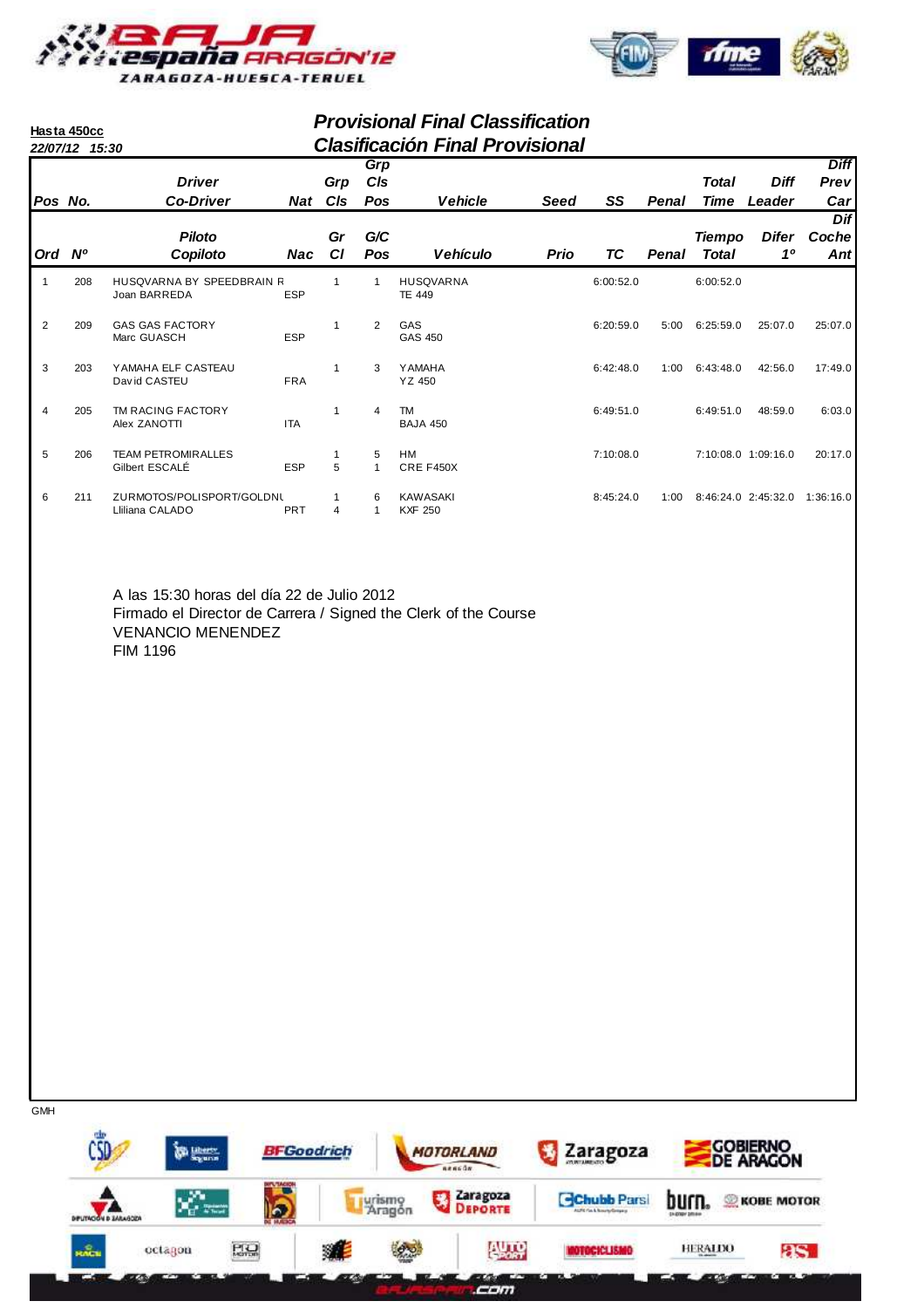



|                | <b>Provisional Final Classification</b><br>Superiores a 450cc<br><b>Clasificación Final Provisional</b><br>22/07/12 15:30 |                                                   |            |                |                   |                           |             |           |       |                               |                               |                                          |
|----------------|---------------------------------------------------------------------------------------------------------------------------|---------------------------------------------------|------------|----------------|-------------------|---------------------------|-------------|-----------|-------|-------------------------------|-------------------------------|------------------------------------------|
| Pos No.        |                                                                                                                           | <b>Driver</b><br><b>Co-Driver</b>                 | Nat        | Grp<br>CIs     | Grp<br>CIs<br>Pos | <b>Vehicle</b>            | <b>Seed</b> | SS        | Penal | <b>Total</b><br><b>Time</b>   | <b>Diff</b><br>Leader         | <b>Diff</b><br>Prevl<br>Car <sub>l</sub> |
| Ord Nº         |                                                                                                                           | <b>Piloto</b><br>Copiloto                         | <b>Nac</b> | Gr<br>CI       | G/C<br>Pos        | <b>Vehículo</b>           | <b>Prio</b> | ТC        | Penal | <b>Tiempo</b><br><b>Total</b> | Difer<br>1 <sup>0</sup>       | Dif<br>Coche<br>Ant                      |
| 1              | 202                                                                                                                       | BORDONE FERRARI MOTO ITAL<br><b>Gerard FARRES</b> | <b>ESP</b> | $\overline{2}$ | 1                 | <b>TM</b><br>530          |             | 6:02:33.0 | 1:00  | 6:03:33.0                     |                               |                                          |
| 2              | 215                                                                                                                       | <b>CLUB AVENTURA TOUAREG</b><br>Victor RIVERA     | <b>ESP</b> | $\overline{2}$ | 2                 | <b>KTM</b><br>530 EXC-R   |             | 6:19:36.0 |       | 6:19:36.0                     | 16:03.0                       | 16:03.0                                  |
| 3              | 204                                                                                                                       | BORDONE FERRARI MOTO ITAL<br>Jordi VILADOMS       | <b>ESP</b> | 2              | 3                 | <b>TM</b><br>530          |             | 6:35:49.0 |       | 6:35:49.0                     | 32:16.0                       | 16:13.0                                  |
| $\overline{4}$ | 213                                                                                                                       | KTM PORTUGAL / MERCEARIA<br>David MEGRE           | PRT        | $\overline{2}$ | $\overline{4}$    | <b>KTM</b><br>SX-F        |             | 6:38:19.0 |       | 6:38:19.0                     | 34:46.0                       | 2:30.0                                   |
| 5              | 210                                                                                                                       | <b>HUSABERG R-FACTORY</b><br>Manuel LUCCHESE      | <b>ITA</b> | 2<br>5         | 5<br>$\mathbf{1}$ | <b>HUSABERG</b><br>570 FE |             | 8:39:24.0 |       |                               | 8:39:24.0 2:35:51.0 2:01:05.0 |                                          |
| 6              | 214                                                                                                                       | LUCIANO DI BATTISTA<br>Luciano DI BATTISTA        | <b>VEN</b> | $\overline{2}$ | 6                 | HM<br><b>CRF 499</b>      |             | 9:45:12.0 | 4:00  |                               | 9:49:12.0 3:45:39.0 1:09:48.0 |                                          |
|                |                                                                                                                           |                                                   |            |                |                   |                           |             |           |       |                               |                               |                                          |
|                |                                                                                                                           | A las 15:30 horas del día 22 de Julio 2012        |            |                |                   |                           |             |           |       |                               |                               |                                          |

A las 15:30 horas del día 22 de Julio 2012 Firmado el Director de Carrera / Signed the Clerk of the Course VENANCIO MENENDEZ FIM 1196

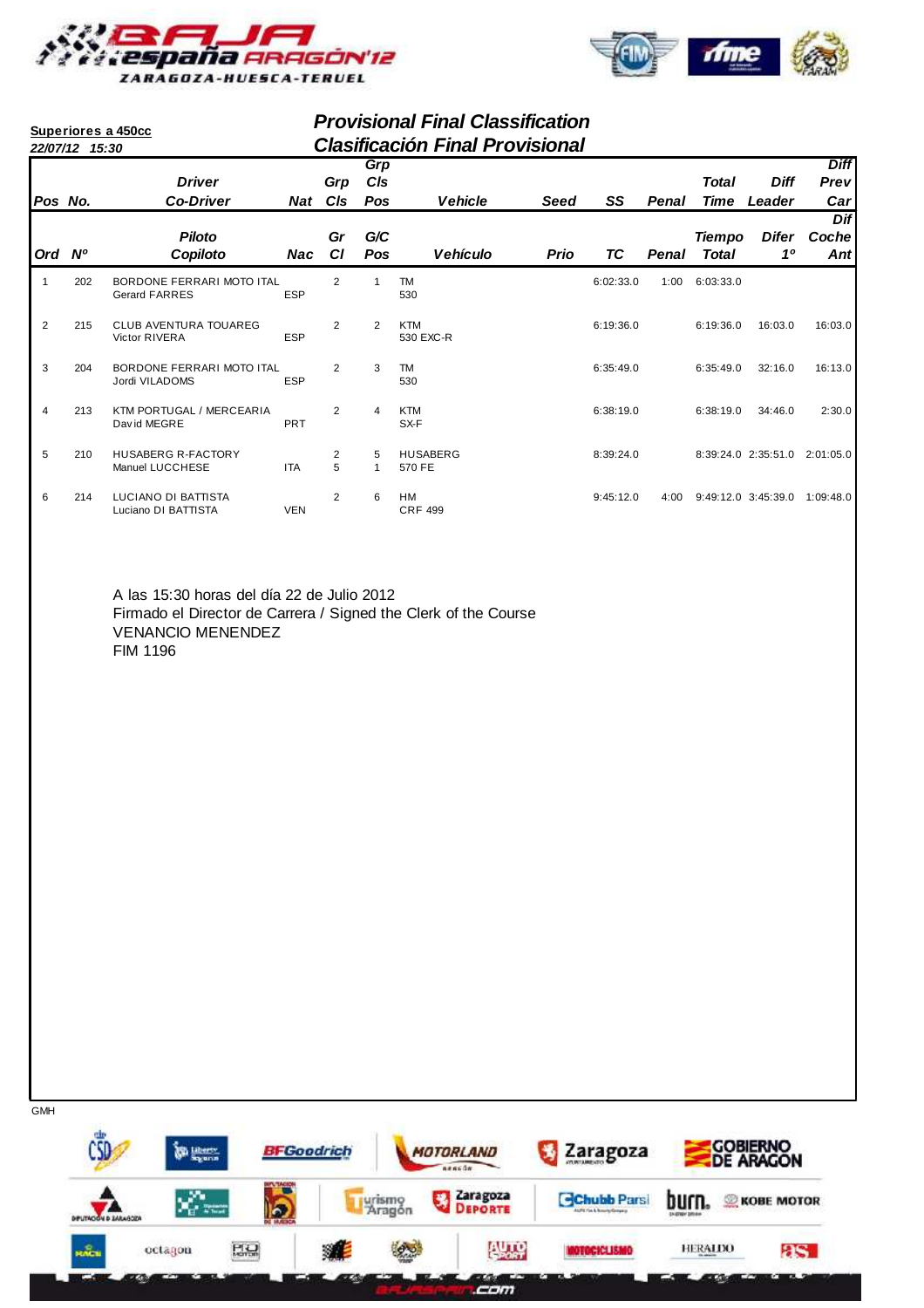



| <b>Quads</b>   | 22/07/12 15:30 |                                                                                                                                                       |                   |                     |                                | <b>Provisional Final Classification</b><br><b>Clasificación Final Provisional</b> |             |                                                 |              |                               |                                     |                            |
|----------------|----------------|-------------------------------------------------------------------------------------------------------------------------------------------------------|-------------------|---------------------|--------------------------------|-----------------------------------------------------------------------------------|-------------|-------------------------------------------------|--------------|-------------------------------|-------------------------------------|----------------------------|
| Pos No.        |                | <b>Driver</b><br><b>Co-Driver</b>                                                                                                                     |                   | Grp<br>Nat CIs      | Grp<br>C/s<br>Pos              | <b>Vehicle</b>                                                                    | <b>Seed</b> | SS                                              | Penal        | <b>Total</b>                  | <b>Diff</b><br><b>Time Leader</b>   | <b>Diff</b><br>Prev<br>Car |
|                | Ord Nº         | <b>Piloto</b><br>Copiloto                                                                                                                             | Nac               | Gr<br>CI            | G/C<br>Pos                     | Vehículo                                                                          | Prio        | <b>TC</b>                                       | <b>Penal</b> | <b>Tiempo</b><br><b>Total</b> | <b>Difer</b><br>10                  | Dif<br>Coche<br>Ant        |
| $\mathbf{1}$   | 252            | EL CABALLERO NEGRP / GRUP<br>José Luis ESPINOSA                                                                                                       | <b>ESP</b>        | 3                   | $\mathbf{1}$                   | CAN-AM<br>Renegade XXC                                                            |             | 9:22:55.0                                       |              | 9:22:55.0                     |                                     |                            |
| $\overline{2}$ | 253            | NOMADE RACING-AUDEMAR YAI<br>Emmanuelle CLAIR                                                                                                         | <b>FRA</b>        | 3<br>$\overline{4}$ | $\overline{2}$<br>$\mathbf{1}$ | YAMAHA<br><b>YFM 700R /SE</b>                                                     |             | 12:57:00.0                                      |              |                               | 2:00 12:59:00.0 3:36:05.0 3:36:05.0 |                            |
|                |                | A las 15:30 horas del día 22 de Julio 2012<br>Firmado el Director de Carrera / Signed the Clerk of the Course<br><b>VENANCIO MENENDEZ</b><br>FIM 1196 |                   |                     |                                |                                                                                   |             |                                                 |              |                               |                                     |                            |
|                |                |                                                                                                                                                       |                   |                     |                                |                                                                                   |             |                                                 |              |                               |                                     |                            |
|                |                |                                                                                                                                                       |                   |                     |                                |                                                                                   |             |                                                 |              |                               |                                     |                            |
|                |                |                                                                                                                                                       |                   |                     |                                |                                                                                   |             |                                                 |              |                               |                                     |                            |
|                |                |                                                                                                                                                       |                   |                     |                                |                                                                                   |             |                                                 |              |                               |                                     |                            |
|                |                |                                                                                                                                                       |                   |                     |                                |                                                                                   |             |                                                 |              |                               |                                     |                            |
|                |                |                                                                                                                                                       |                   |                     |                                |                                                                                   |             |                                                 |              |                               |                                     |                            |
|                |                |                                                                                                                                                       |                   |                     |                                |                                                                                   |             |                                                 |              |                               |                                     |                            |
| <b>GMH</b>     |                |                                                                                                                                                       |                   |                     |                                |                                                                                   |             |                                                 |              |                               |                                     |                            |
|                |                | <b>Congress</b>                                                                                                                                       | <b>BFGoodrich</b> |                     |                                | MOTORLAND<br>nencon                                                               |             | Zaragoza                                        |              |                               | <b>COBIERNO</b><br>DE ARAGON        |                            |
|                |                | $\chi^{\alpha}_{\mu\nu\mu}$<br>lo.<br><b>DIFUTACIÓN DI ZARAGOZA</b>                                                                                   |                   |                     | urismo<br>Aragón               | Zaragoza<br>男<br>DEPORTE                                                          |             | <b>Chubb Parsi</b><br>AUTO Fin & Rosety/Grossiy | burn.        | ⅏                             | <b>KOBE MOTOR</b>                   |                            |

 $PQ$ 难 **Project AUTO** HERALDO  $8S$ **MOTOCICLISMO KACH** octagon **Cem Take** . . æ mana an Z.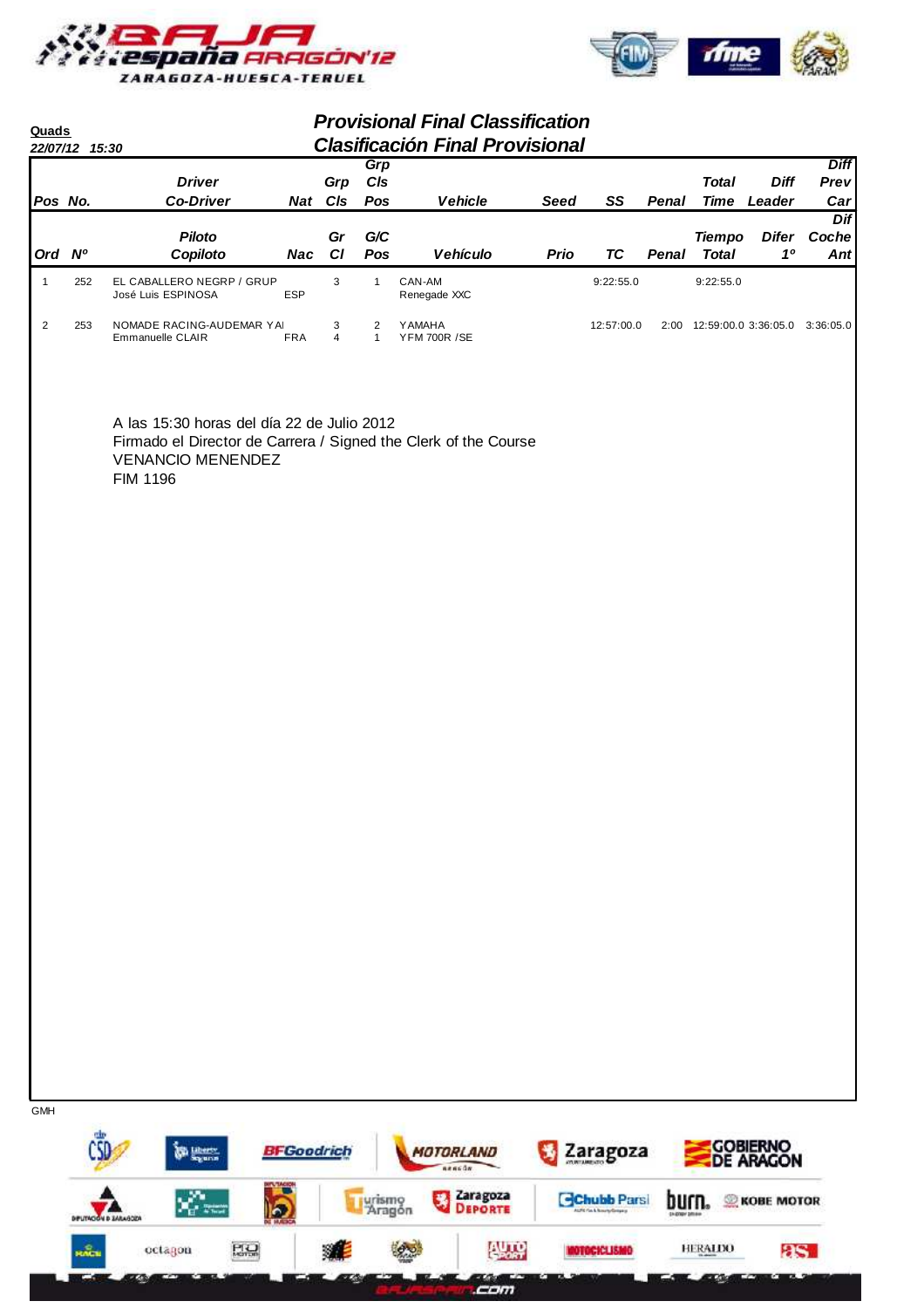



| <b>Feminas</b> | 22/07/12 15:30 |                                                                                                                                                       |                   |                     |                                | <b>Provisional Final Classification</b><br><b>Clasificación Final Provisional</b> |             |                                                            |                              |                                     |                                |                            |
|----------------|----------------|-------------------------------------------------------------------------------------------------------------------------------------------------------|-------------------|---------------------|--------------------------------|-----------------------------------------------------------------------------------|-------------|------------------------------------------------------------|------------------------------|-------------------------------------|--------------------------------|----------------------------|
| Pos No.        |                | <b>Driver</b><br><b>Co-Driver</b>                                                                                                                     |                   | Grp<br>Nat Cls      | Grp<br>CIs<br>Pos              | <b>Vehicle</b>                                                                    | <b>Seed</b> | SS                                                         | Penal                        | <b>Total</b>                        | <b>Diff</b><br>Time Leader     | <b>Diff</b><br>Prev<br>Car |
| Ord Nº         |                | <b>Piloto</b><br>Copiloto                                                                                                                             | Nac               | Gr<br>C1            | G/C<br>Pos                     | <b>Vehículo</b>                                                                   | <b>Prio</b> | TC                                                         | Penal                        | <b>Tiempo</b><br><b>Total</b>       | <b>Difer</b><br>1 <sup>0</sup> | <b>Dif</b><br>Coche<br>Ant |
| $\mathbf{1}$   | 211            | ZURMOTOS/POLISPORT/GOLDNL<br>Lliliana CALADO                                                                                                          | PRT               | $\mathbf{1}$<br>4   | $\mathbf{1}$<br>$\mathbf{1}$   | KAWASAKI<br><b>KXF 250</b>                                                        |             | 8:45:24.0                                                  |                              | 1:00 8:46:24.0                      |                                |                            |
| $\overline{c}$ | 253            | NOMADE RACING-AUDEMAR YAI<br>Emmanuelle CLAIR                                                                                                         | <b>FRA</b>        | 3<br>$\overline{4}$ | $\mathbf{1}$<br>$\overline{2}$ | <b>YAMAHA</b><br><b>YFM 700R /SE</b>                                              |             | 12:57:00.0                                                 |                              | 2:00 12:59:00.0 4:12:36.0 4:12:36.0 |                                |                            |
|                |                | A las 15:30 horas del día 22 de Julio 2012<br>Firmado el Director de Carrera / Signed the Clerk of the Course<br><b>VENANCIO MENENDEZ</b><br>FIM 1196 |                   |                     |                                |                                                                                   |             |                                                            |                              |                                     |                                |                            |
|                |                |                                                                                                                                                       |                   |                     |                                |                                                                                   |             |                                                            |                              |                                     |                                |                            |
|                |                |                                                                                                                                                       |                   |                     |                                |                                                                                   |             |                                                            |                              |                                     |                                |                            |
|                |                |                                                                                                                                                       |                   |                     |                                |                                                                                   |             |                                                            |                              |                                     |                                |                            |
|                |                |                                                                                                                                                       |                   |                     |                                |                                                                                   |             |                                                            |                              |                                     |                                |                            |
|                |                |                                                                                                                                                       |                   |                     |                                |                                                                                   |             |                                                            |                              |                                     |                                |                            |
|                |                |                                                                                                                                                       |                   |                     |                                |                                                                                   |             |                                                            |                              |                                     |                                |                            |
|                |                |                                                                                                                                                       |                   |                     |                                |                                                                                   |             |                                                            |                              |                                     |                                |                            |
|                |                |                                                                                                                                                       |                   |                     |                                |                                                                                   |             |                                                            |                              |                                     |                                |                            |
| <b>GMH</b>     |                |                                                                                                                                                       |                   |                     |                                |                                                                                   |             |                                                            |                              |                                     |                                |                            |
|                |                | <b>Sing Liberty</b>                                                                                                                                   | <b>BFGoodrich</b> |                     |                                | MOTORLAND<br>nencūn                                                               |             | Zaragoza                                                   |                              |                                     | <b>COBIERNO</b><br>DE ARAGON   |                            |
|                |                | <b>BITLE TACK</b><br>$\mathbb{Z}_{\mathbb{C}}$ and<br>$\overline{\mathbf{p}}$<br><b>DIFUTACIÓN D ZARAGOZA</b>                                         |                   |                     | Lurismo<br>Aragón              | Zaragoza<br>礁<br><b>DEPORTE</b>                                                   |             | <b>Chubb Parsi</b><br><b>AUTO Fin &amp; Rourty Grossey</b> | burn.<br><b>ENDING DRIVE</b> |                                     | <b>KOBE MOTOR</b>              |                            |

 $PQ$ 建 **Project AUTO** HERALDO **MOTOCICLISMO**  $8S$ **KACH** octagon **Cem** œ. **Take** . . mana an Z.